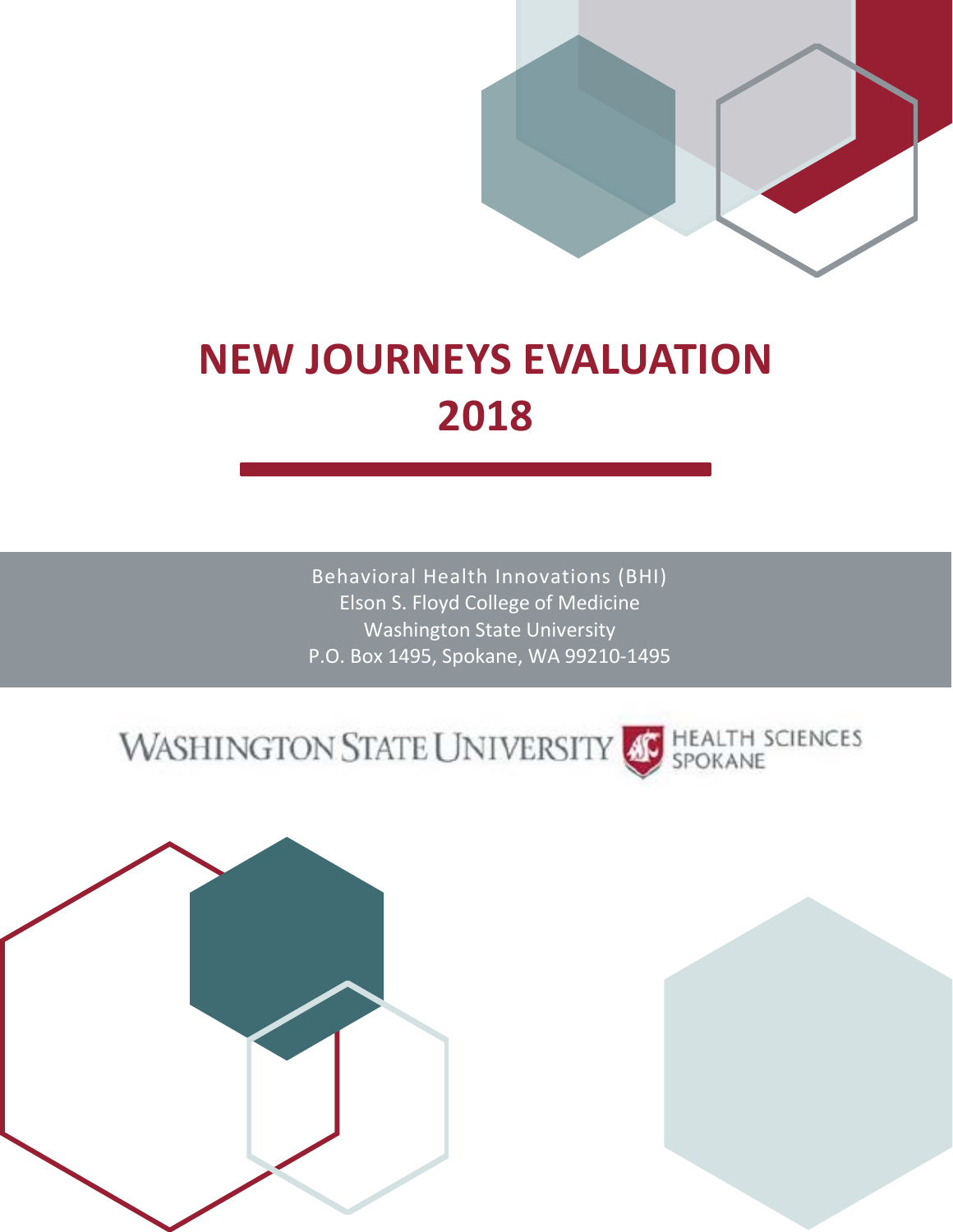## Elson S. Floyd College of Medicine - Washington State University

Michael McDonell, Ph.D. | Associate Professor Email: [mmcdonell@wsu.edu](mailto:mmcdonell@wsu.edu) Oladunni Oluwoye, Ph.D. | Research Assistant Professor Email: [Oladunni.oluwoye@wsu.edu](mailto:Oladunni.oluwoye@wsu.edu) Bryony Stokes, B.A. | Research Coordinator Email: [bryony.mueller@wsu.edu](mailto:bryony.mueller@wsu.edu)

## Washington State Health Care Authority

Elizabeth Venuto, M.S.W. | First Episode Psychosis Program Director & Supervisor of the Child, Youth, and Family Behavioral Health Team at DBHR Email: [liz.venuto@hca.wa.gov](mailto:liz.venuto@hca.wa.gov)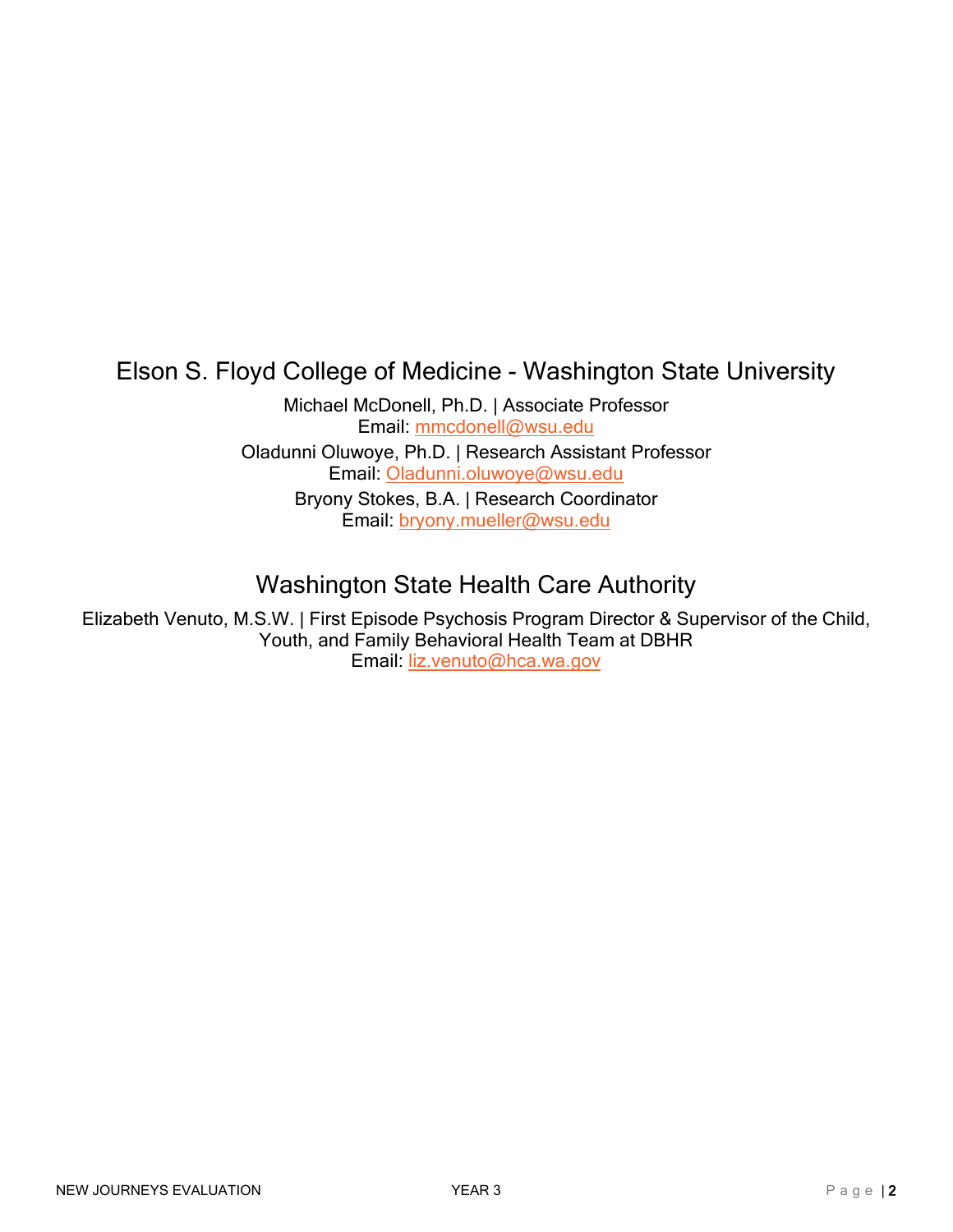## <span id="page-2-1"></span><span id="page-2-0"></span>**CONTENTS**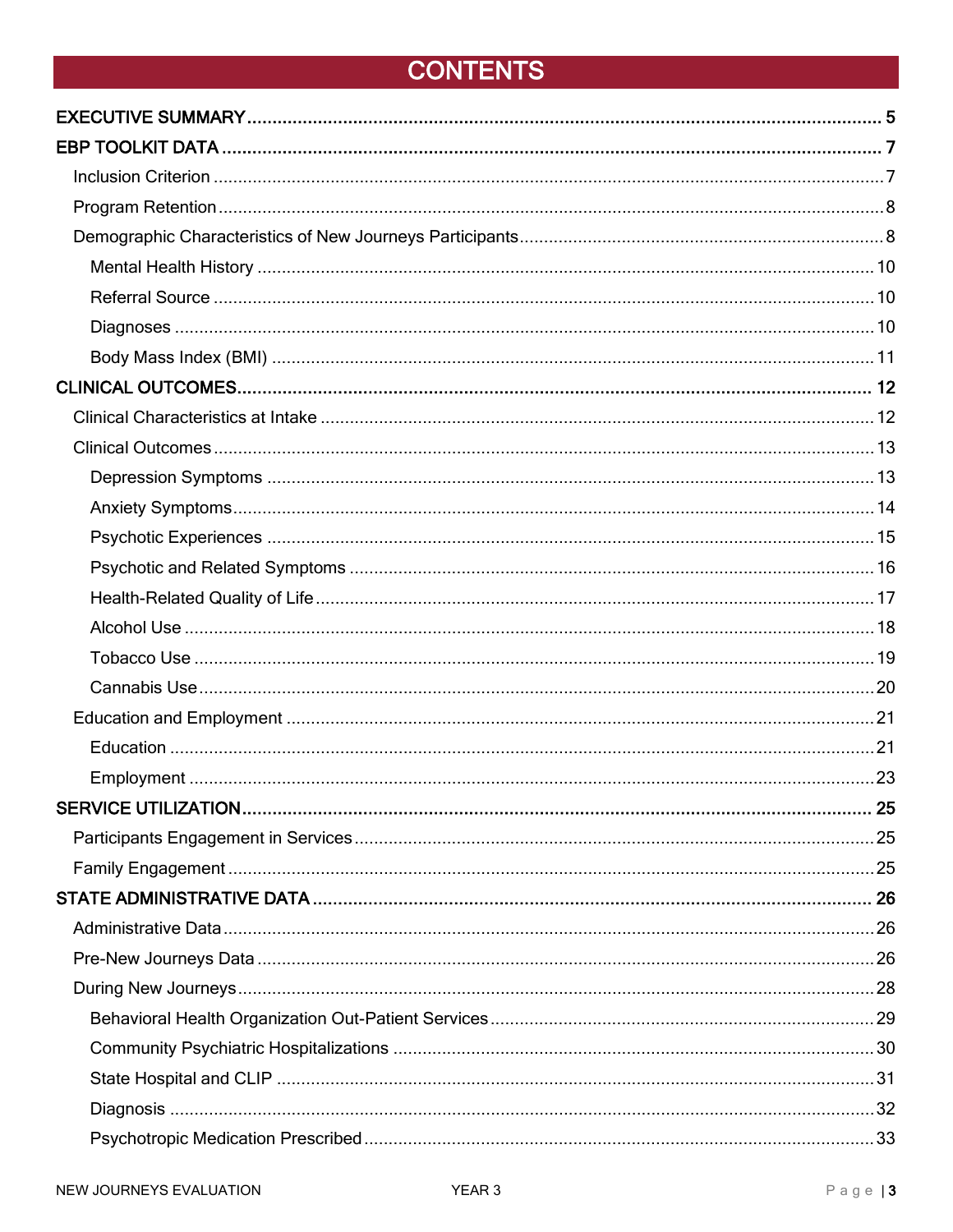| Clinical Outcomes for Behavioral Health Resources - Thurston & Mason Counties 51 |  |
|----------------------------------------------------------------------------------|--|
|                                                                                  |  |
|                                                                                  |  |
|                                                                                  |  |
|                                                                                  |  |
|                                                                                  |  |
|                                                                                  |  |
|                                                                                  |  |
|                                                                                  |  |
|                                                                                  |  |
|                                                                                  |  |
|                                                                                  |  |
|                                                                                  |  |
|                                                                                  |  |
|                                                                                  |  |
|                                                                                  |  |
|                                                                                  |  |
|                                                                                  |  |
|                                                                                  |  |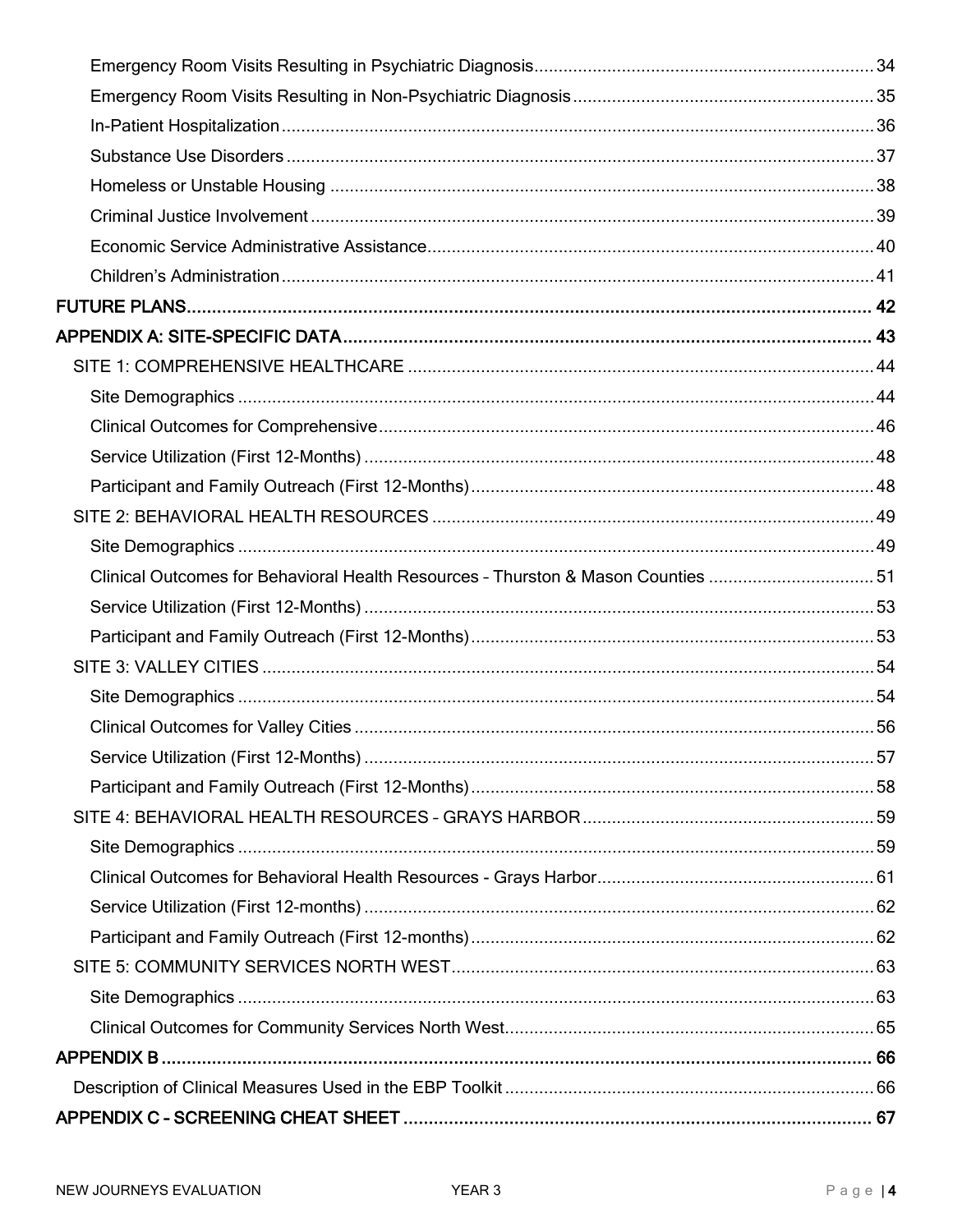## <span id="page-4-0"></span>**EXECUTIVE SUMMARY**

New Journeys is an early intervention program for young people experiencing their first episode of psychosis (FEP). The program has been operating at five sites across Washington State: *Central Washington* Comprehensive Health in Yakima, WA have been participating for three years; Behavioral Health Resources in Thurston-Mason Counties, WA and Valley Cities Counseling in King County, WA have been participating for two years; Behavioral Health Resources in Grays Harbor, WA have been participating for approximately a year; and Community Services Northwest in Vancouver, WA have been participating for less than a year.

In the course of the program there were 201 referrals (95 in the last year) and 56% (n = 112) met program eligibility. Data from these 112 participants is the primary focus of this report. 64% of these referrals came from a mental health provider. Of the eligible 112 participants, 80% are currently active, 8% have completed the program, 9% are inactive, and 3% were referred to another treatment. On average, participants completed the program in 10 months.

The majority of eligible participants ( $n = 112$ ) were male 76% ( $n = 84$ ) and the average age at screening was 20 years old. Fifty-four percent described themselves as non-white, 34% identified as Hispanic, and 15% identified as LGBTQ. Although most of our participants were still Medicaid enrollees, private insurance accounted for 20% (n = 19) of enrolled participants. The mean duration for untreated psychosis for participants was 97 days, and the average age for when they first encountered the mental health system was 18 years old. Upon entering the program 17% of clients (n = 19) had a job and 26% of clients (n = 29) were enrolled in school.

At program entry, 25% of participants had moderate or higher symptoms of depression, 33% reported moderate to severe symptoms of anxiety, and 21% reported having suicidal thoughts in the 2 weeks prior to intake. Substance use at intake was frequent. In the 30 days prior to screening, tobacco use was the most frequently reported at 38.2%, followed by cannabis and alcohol both at 30.3%, and electronic cigarette use at 14.7%.

Over the first 12 months of the New Journeys program (available data is inadequate for analysis after this period due to missing information) participants reported significantly lower symptoms of anxiety and psychotic experiences, as well as improved quality of life. Participants were more likely to go to school and employment increased from 17% at intake to 45% after participating in New Journeys. New Journeys was not associated with a significant reduction in substance use among participants. Overall, attendance by the participants and families was high; families attended 83% of the 919 scheduled appointments, and clients attended their various sessions 74% or more of the time. Over the course of 12 months New Journeys clinicians scheduled a total of 5,995 sessions and performed a total of 2,726 outreach attempts either in person or by phone to participants and their families.

In addition to clinical data gathered in EBP Toolkit, we collaborated with the Research and Data Analysis (RDA) department of the Washington State Department of Social and Health Services to obtain administrative and service utilization data on participants for two years before and after their enrollment in New Journeys. The RDA provided data on 116 of the 201 prospective participants screened for New Journeys. The discrepancy in the number of participants with administrative data (116 of 201) may be due to the inability to collect data on participants with private insurance, lag-periods of up to 6-months in the various state databases, and the exclusion of Community Services Northwest from the administrative data requested from RDA. Administrative data was provided on 116 participants, but only 91 met eligibility standards and 7 did not have intake dates recorded by New Journeys leaving a total of 84 participants included in the analyses. Prior to screening for the New Journeys program, 68% (n = 57) of participants were diagnosed with a psychotic disorder, yet only 42% (n  $=$  35) had been prescribed an antipsychotic medication. 50% (n  $=$  42) had visited an emergency room one or more times resulting in a psychiatric diagnosis, and 41% (n = 35) used the emergency room one or more times for non-psychiatric reasons. Seventeen percent ( $n = 14$ ) had an in-patient hospitalization and 20% ( $n = 17$ ) had an interaction the criminal justice system. Overall, use of state services by those referred to the New Journeys program was high.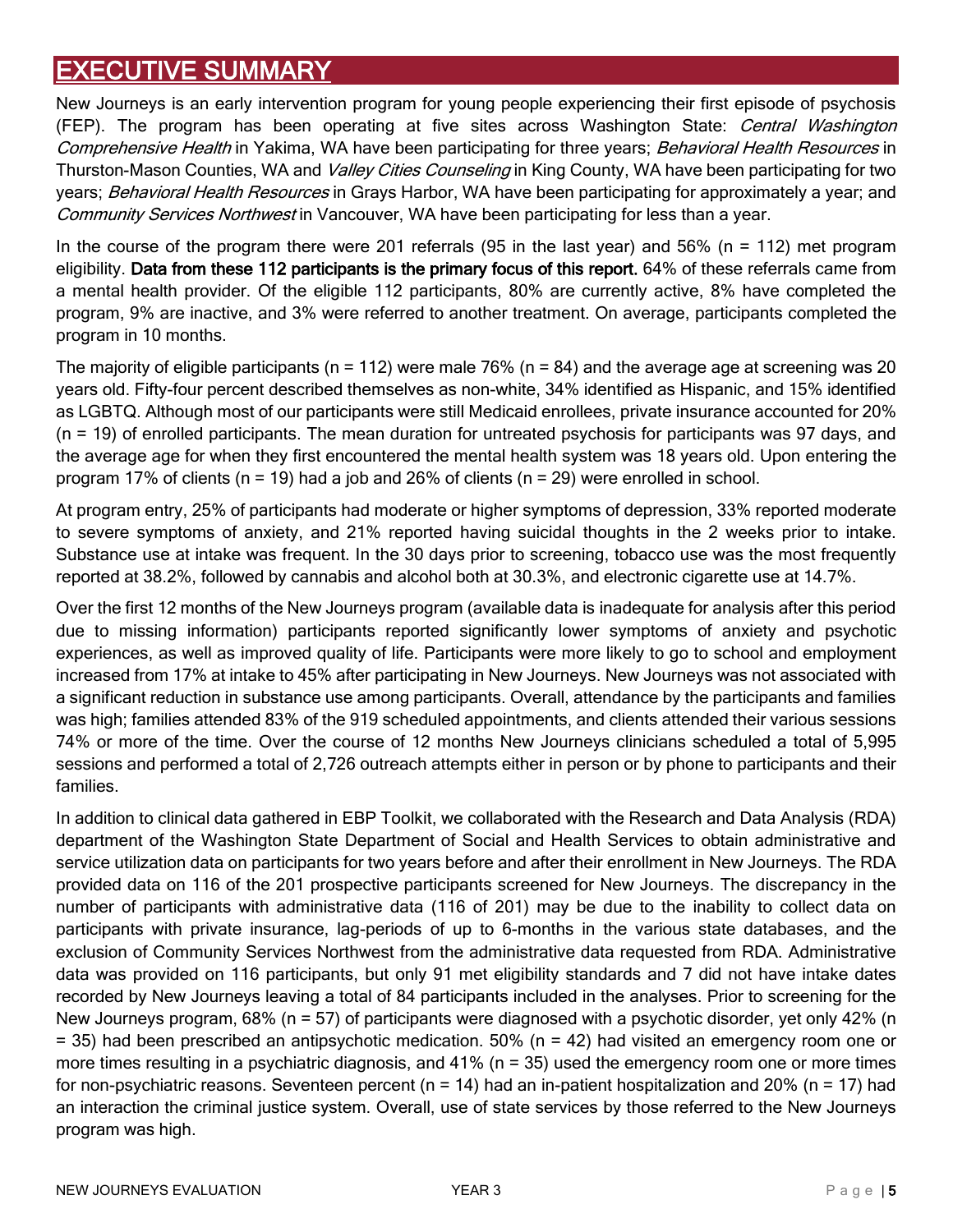There was a positive impact across many of the reported-on State funded services pre- and post-New Journeys. Statistically significant decreases were seen in community psychiatric hospitalizations, emergency room visits, substance use disorder treatment, and services provided by the Economic Service Administration such as food stamps or TANF. Diagnoses of depression, anxiety, and ADHD were all significantly decreased across time, however, a diagnosis of a psychotic disorder significantly increased. Likewise, anti-psychotics were prescribed more after enrollment in the New Journeys program. As a psychotic disorder diagnosis is a required qualifier for enrollment into the program, this was an expected outcome.

Prior to entry to the program, participants heavily used state funded resources, such as inpatient and outpatient services, and the criminal justice system. Most participants were diagnosed with a psychotic disorder prior to entry into the program but had not consistently prescribed medication. In conclusion, there was a significant reduction in state funded services by those who are or have been enrolled in New Journeys across time. New Journeys participants experience improvements in psychiatric symptoms, quality of life, and vocational functioning, indicating that New Journeys had a positive impact on the lives of youth with FEP.

.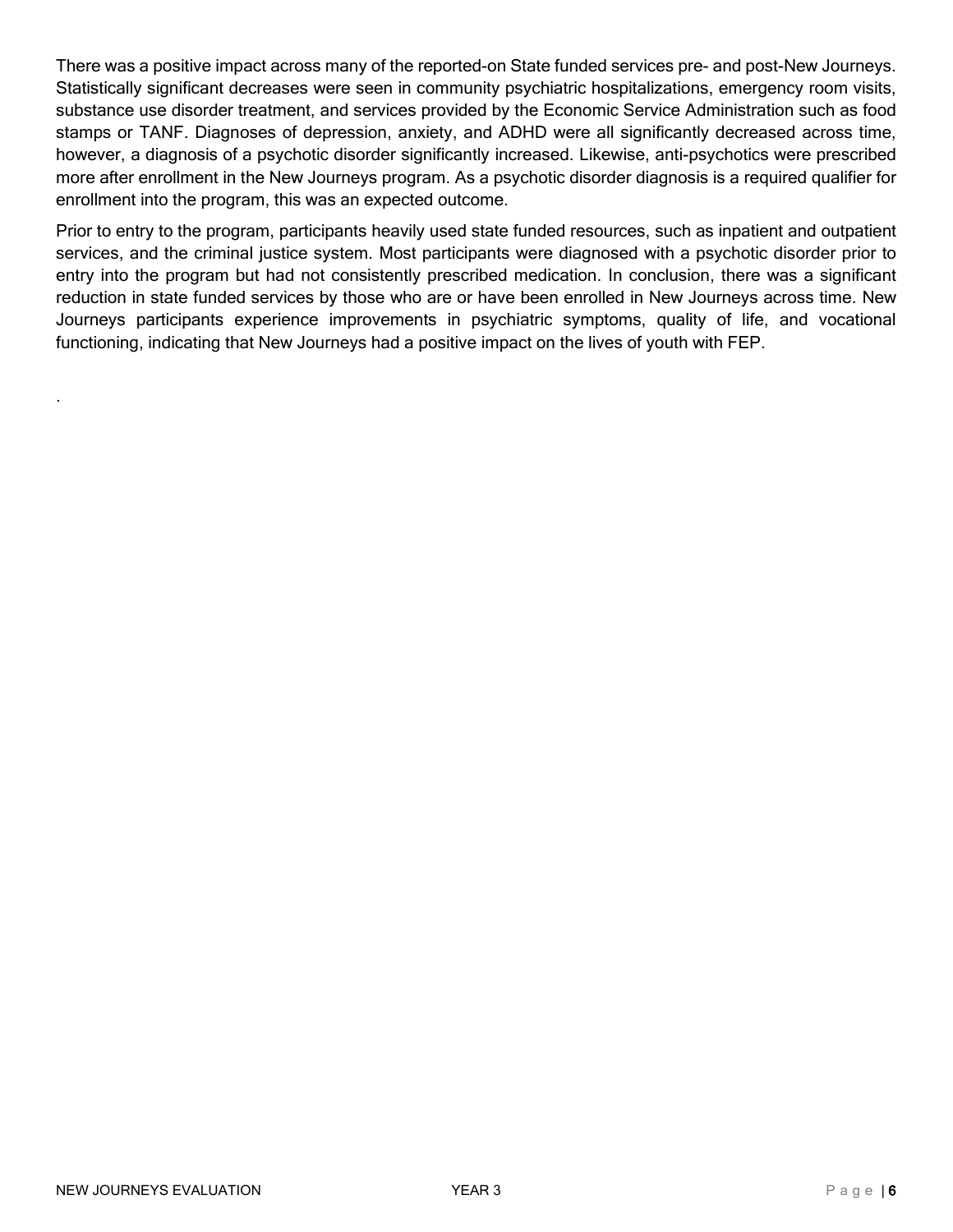### <span id="page-6-0"></span>[EBP TOOLKIT DATA](#page-2-0)

#### <span id="page-6-1"></span>[Inclusion Criterion](#page-2-0)

As the New Journeys program has developed, so has the EBP Toolkit, the data collection tool used by each of the sites and analyzed by Washington State University. One of the larger changes this year was the inclusion of a new element "eligible" vs "ineligible", and a clarifying of what the terms "active" "inactive" "referred" and "completed" meant for data collection purposes [\(Appendix C\)](#page-66-0). The expectation was that each of the sites will go through their clients in the EBP Toolkit and enter them as eligible or ineligible. Currently, this transition is still in process. For the purposes of this report the following criterion were used to determine whether a participant's data would be included: the participant was labeled as active or completed, or the participant had already been coded as eligible and inactive or eligible and referred. Using this method, of the 201 referrals received, 112 participants were considered "eligible" and it is these participant's data which is referenced in the report going forward.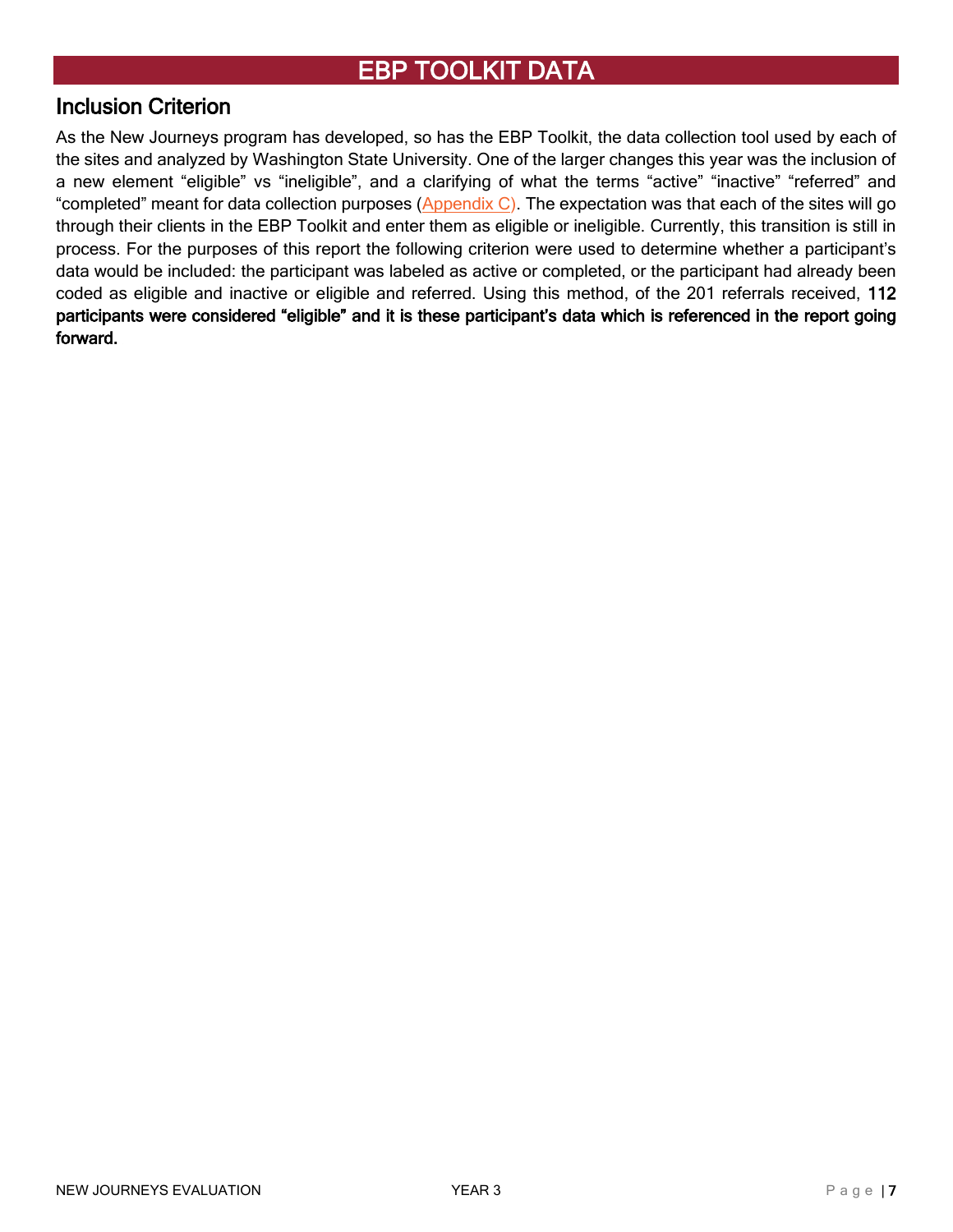## <span id="page-7-0"></span>[Program Retention](#page-2-0)

Around one-fifth of the 112 participants stopped participating in New Journeys during the evaluation period. Table 1 shows the average duration of engagement for participants who are inactive, were referred to other treatment options, or who completed the New Journeys program. About 80% of youth who started New Journeys are still enrolled in the program and are not included in this table. From last year's report, the average duration in the program for these participants has increased from 6 months to 9 months. Participants who dropped out of the program (status "inactive") participated in the program for an average 8 months, an increase from 6 months indicated in last year's report. Those who were referred out of the program because they were no longer eligible (e.g. primarily for drug or alcohol abuse) had a shorter average than others at 5 months (the same length of time from last year's report). Nine participants have completed the program; the average duration for completion for these participants is 10 months.

| <b>Status</b>              | <u>Fable T. Average Duration of Family along the new Journeys In Montres</u><br>Mean (M) | <b>Standard Deviation (SD)</b> |
|----------------------------|------------------------------------------------------------------------------------------|--------------------------------|
| <b>Inactive</b> $(n = 10)$ | 7.57                                                                                     | 9.34                           |
| Referred $(n = 3)$         | 5.00                                                                                     | 2.83                           |
| <b>Completed</b> $(n = 9)$ | 9.88                                                                                     | 9.76                           |
| Total (n = 22)             | 8.65                                                                                     | 8.96                           |

#### Table 1. Average Duration of Participation in New Journeys in Months

#### <span id="page-7-1"></span>[Demographic Characteristics of New Journeys Participants](#page-2-0)

The average age of eligible for participants was 20 years old, which has increased by one year since last year's report, and the majority (76%) of the participants were male. The disproportionate numbers of males enrolled in the program may be related to average age, with males being more likely to experience FEP in their teens and early twenties and women being more likely to have an onset of these symptoms in their mid- to late twenties.

The distribution of race with the participants has been reflective of the diversity of their communities, with 54% of participants identifying as something other than non-Hispanic white. Currently 34% of participants enrolled have identified as being Hispanic. Fifteen percent of the enrolled participants describe themselves as something other than heterosexual. Overall, results of the evaluation show a diversity of New Journeys participants and suggests an incorporation of best practices (cultural competence, addressing issues unique to LGBTQ) for working with diverse participants is important, if not already being addressed.

The percentage of participants with public (77%) or private (20%) insurance remained consistent with last year's report. This suggests that New Journeys is serving youth with FEP regardless of their insurance status, a goal of the program.

The vast majority (85%) of New Journeys participants were stably housed upon enrollment. A quarter of participants (25.9%) were enrolled in school at screening, but only 17.3% were employed. For a more in depth look at the trend of education and employment of participants in New Journeys view the section Education and [Employment.](#page-20-0)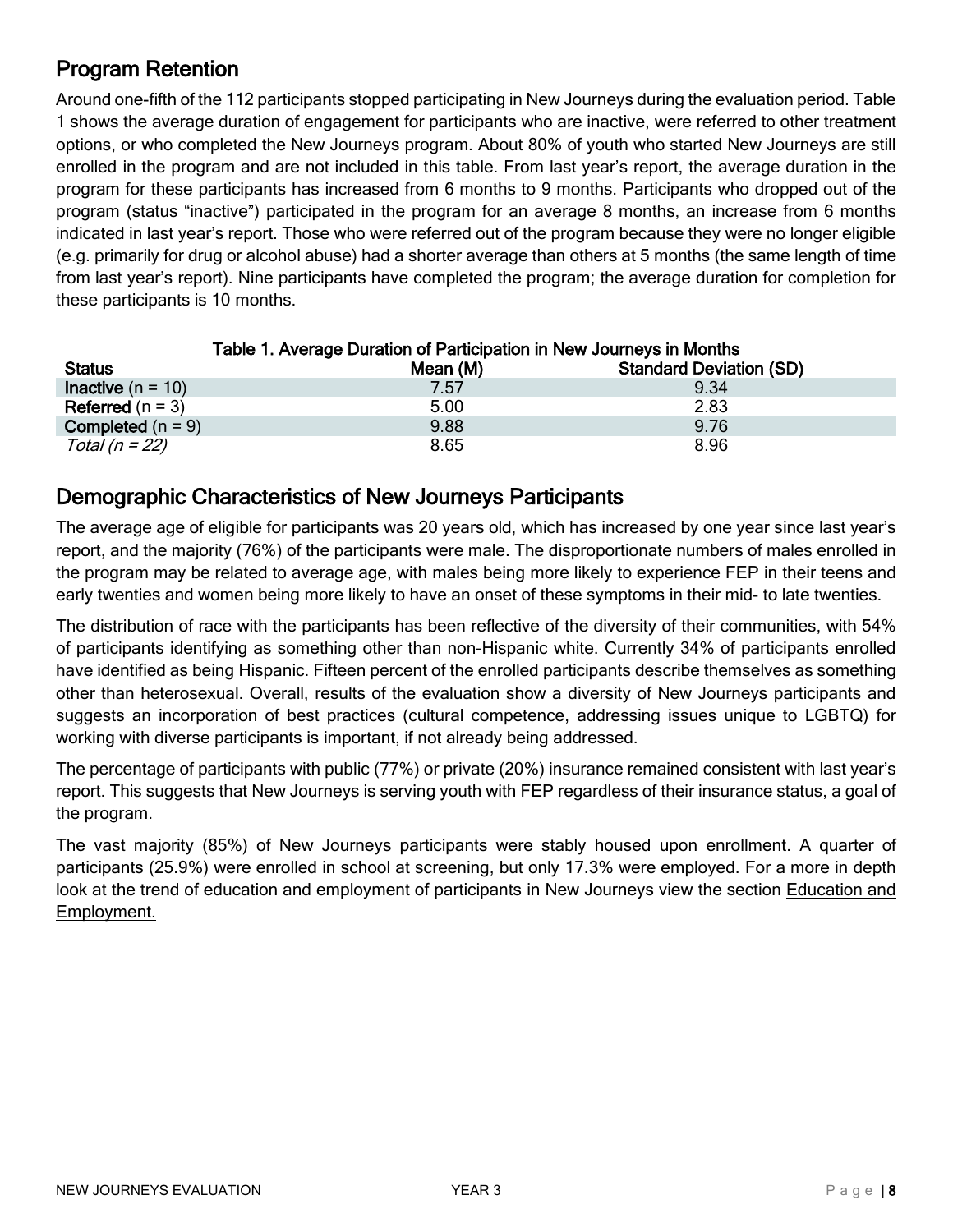|                                      | Table 2. Participant Demographics for New Journeys |                         |       |           |
|--------------------------------------|----------------------------------------------------|-------------------------|-------|-----------|
|                                      | %                                                  | $(n)$<br>112            | M     | <b>SD</b> |
| Participants<br>Age<br><b>Status</b> |                                                    |                         | 20.27 | 3.56      |
| Active                               | 80.4                                               | 90                      |       |           |
| Inactive                             | 8.9                                                | 10                      |       |           |
| Referred                             | 2.7                                                | $\sqrt{3}$              |       |           |
| Completed                            | 8.0                                                | 9                       |       |           |
| Gender                               |                                                    |                         |       |           |
| Male                                 | 75.7                                               | 84                      |       |           |
| Female                               | 22.5                                               | 25                      |       |           |
| Other**                              | 1.8                                                | $\overline{2}$          |       |           |
| Race                                 |                                                    |                         |       |           |
| White                                | 46.4                                               | 52                      |       |           |
| <b>Black</b>                         | 9.8                                                | 11                      |       |           |
| Asian                                | 3.6                                                | 4                       |       |           |
|                                      |                                                    |                         |       |           |
| Alaskan                              | 3.6                                                | $\overline{\mathbf{4}}$ |       |           |
| Multiracial                          | 1.8                                                | $\overline{2}$          |       |           |
| Other                                | 34.8                                               | 39                      |       |           |
| <b>Ethnicity</b>                     |                                                    |                         |       |           |
| Hispanic                             | 33.9                                               | 38                      |       |           |
| <b>Sexual Orientation</b>            |                                                    |                         |       |           |
| Heterosexual                         | 85.2                                               | 92                      |       |           |
| Gay or Lesbian                       | 2.8                                                | 3                       |       |           |
| Other <sup>^</sup>                   | 12.0                                               | 13                      |       |           |
| <b>Insurance Type</b>                |                                                    |                         |       |           |
| Public                               | 77.3                                               | 75                      |       |           |
| Private                              | 19.6                                               | 19                      |       |           |
| Uninsured                            | 3.1                                                | 3                       |       |           |
| <b>Preferred Language</b>            |                                                    |                         |       |           |
| English                              | 97.3                                               | 109                     |       |           |
| Spanish                              | 1.8                                                | $\overline{2}$          |       |           |
| Other                                | 0.9                                                | 1                       |       |           |
| <b>Living Situation</b>              |                                                    |                         |       |           |
| <b>Stable</b>                        | 85.5                                               | 94                      |       |           |
| Temporary                            | 10.0                                               | 11                      |       |           |
| Homeless                             | 1.8                                                |                         |       |           |
| Other (institutionalized/unstable)   | 2.7                                                | $\frac{2}{3}$           |       |           |
| Employment                           |                                                    |                         |       |           |
| Employed                             | 17.3                                               | 19                      |       |           |
| Unemployed                           | 82.7                                               | 91                      |       |           |
| <b>Education</b>                     |                                                    |                         |       |           |
| Attending                            | 25.9                                               | 29                      |       |           |
| Not Attending                        | 74.1                                               | 81                      |       |           |
|                                      |                                                    |                         |       |           |

\*Percentages exclude missing responses, which are 15 or fewer in each category ^Combination of "questioning," "bisexual," and "other" \*\*Combination of transgender and "other"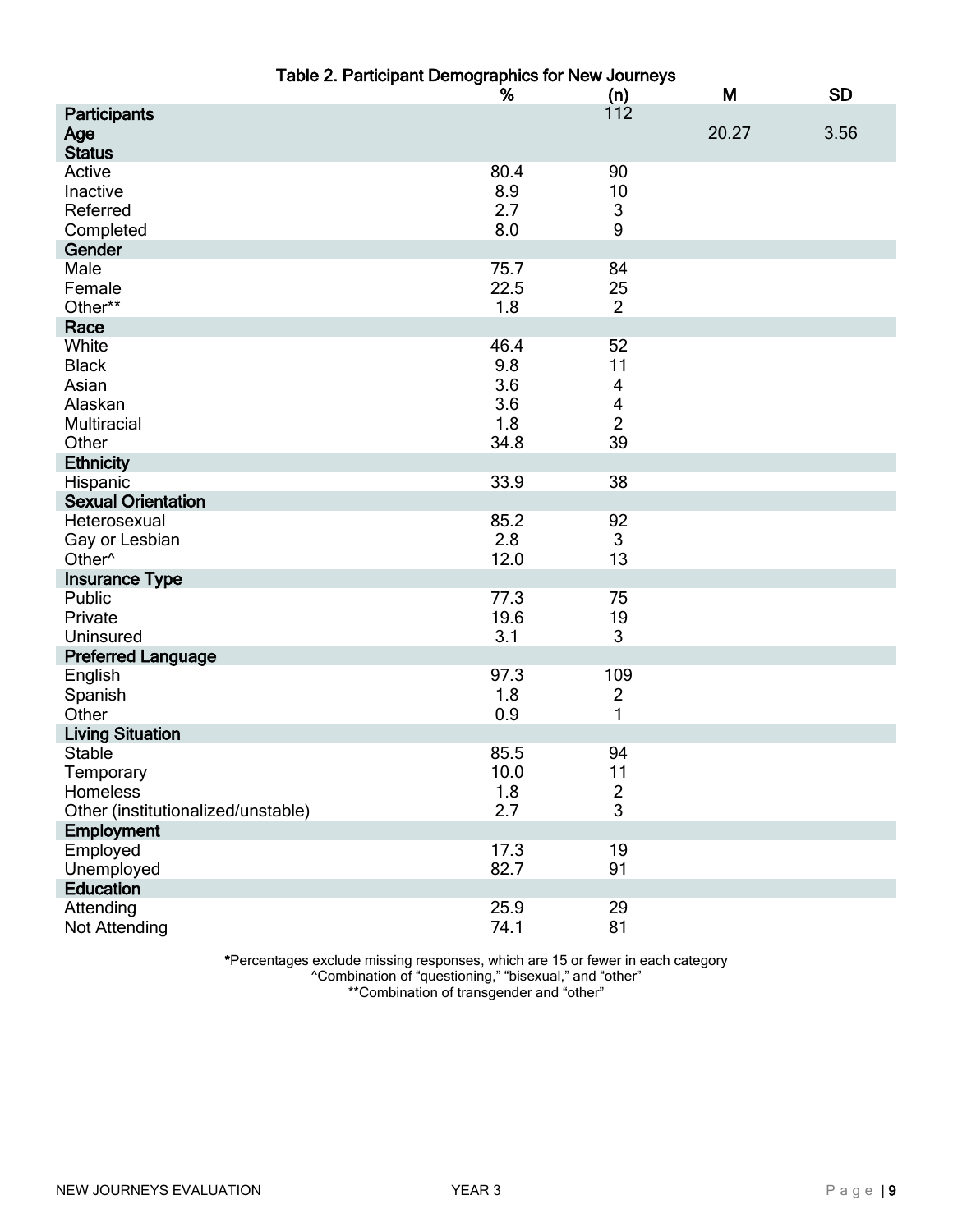#### <span id="page-9-0"></span>[Mental Health History](#page-2-0)

While most participants were involved in the mental health system before New Journeys, the average duration of untreated psychosis was approximately 3 months. Despite this, participants' first interaction with the mental health system occurred at the average age of 18 years and participants averaged 1 psychiatric hospitalization prior to New Journeys intake. A strength of the program is the short time between the initial referral to New Journeys and participants first contact with New Journeys, which was roughly 5 days. This represents a decrease from last year's report of 7 days.

| <b>Table 3. Mental Health History</b>                     |     |       |           |  |  |  |
|-----------------------------------------------------------|-----|-------|-----------|--|--|--|
| <b>Mental Health History</b>                              | (n) | M     | <b>SD</b> |  |  |  |
| Duration of Untreated Psychosis (DUP) (days)              | 77  | 97.29 | 167.90    |  |  |  |
| Time Between Referral and Contact with Participant (days) | 100 | 5.12  | 11.88     |  |  |  |
| Age at First Contact with Mental Health System            | 93  | 17.70 | 5.80      |  |  |  |
| Number of Previous Psychiatric Hospitalizations           | 100 | 1.23  | 1.02      |  |  |  |

#### <span id="page-9-1"></span>[Referral Source](#page-2-0)

The majority of referrals came from mental health providers. In comparison to the percentages from last year's report, the referral pathway remained consistent.

|                                                                        | <b>Table 4. Referral Source</b> |     |  |  |
|------------------------------------------------------------------------|---------------------------------|-----|--|--|
| <b>Referral Source</b>                                                 | %                               | (n) |  |  |
| <b>Mental Health Provider</b>                                          | 70.3                            |     |  |  |
| <b>Medical Provider</b>                                                | 13.9                            | 12  |  |  |
| Family                                                                 | 9.9                             | 10  |  |  |
| Other <sup>^</sup>                                                     | 5.4                             | b   |  |  |
| AComplication of opposition and proposed department and origin applear |                                 |     |  |  |

^Combination of school, emergency department, and crisis center

#### <span id="page-9-2"></span>[Diagnoses](#page-2-0)

In line with the inclusion criteria for the New Journeys program, 95.4% of youth were diagnosed with a psychotic disorder at intake, with schizophrenia and psychosis not otherwise (NOS) specified being the two most prevalent diagnoses. The remaining 4.6% is accounted for by participants from Central Washington Comprehensive Health who were diagnosed with mood disorders and later referred to another program.

| <b>Table 5. Primary Diagnosis</b> |      |     |  |  |
|-----------------------------------|------|-----|--|--|
| <b>Diagnosis</b>                  | %    | (n) |  |  |
| Schizophrenia                     | 35.2 | 38  |  |  |
| Psychosis NOS                     | 23.1 | 25  |  |  |
| Schizophreniform                  | 17.6 | 19  |  |  |
| Schizoaffective                   | 13.0 | 14  |  |  |
| Psychosis                         | 6.5  |     |  |  |
| Other DX                          | 4.6  | 5   |  |  |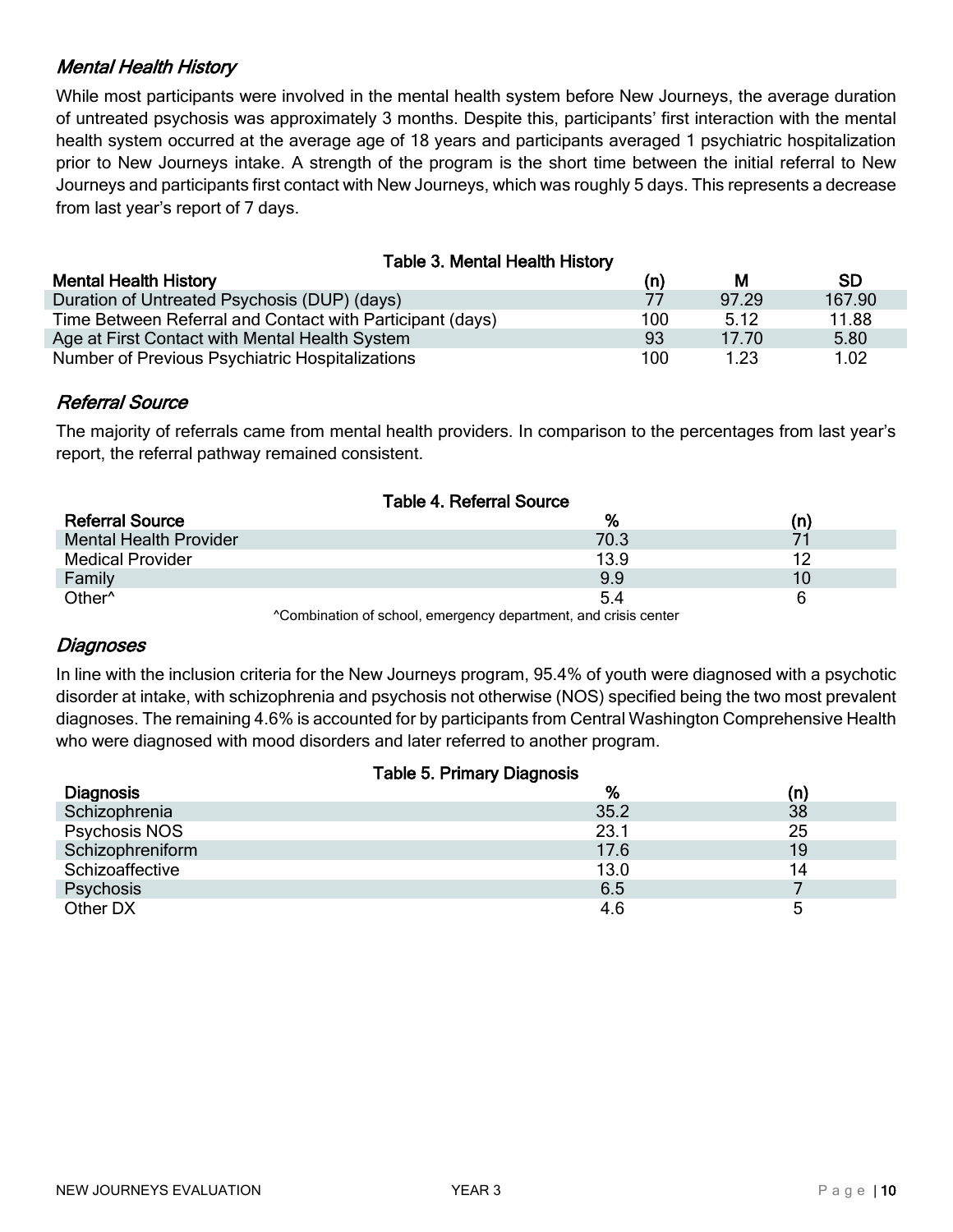#### <span id="page-10-0"></span>[Body Mass Index \(BMI\)](#page-2-0)

Weight gain has shown to be an issue in those with FEP and can lead to cardiovascular risk and other health concerns. Currently 49.2% of enrolled New Journey's youth for whom we have weight and height measures for are either overweight (BMI > 25) or obese (BMI > 30). This statistic would suggest that there is a need to introduce interventions targeting physical health in this program.

|                  |      | Table 6. BMI |        |           |
|------------------|------|--------------|--------|-----------|
|                  | %    | (n)          | M      | <b>SD</b> |
| Weight (Lbs)     |      | 57           | 170.63 | 39.88     |
| <b>BMI Range</b> |      |              |        |           |
| Underweight      | 3.5  |              |        |           |
| Normal           | 47.4 | 27           |        |           |
| Overweight       | 28.1 | 16           |        |           |
| Obese            | 21.1 | 12           |        |           |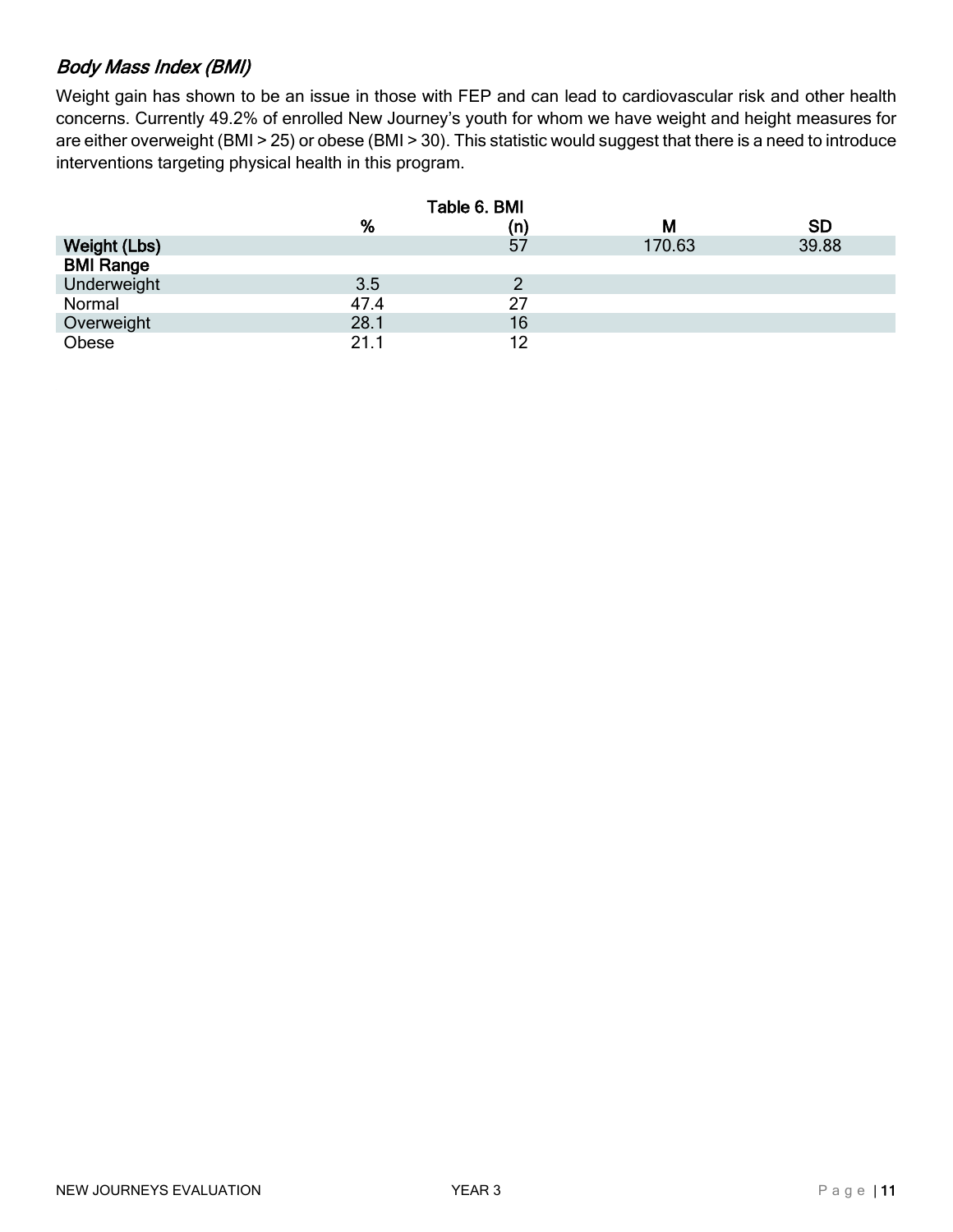## <span id="page-11-0"></span>[CLINICAL OUTCOMES](#page-2-0)

#### <span id="page-11-1"></span>[Clinical Characteristics at Intake](#page-2-0)

As a part of the New Journeys evaluation, a variety of clinical measures are administered at program intake and then weekly or monthly during the program. These measures include assessing psychotic experiences, psychotic symptom severity, depression, anxiety, suicidal thinking, and drug and alcohol use (See [Appendix B\)](#page-65-0).

Psychotic symptoms at intake are assessed using two measures, the CAPE-P15, a self-report measure of hallucinations and delusions ranging from 0-28, and the CRDPSS, a clinician-rated measure of psychotic symptoms ranging from 0-35. Over the course of 12 months, participants mean score on the CAPE-P15 was 8.9, and on the CRDPSS it was 10.5. One quarter of participants at intake reported moderate to severe symptoms of depression and one third reported moderate to severe symptoms of anxiety. In addition, 20.8% of participants reported thinking about suicide in the two weeks prior to New Journeys intake. These results emphasize the need to treat depression, anxiety, and suicidal thinking in this population.

There has been high substance use in New Journeys 30 days prior to intake. Tobacco use (38.2%) was the highest reported substance, followed by cannabis and alcohol (30.3%), and electronic cigarettes (14.7%). At intake, other drug use is minimal at 2.9%, which is important to note as this demonstrates that opioid use, a public health epidemic, does not appear to be currently affecting New Journeys participants.

| Table 7. Cilifical Characteristics of Participatits by Measure                                                                   | ℅                                   | (n)                                  | M             | <b>SD</b>    |
|----------------------------------------------------------------------------------------------------------------------------------|-------------------------------------|--------------------------------------|---------------|--------------|
| Psychotic experiences score (CAPE-P15)<br><b>Psychotic symptom severity score (CRDPSS)</b><br><b>Depression Severity (PHQ-9)</b> |                                     | 82<br>90                             | 8.88<br>10.54 | 8.67<br>4.91 |
| (1) None<br>$(2)$ Mild<br>(3) Moderate<br>(4) Moderate-Severe<br>(5) Severe<br>Total                                             | 54.2<br>20.5<br>9.6<br>9.6<br>6.0   | 45<br>17<br>8<br>$\frac{8}{5}$<br>83 | 6.41          | 6.54         |
| <b>Anxiety Severity (GAD-7)</b>                                                                                                  |                                     |                                      |               |              |
| (1) None<br>(2) Mild<br>(3) Moderate<br>(4) Severe                                                                               | 39.1<br>27.6<br>12.6<br>20.7        | 34<br>24<br>11<br>18                 |               |              |
| Total                                                                                                                            |                                     | 87                                   | 7.36          | 5.88         |
| <b>Suicidal Thinking (Last Two Weeks)</b>                                                                                        |                                     |                                      |               |              |
| (1) Not at all<br>(2) Several Days<br>(3) More than half the days<br>(4) Nearly Every Day                                        | 79.3<br>11.0<br>3.7<br>6.1          | 65<br>$\frac{9}{3}$<br>5             |               |              |
| Alcohol, drug, & Tobacco use (last 30 days)                                                                                      |                                     |                                      |               |              |
| Used alcohol*<br>Used tobacco**<br>Used cannabis <sup>*</sup><br>Vapor cigarettes**<br>Used other drugs**                        | 30.3<br>38.2<br>30.3<br>14.7<br>2.9 | 10<br>13<br>10<br>5<br>1             |               |              |

#### Table 7. Clinical Characteristics of Participants by Measure

\* percentage out of total of 33 responses

\*\* percentage out of total of 34 responses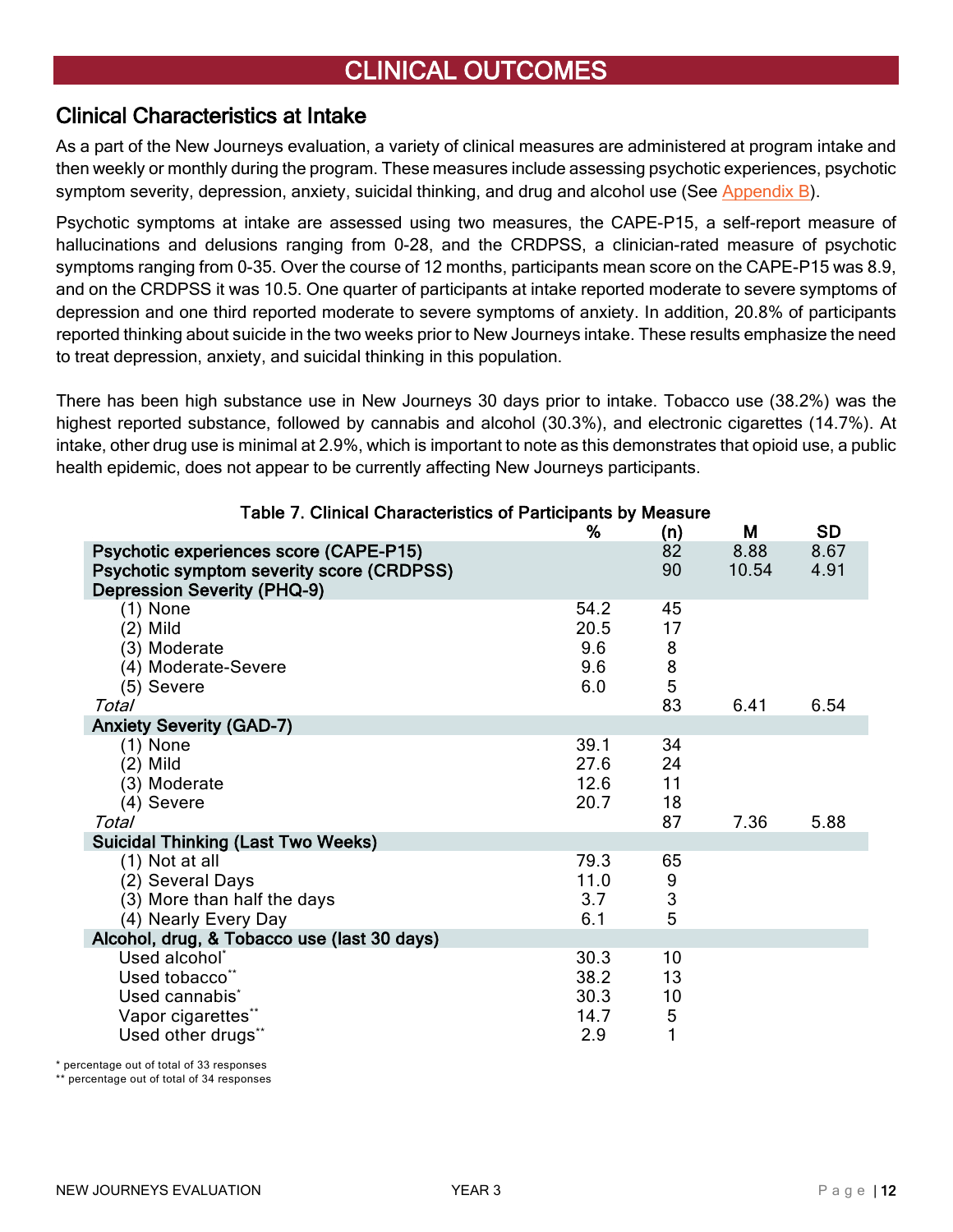### <span id="page-12-0"></span>[Clinical Outcomes](#page-2-0)

To assess the effectiveness of the New Journeys program, we investigated changes in symptoms from program intake across the first year of New Journey's participation. We selected the first year because attrition was relatively high after this time, resulting in missing data in later months. We display the mean scores across time for each measure in Figures 1-12 below, as well as including the number of participants who provided data (completed each measure at each time point).

We used Generalized Estimating Equations (GEE), an inferential statistical analysis, to assess whether changes in symptoms were statistically significant. The GEE is an appropriate analysis for these measures because it allows for missing data across time. For these analyses we compared participant's scores on each measure before and after intake.

#### <span id="page-12-1"></span>[Depression Symptoms](#page-2-0)

To assess depression, participants completed the PHQ-9. As the figure below describes there was not a statistically significant change in symptoms of depression over 12 months ( $\beta$  = 0.184; CI: -1.32 - 1.69; p = 0.811). The mean score for depression at intake was 6.41 with a standard deviation of 6.54, and the mean score after intake was 6.59 with a standard deviation of 6.36. This score differs from last year's report which demonstrated a significant decrease in depression across 6 months. This could be attributed to doubling of participant size (66 to 112) as well as increasing the duration in the analyses from 6 months to 12 months.



**DEPRESSION**

*Figure 1. Average PHQ-9 score over time*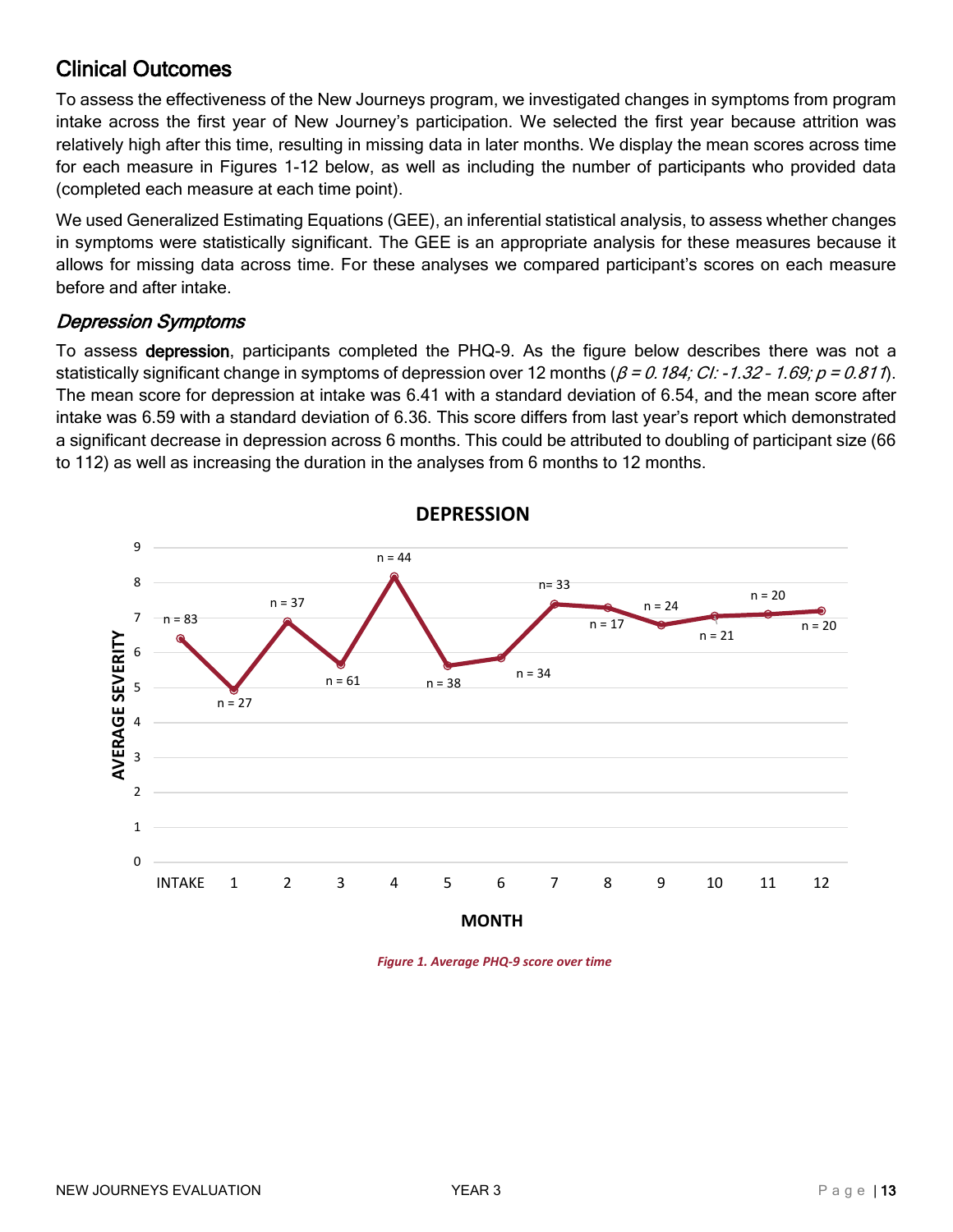#### <span id="page-13-0"></span>[Anxiety Symptoms](#page-2-0)

To assess anxiety, participants completed the GAD-7. There was a statistically significant change in symptoms over 12 months ( $\beta$  = -2.48; CI: -3.74 - -1.22;  $p = 0.001$ ). The mean score for anxiety at intake was 7.36 with a standard deviation of 5.87, while the mean score after intake was 4.04 with a standard deviation of 4.92. Scores on the GAD-7 demonstrate a statistically significant decrease in scores of anxiety symptoms.



*Figure 2. Average GAD-7 Total Score Over Time*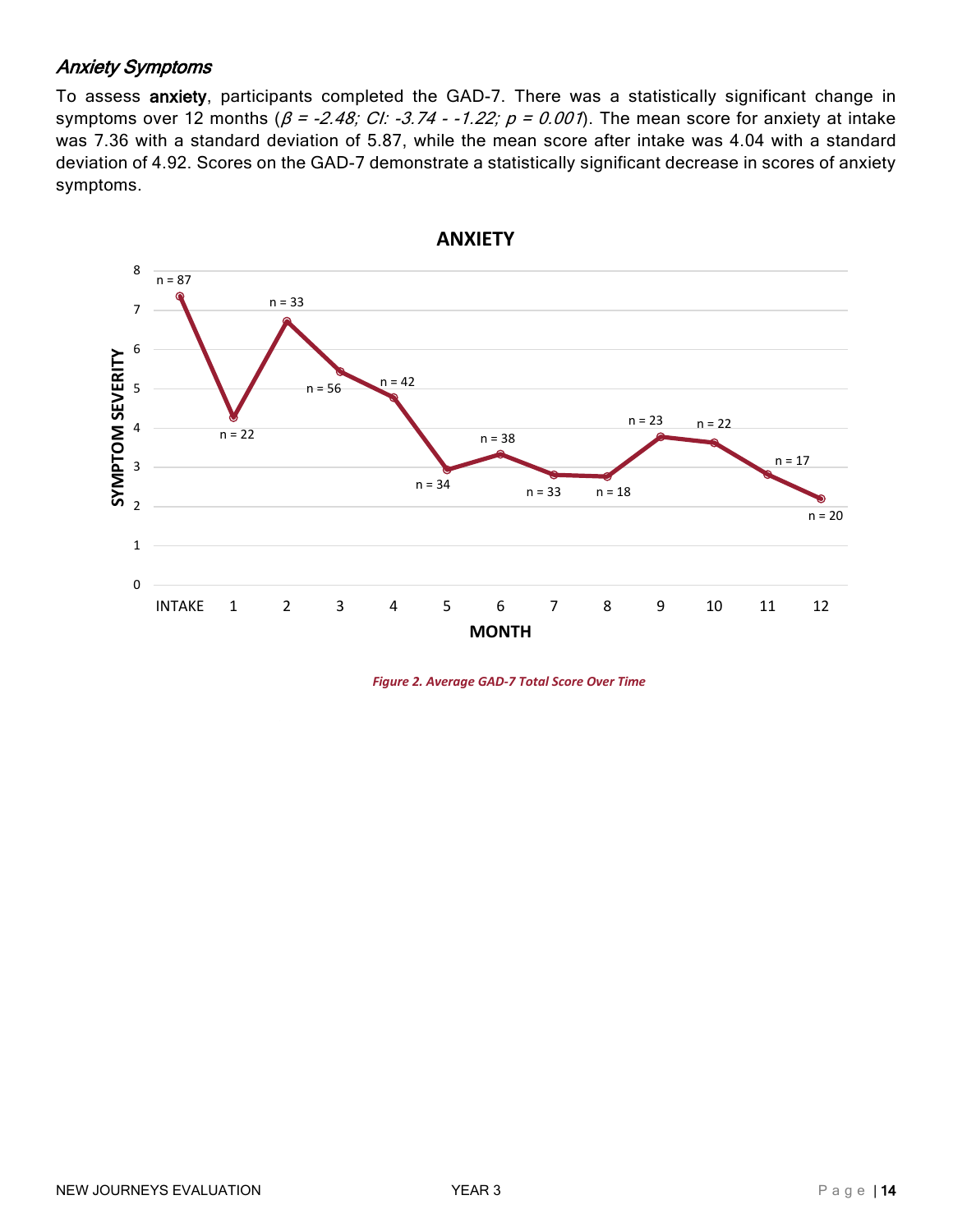#### <span id="page-14-0"></span>[Psychotic Experiences](#page-2-0)

Participants completed the CAPE-P15 to comprehensively assess the impact of New Journeys on psychotic experiences. There was a significant change in psychotic experiences across 12 months ( $\beta$  = -3.37; CI: -4.89 - -1.84;  $p < 0.05$ ). The mean score for psychotic experiences at intake was 8.88 with a standard deviation of 8.67, and the mean score after intake was 4.23 with a standard deviation of 5.79.



#### **PSYCHOTIC EXPERIENCES**

*Figure 3. Average CAPE-P15 Score Over Time*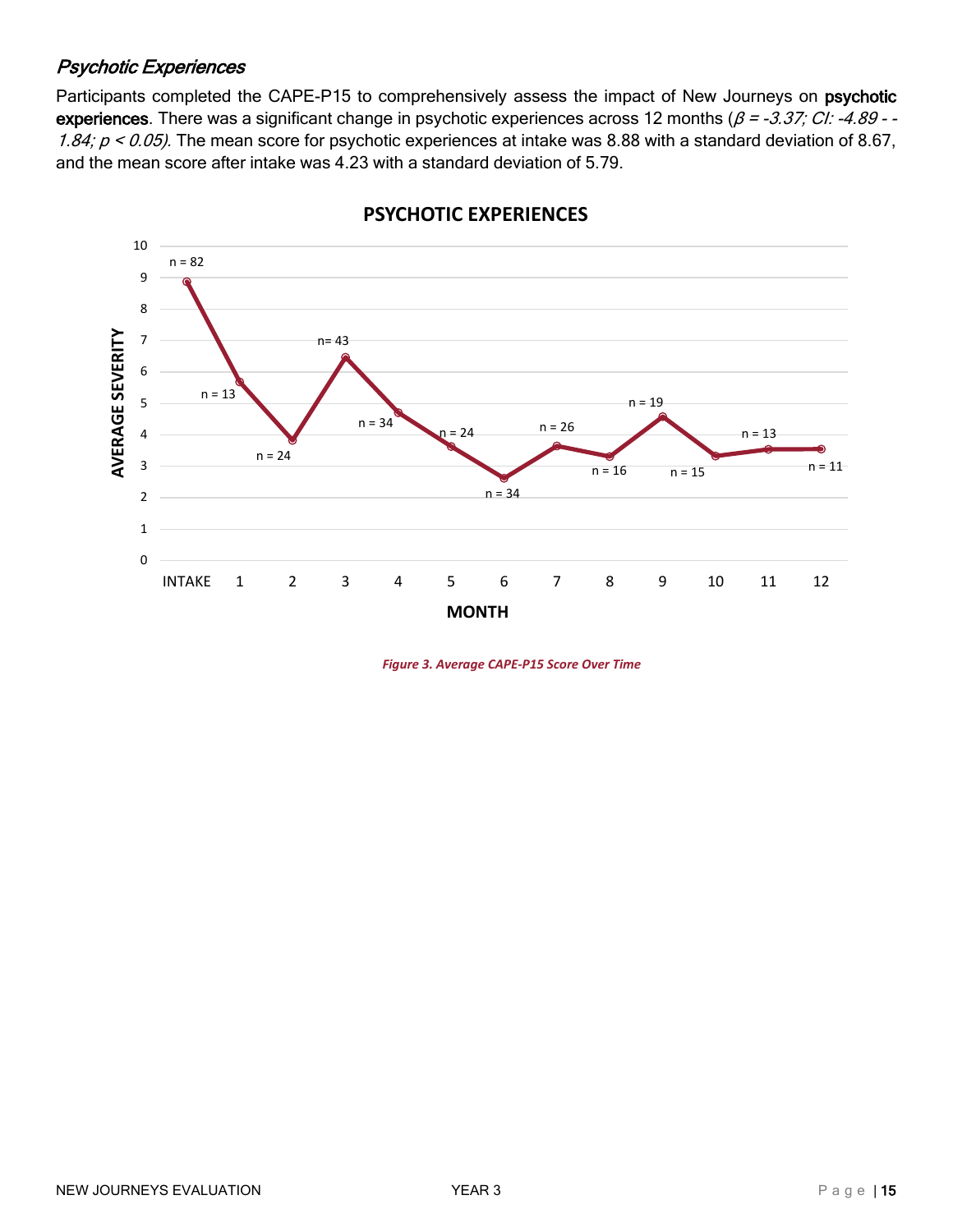#### <span id="page-15-0"></span>[Psychotic and Related Symptoms](#page-2-0)

We chose the CRDPSS as a simple, brief clinician rating of overall psychotic and related symptoms which could be administered weekly to assess participant outcomes. As figure 4 indicates there was a statistically significant change in psychosis symptoms across 12 months ( $\beta$  = -1.47; CI: -2.47 - -0.46;  $\rho$  < 0.05). The score for the CRDPSS at intake was 10.54 with a standard deviation of 4.91, and the mean score after intake was 7.88 with a standard deviation of 4.71.



**PSYCHOSIS SYMPTOM SEVERITY**

*Figure 4. Average CRDPSS Score Over Time*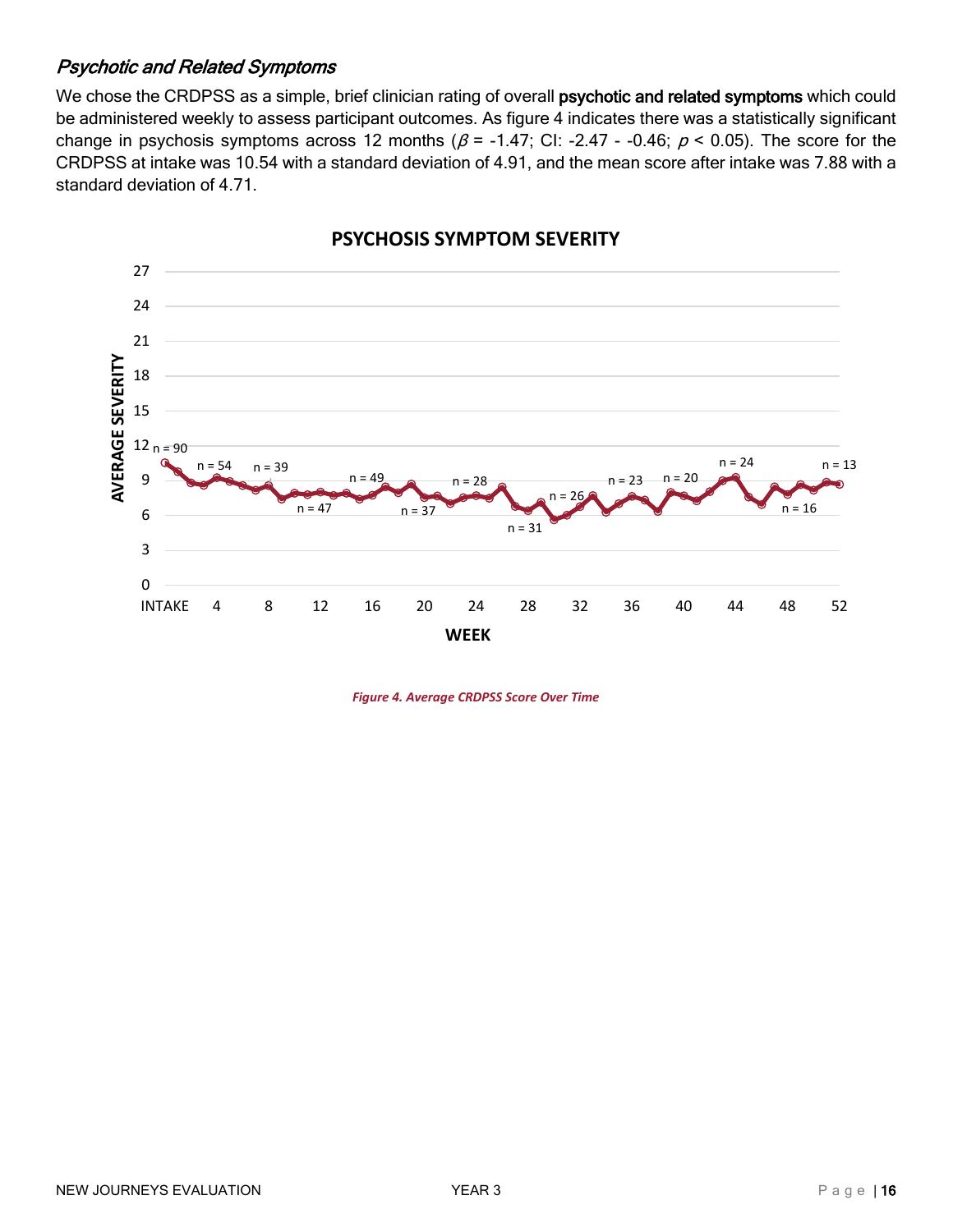#### <span id="page-16-0"></span>[Health-Related Quality of Life](#page-2-0)

To assess participants' perception of their own physical and mental health-related quality of life, the Healthy Days Core Module was administered every 30 days. Specifically, participants were asked, "during the past 30 days, for about how many days did poor physical or mental health keep you from doing your usual activities, such as self-care, work, or recreation?" There was a statistically significant decrease in unhealthy days over 12 months  $(\beta = -5.95; C$ I: -8.85 - -3.05;  $\rho = 0.001$ ). The mean at intake was 9.76 with a standard deviation of 12.91, and the mean score 1-12 months after intake was 3.82 with a standard deviation of 8.84.



**AVERAGE UNHEALTHY DAYS**

*Figure 5. Average Healthy Days Over Time*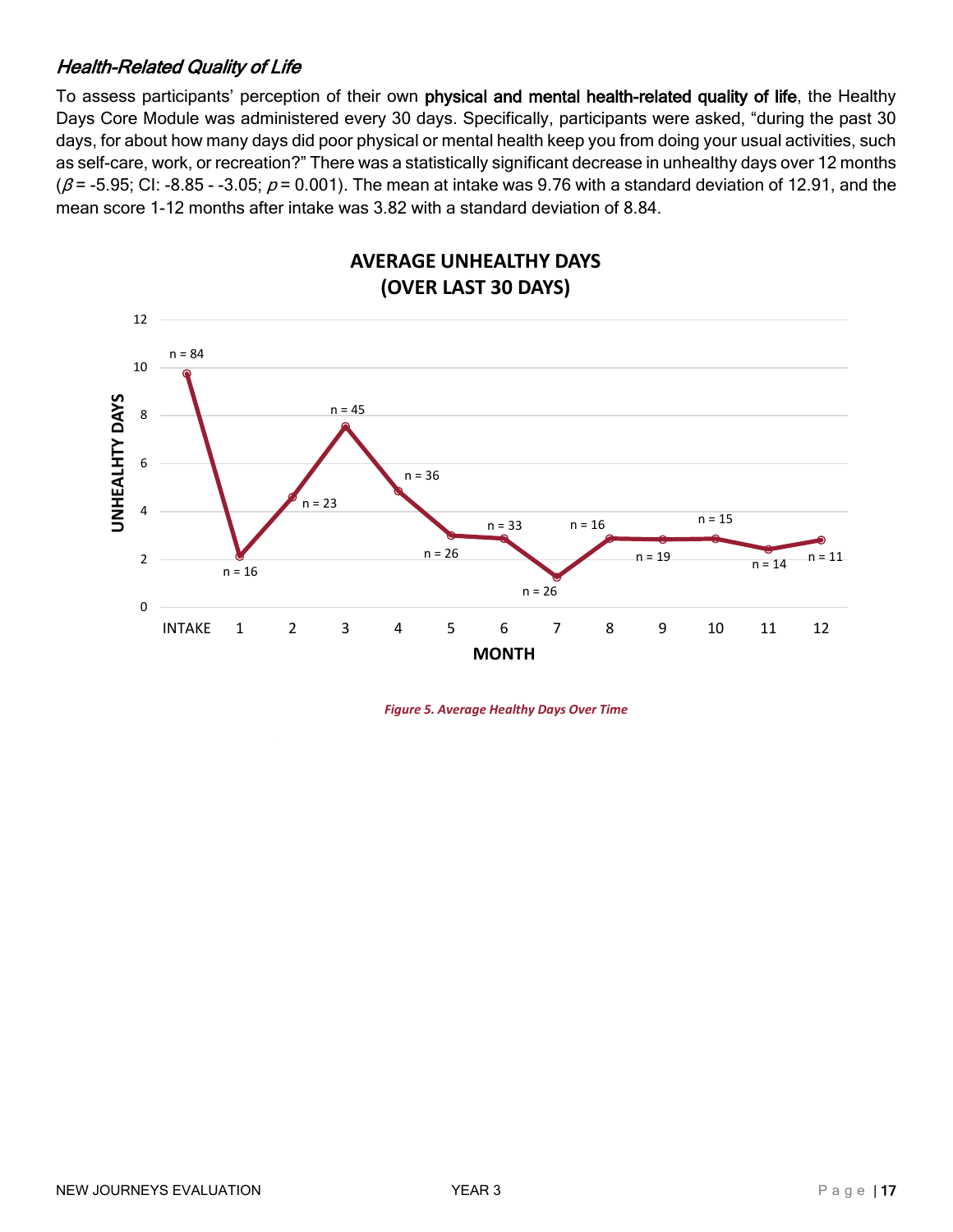#### <span id="page-17-0"></span>[Alcohol Use](#page-2-0)

To assess alcohol use, participants were asked if they drank any alcohol (more than a few sips) in the last 30 days. There was no statistically significant difference between intake and after intake drinking habits (OR = 1.97; CI: 0.88 - 4.40;  $p = 0.098$ ).



*Figure 6. Percent that Used Alcohol Over Last 30 Days*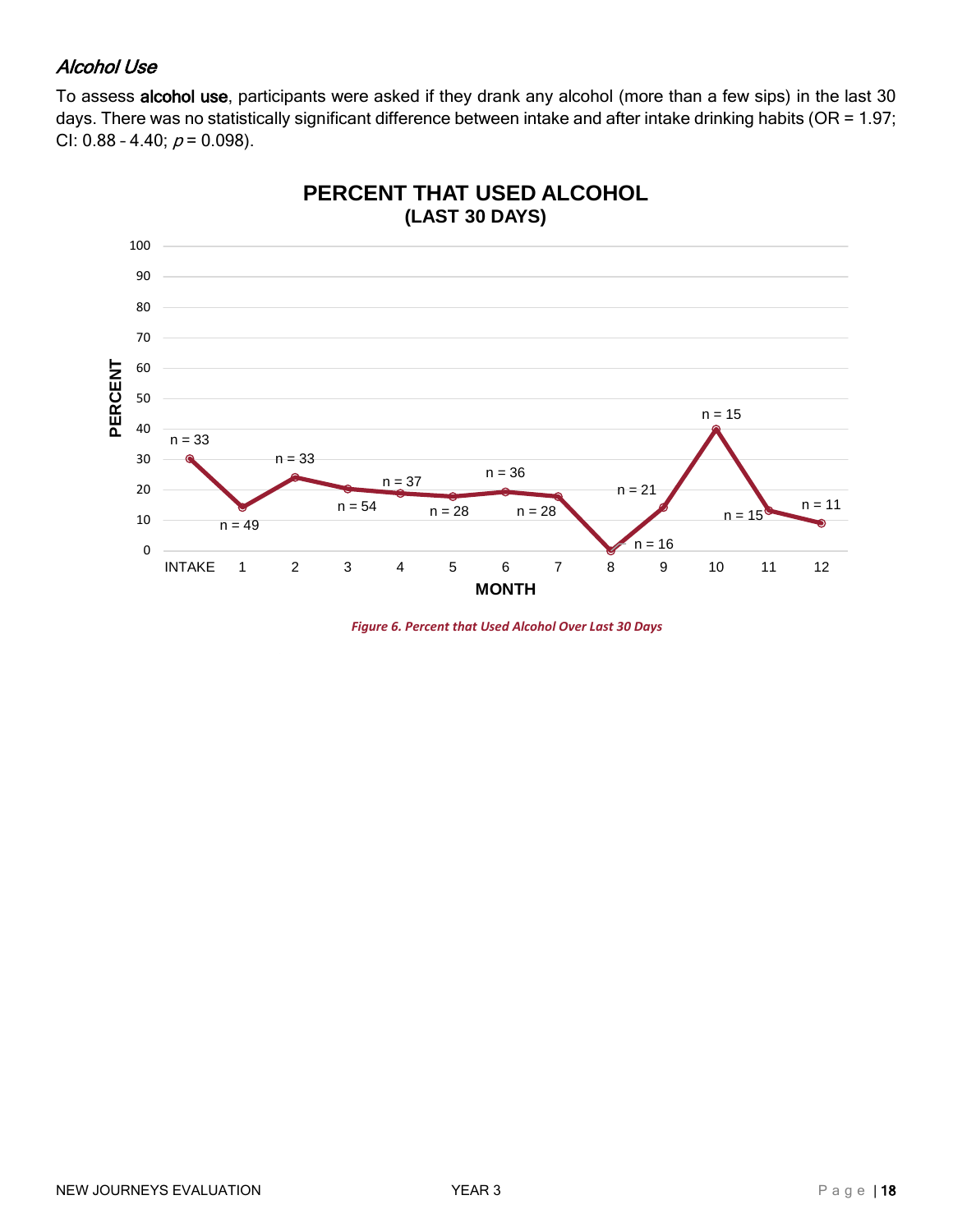#### <span id="page-18-0"></span>[Tobacco Use](#page-2-0)

To assess tobacco use, participants were asked if they "smoked cigarettes, cigars, or other tobacco" in the last 30 days. There was no statistically significant change in tobacco use over the last 12 months (OR = 1.05; CI:  $0.54 - 2.032$ ;  $p = 0.90$ ).



**PERCENT THAT USED TOBACCO (LAST 30 DAYS)**

Figure 7. Percent that Used Tobacco Over Last 30 Days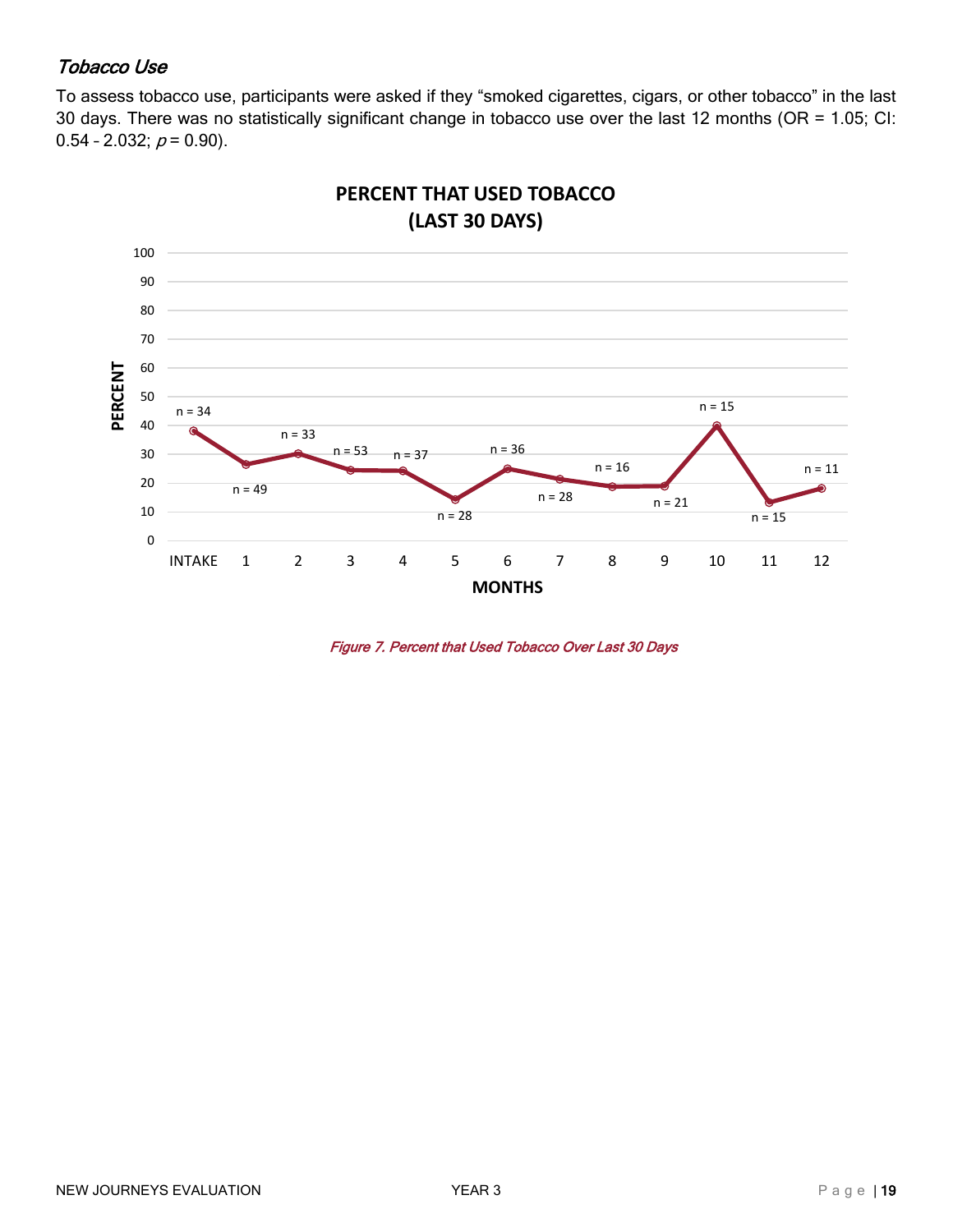#### <span id="page-19-0"></span>[Cannabis Use](#page-2-0)

To assess cannabis use, participants were asked if they've "smoked any marijuana or hashish" in the last 30 days. There was no significant change in cannabis use over time (OR = 1.439; CI: 0.68 - 3.03;  $p = 0.339$ ).



## **PERCENT THAT USED CANNABIS**

#### Figure 8. Percent that Used Cannabis Over Last 30 Days

Overall, New Journeys does not have a statistically significant impact on substance use at this time. This could be attributed in part to the decrease in survey responses to the CRAFFT questionnaire.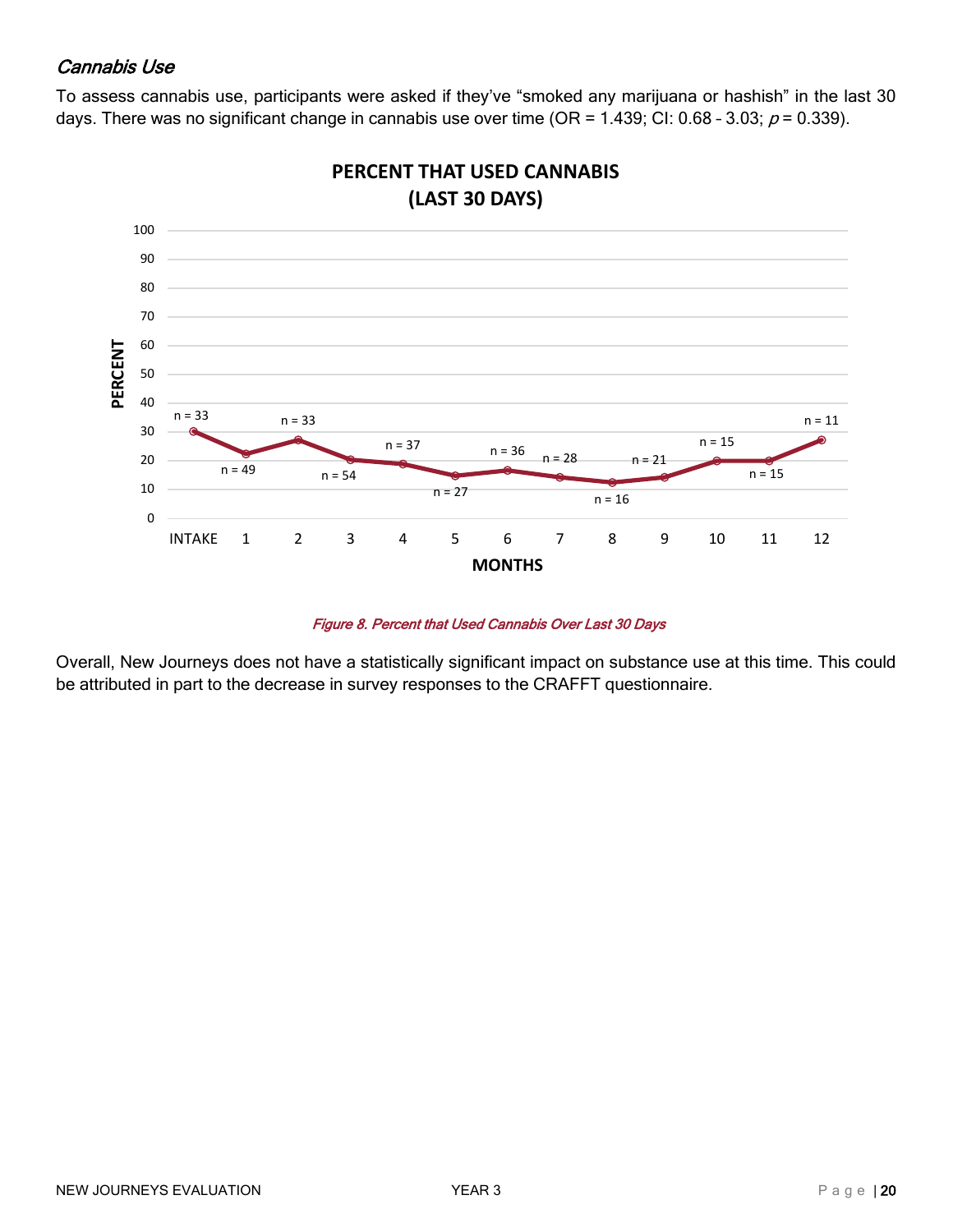### <span id="page-20-0"></span>[Education and Employment](#page-2-0)

To assess education and employment, participants were asked "Are you currently enrolled in school?" and "Have you attended work or volunteered twenty or more hours per week in the last month?"

#### <span id="page-20-1"></span>**Education**

Participation in New Journeys had a significant effect on participant's educational status (OR = 1.415; CI: 1.02 -1.96;  $p < 0.05$ ). See Figure 9 below.



#### **ATTENDING SCHOOL**

Figure 9. Percent of Participants Attending School Over Time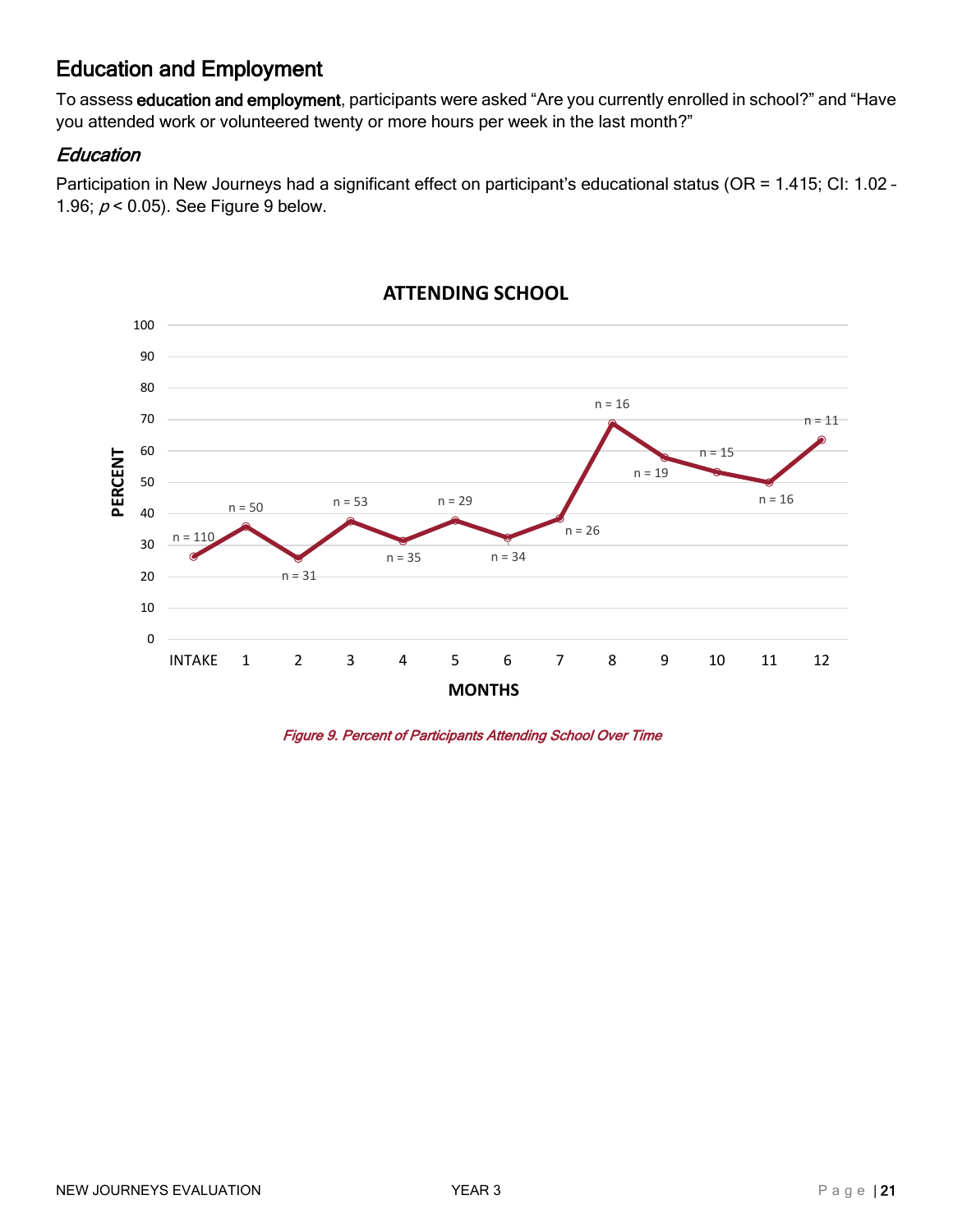Furthermore, there was significant change in the percentage of participants attending school during their 12 months of participation in the New Journeys program relative to intake ( $Z = -2.728$ ;  $p < 0.001$ ; Figure 10).



**EDUCATION**

Figure 10. Percent of Participants Attending School at Intake vs. Post-intake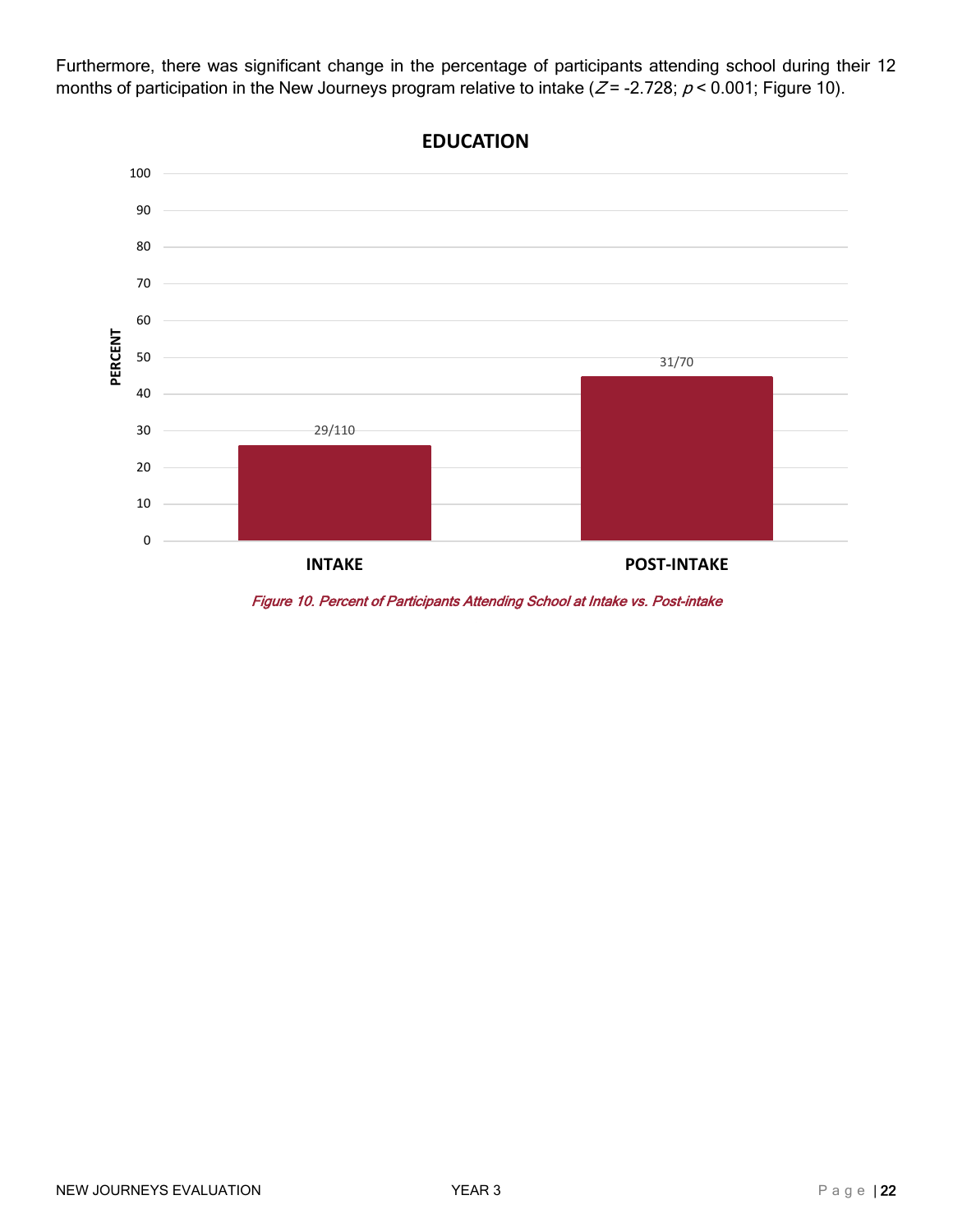#### <span id="page-22-0"></span>[Employment](#page-2-0)

Participation in New Journeys did not have a significant effect on participant's employment status (OR = 1.186; CI: 0.76 - 1.85;  $p = 0.453$ ).



**EMPLOYMENT**

Figure 11. Percent of Participants Employed Over Time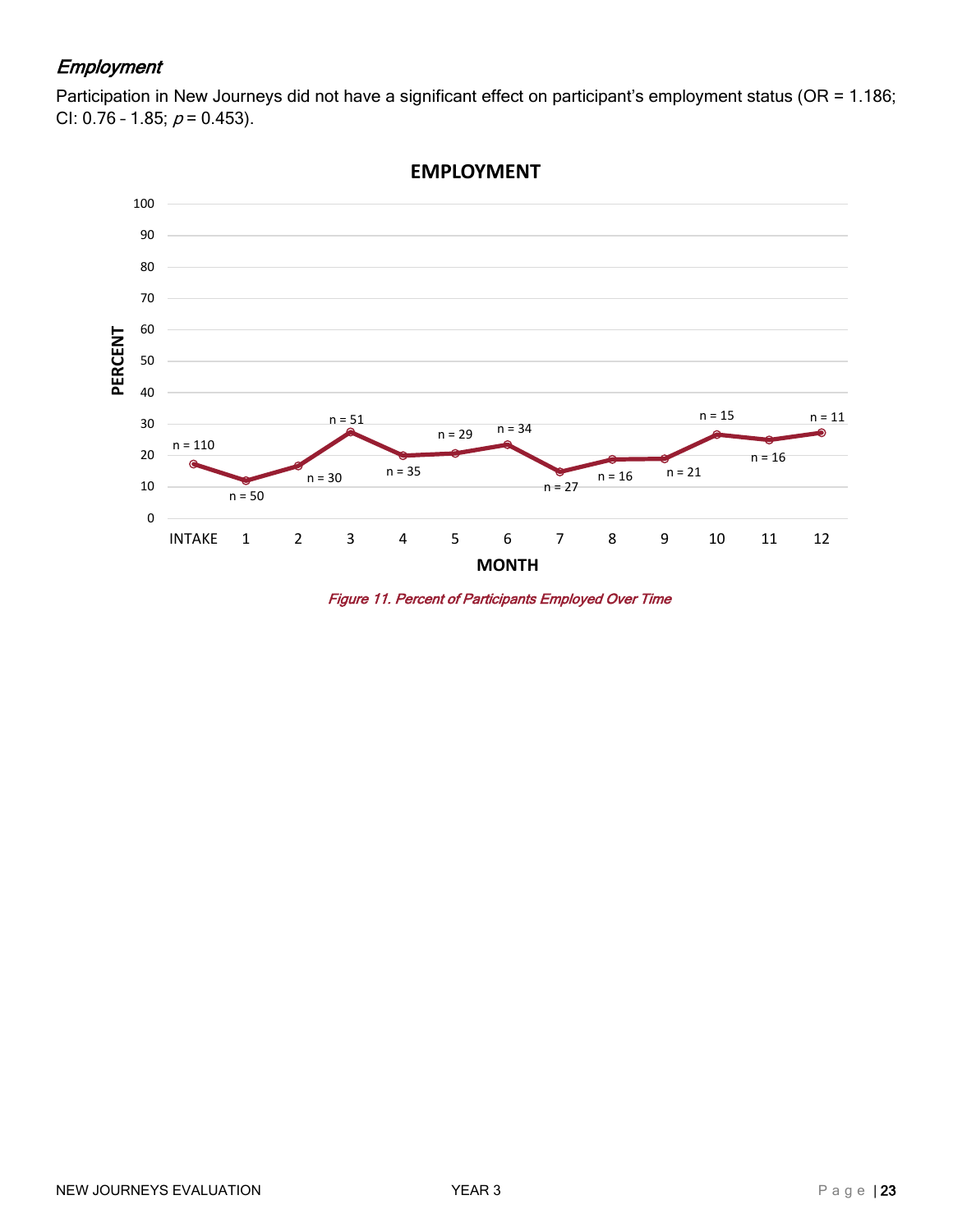Furthermore, there was no significant change in employment during their 12 months of participation in the New Journeys program relative to intake ( $Z = -0.708$ ;  $p = 0.479$ ; Figure 12).



**EMPLOYMENT**

Figure 12. Percent of Participants Employed at Intake vs. Post-intake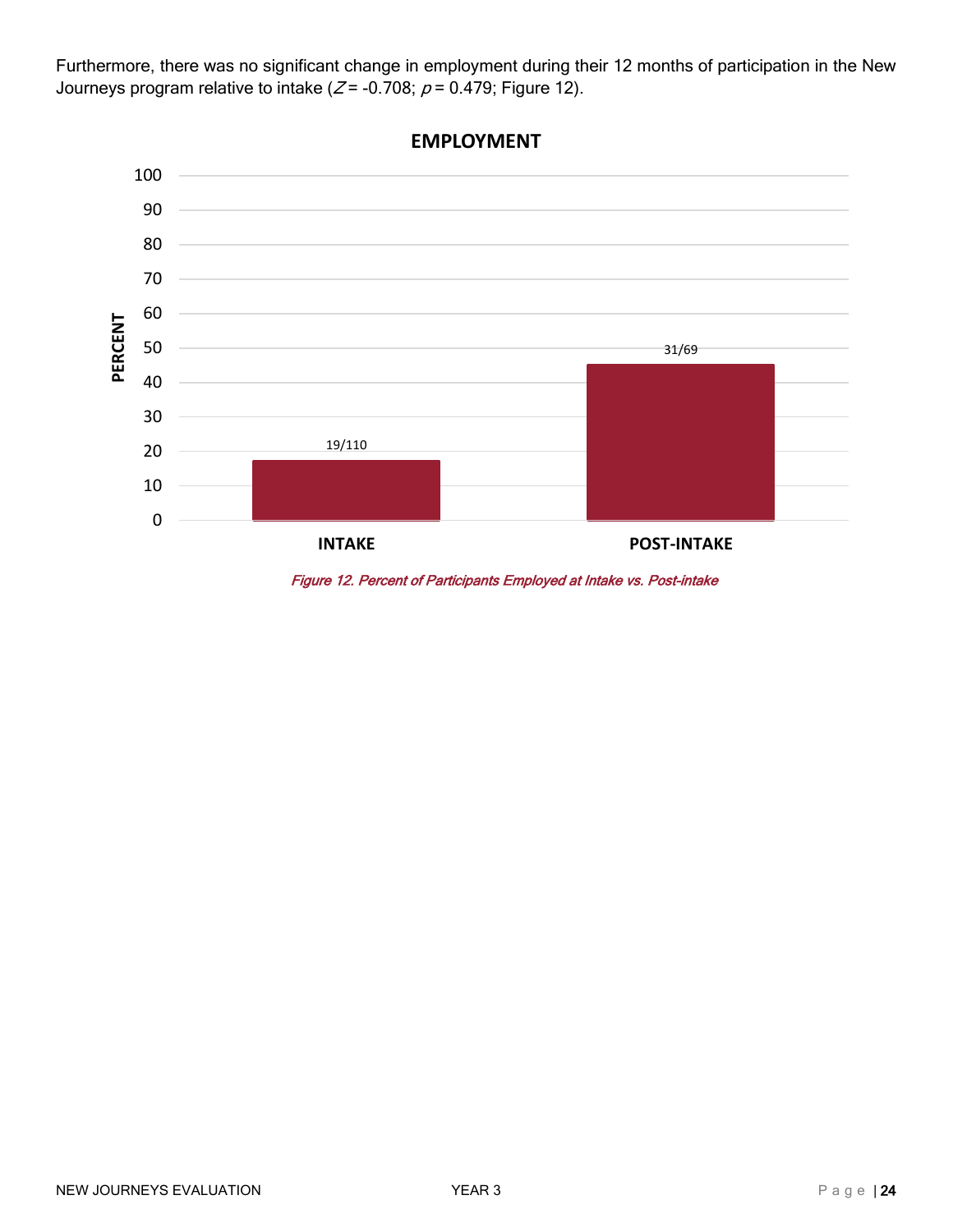## <span id="page-24-0"></span>**SERVICE UTILIZATION**

#### <span id="page-24-1"></span>[Participants Engagement in Services](#page-2-0)

Participant engagement with New Journeys services has remained high since last year's report. Overall, 82% (n = 92) of enrolled participants attended at least one Individual Resiliency Training (IRT) session. A total of 2,215 IRT sessions were scheduled and attendance rate among participants was approximately 77%. Sixty-nine percent (n = 77) of participants attended at least one Individual Placement and Support (IPS) session. A total of 1,566 IPS sessions were scheduled and participants attended roughly 77% of these sessions. 920 Medication Management sessions were scheduled, and participants attended 74% (n = 83). Attendance to Case Management sessions has remained the same since last year with only 36% ( $n = 40$ ) of participants attending at least one session. Since last year, though, we have seen a large increase in participant attendance to Family Psychoeducation sessions with 65% (n = 73) of participants attending at least one session an increase from last year's 44%. Peer Support is a new component to the New Journeys program implemented at 2 clinical sites at this time, only 9% (n = 10) of all enrolled participants received this service. However, attendance to scheduled peer support visits was 92%.

Importantly, since the beginning of the program there have been over 1,000 outreach attempts by phone or text for both the participants, and the participant's family. In total, there have been 1,562 attempts by site staff to reach participants, and 1,164 attempts to reach family. Participants were responsive to 67% of phone calls or text messages, and 59% of in person outreach attempts.

#### <span id="page-24-2"></span>[Family Engagement](#page-2-0)

70% of family members have attended at least one Family Psychoeducation session. The same as participant outreach efforts, successful family outreach has seen a slight decrease since last year's report, 88% successful via phone call or text message, and 92% successful with in person contact.

#### Table 8. Service Utilization (First 12-months)

|                               | <b>Total Scheduled</b> | <b>Total Attended* (Participant)</b> |       | <b>Total Attended* (Family)</b> |       |
|-------------------------------|------------------------|--------------------------------------|-------|---------------------------------|-------|
| <b>Family Psychoeducation</b> | 919                    | 581                                  | 63.2% | 765                             | 83.2% |
| IRT                           | 2,215                  | 1.697                                | 76.6% |                                 |       |
| <b>IPS</b>                    | 1,566                  | 1,205                                | 76.9% |                                 |       |
| <b>Medication Management</b>  | 920                    | 678                                  | 73.6% |                                 |       |
| <b>Case Management</b>        | 309                    | 278                                  | 89.9% |                                 |       |
| <b>Peer Support</b><br>.      | 66                     | 61                                   | 92.4% |                                 |       |

\* percent of total scheduled

#### Table 9. Participant and Family Outreach (First 12-months)

|                                       | <b>Total Attempted</b> |     | <b>Total Successful*</b> |
|---------------------------------------|------------------------|-----|--------------------------|
| Participant Outreach via Phone/Text   | 1,205                  | 804 | 66.7%                    |
| Participant Outreach via In-Person    | 357                    | 210 | 58.8%                    |
| <b>Family Outreach via Phone/Text</b> | 1,032                  | 904 | 87.5%                    |
| <b>Family Outreach via In-Person</b>  | 132                    | 122 | 92.4%                    |
| $*$ noroont of total ottomptod        |                        |     |                          |

percent of total attempted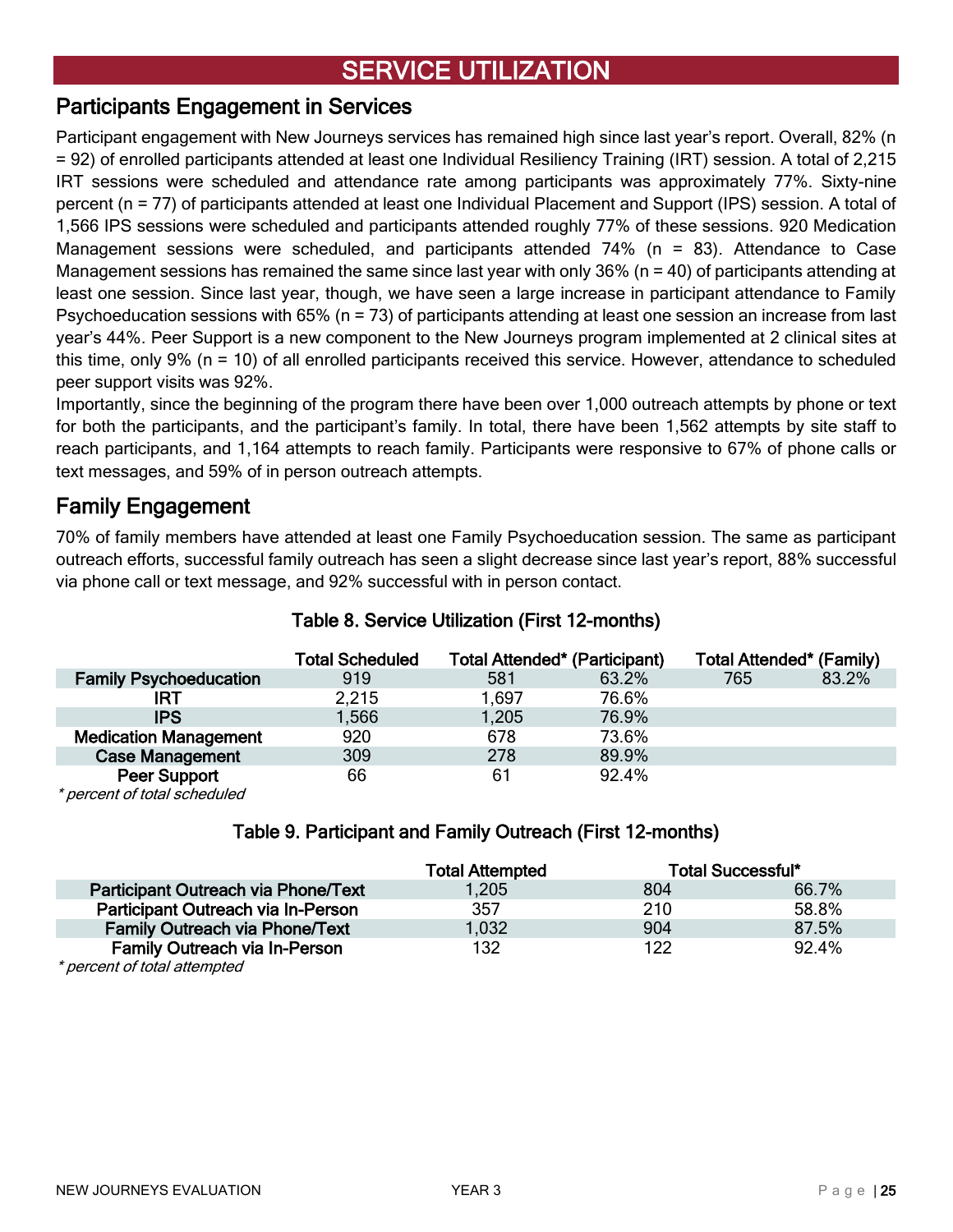#### <span id="page-25-1"></span><span id="page-25-0"></span>[Administrative Data](#page-2-0)

The New Journeys program has partnered with the Research and Data Analysis (RDA) division of the Washington State Department of Social and Health services for the last 2 years. The purpose of this partnership has been to determine whether there has been a change in state funded service usage across time by New Journeys participants. These services include the following: inpatient hospitalizations, behavioral health organization mental health services, emergency room visits broken down by diagnosis, alcohol or drug treatment, Economic Service Administration (ESA) assistance, involvement with the Children's Administration or Criminal Justice system, as well as what mental health diagnoses and medications participants have been given, and their housing situation. This data set examines a time period 24 months prior to the intake date of the client, any time after the person has started the New Journeys program. The goal for this partnership has been to develop and classify characteristics and parameters which can be used to identify a comparison group of youth who have not received the New Journeys intervention. This allows for the further analysis of the effectiveness of the New Journeys program. Currently, there is missing data, particularly in the post-period, which can be partly attributed to the lag periods of the various databases from which this data set is being pulled from. The administrative data includes participants from all the clinical sites except for Community Services Northwest, Vancouver.

### <span id="page-25-2"></span>[Pre-New Journeys Data](#page-2-0)

The RDA provided data on 116 of the 201 people who were screened for the New Journey's program. To maintain consistency with the rest of the report, analyses were only run on those people who were qualified as eligible for the program, of which there were only 91. A participant may have been described as ineligible for the program due to primary diagnosis, drug use, for the duration of their psychotic symptoms (no longer than 2 years), or how many episodes of psychosis they have had  $(Appendix C)$ . The difference between 112 and 91 may be accounted for by 19 participants having private insurance, and thus not being in the systems and the exclusion of those participants from Community Services Northwest whose site was excluded from this dataset. Due to missing intake dates, a further 7 people were excluded from the analyses to provide consistency between the pre- and post- New Journeys data. As described in Table 10, of the 84, 50% (n = 42) have gone to the Emergency Room (ER) one or more times for psychiatric distress, and 42% (n = 35) went to the ER for non-psychiatric distress. In addition, 79% (n = 66) utilized outpatient services 24 months prior to screening. (ESA) assistance, such as food stamps or TANF, was provided to 62% ( $n = 52$ ) of the participants in this data set, and 12% ( $n = 10$ ) were involved in the Children's Administration. Twenty percent ( $n = 17$ ) had some type of criminal justice involvement, such as arrests, charges or convictions. Fourteen percent (n = 12) were documented as homeless. Prior to intake for New Journeys, 68% (n = 57) of participants had already been diagnosed with a psychotic disorder, yet, only 42% (n = 35) had been prescribed an anti-psychotic. In summary, these participants received assistance across a large variety of State funded programs demonstrating the need for the New Journeys program.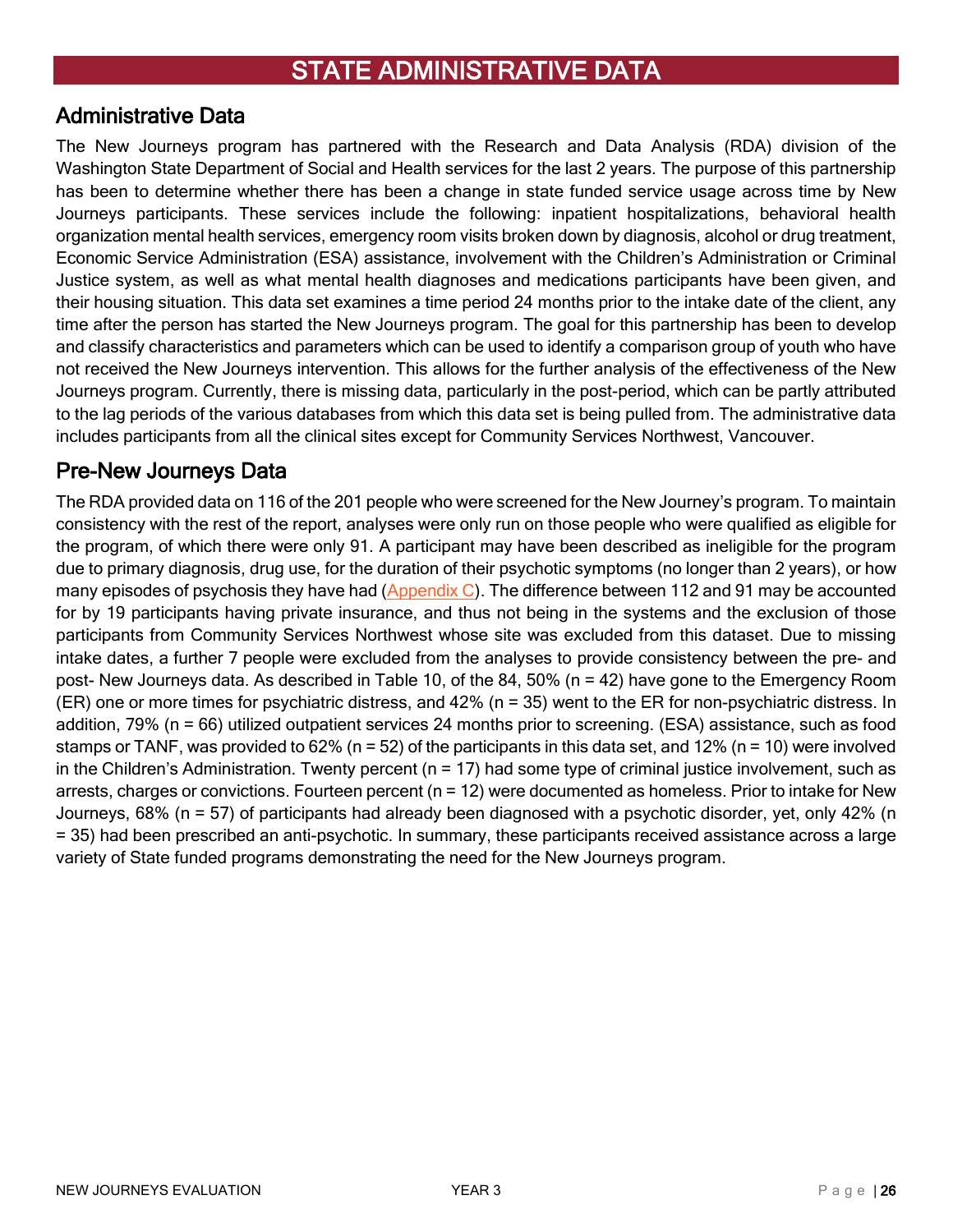| Table 10. State Administrative Data Prior to New Journeys Screening for Eligible Participants |             |                |  |  |
|-----------------------------------------------------------------------------------------------|-------------|----------------|--|--|
|                                                                                               | %           | (n)            |  |  |
| <b>Eligible Participants</b>                                                                  |             | 84             |  |  |
| <b>Status After Screening</b>                                                                 |             |                |  |  |
| Active                                                                                        | 85.7        | 72             |  |  |
| Inactive                                                                                      | 4.8         | 4              |  |  |
| Referred                                                                                      | 2.4         | $\overline{2}$ |  |  |
| Completed                                                                                     | 7.1         | 6              |  |  |
| <b>Diagnosis</b>                                                                              |             |                |  |  |
| Psychosis                                                                                     | 67.9        | 57             |  |  |
| Depression                                                                                    | 54.8        | 46             |  |  |
| Anxiety                                                                                       | 52.4        | 44             |  |  |
| <b>Bipolar</b>                                                                                | 14.3        | 12             |  |  |
| <b>Attention Deficit Hyperactivity Disorder</b>                                               | 9.5         | 8              |  |  |
| <b>Disruptive Conduct</b>                                                                     | 15.5        | 13             |  |  |
| Adjustment                                                                                    | 6.0         | 5              |  |  |
| <b>Behavioral Health Out-Patient Services</b>                                                 |             |                |  |  |
|                                                                                               |             | 66             |  |  |
| Any Out-Patient Service Utilized                                                              | 78.6        |                |  |  |
| <b>Psychiatric ER Visits</b>                                                                  |             |                |  |  |
| One or More                                                                                   | 50.0        | 42             |  |  |
| <b>Non-Psychiatric ER Visits</b>                                                              |             |                |  |  |
| One or More                                                                                   | 41.7        | 35             |  |  |
| <b>Inpatient Hospitalization</b>                                                              |             |                |  |  |
| Hospitalized                                                                                  | 8.3         | $\overline{7}$ |  |  |
| <b>Community Psychiatric</b>                                                                  | 31.0        | 26             |  |  |
| <b>Residential Services</b>                                                                   |             |                |  |  |
| Child Long Term Intensive Placement                                                           | 2.4         | $\overline{2}$ |  |  |
| <b>State Psychiatric Hospital</b>                                                             | 6.0         | 5              |  |  |
| <b>Psychotropic Medication</b>                                                                |             |                |  |  |
| Antianxiety                                                                                   | 22.6        | 19             |  |  |
| Antidepressant                                                                                | 32.1        | 27             |  |  |
| Antimania                                                                                     | 2.4         | $\overline{2}$ |  |  |
| Antipsychotic                                                                                 | 41.7        | 35             |  |  |
| <b>ADHD</b>                                                                                   | 7.1         | 6              |  |  |
| <b>Substance Use Disorder Treatment</b>                                                       |             |                |  |  |
|                                                                                               | 40.5        | 34             |  |  |
| <b>Criminal Justice Involvement</b>                                                           |             |                |  |  |
|                                                                                               | 20.2        | 17             |  |  |
| <b>Homeless or Unstable Housing</b>                                                           |             |                |  |  |
|                                                                                               | 14.3        | 12             |  |  |
| <b>ESA Assistance</b>                                                                         |             |                |  |  |
|                                                                                               | 61.9        | 52             |  |  |
| <b>Children's Administration Services</b>                                                     |             |                |  |  |
|                                                                                               | 11.9        | 10             |  |  |
| <b>Placement in Foster Care</b>                                                               |             |                |  |  |
|                                                                                               | 1.2         | 1              |  |  |
| <b>Developmental Disability Services</b>                                                      |             |                |  |  |
|                                                                                               | $\mathbf 0$ | $\pmb{0}$      |  |  |
|                                                                                               |             |                |  |  |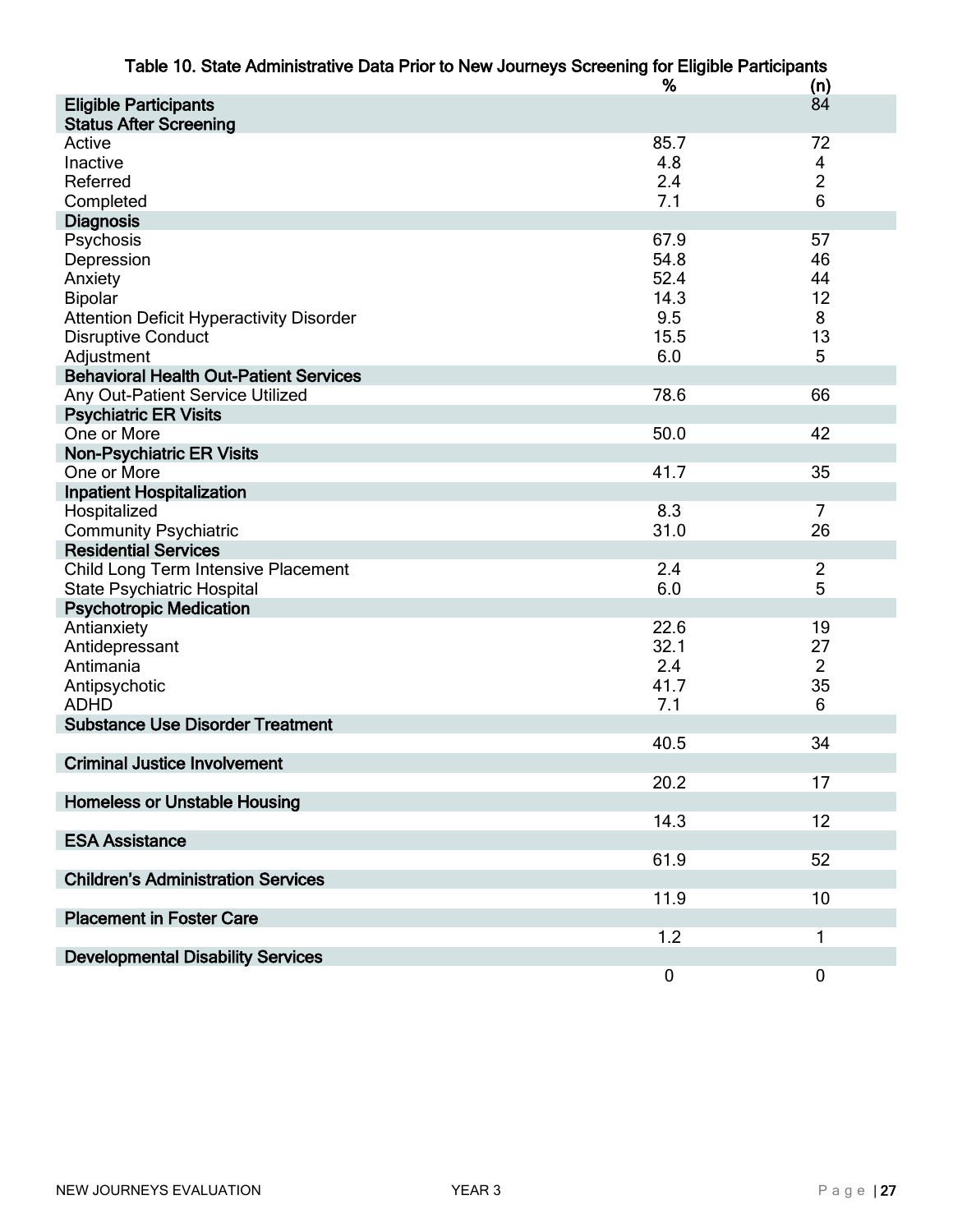### <span id="page-27-0"></span>[During New Journeys](#page-2-0)

The RDA provided pre- and post- data for 116 New Journeys participants, of whom only 91 were eligible for the program [\(Appendix C\)](#page-66-0). 7 clients did not have recorded intake dates with New Journeys, and they were excluded from the analyses leaving 84 people whose service utilization could be analyzed. The outcomes from these 84 participants were compared 24-months prior to screening and any time after being enrolled with as much data as was current from each service's database. The breakdown of client duration in the New Journeys program was as follows: 11.9% (n = 10) were in the program up to 3 months,  $14.4%$  (n = 12) were in the program between 4 and 6 months, 29.8% (n = 25) between 7 months and 12 months,  $32.4\%$  (n = 28) have been in the program between 13 and 24 months, and 10.8% (n = 9) have been in the program longer than 24 months. To account for the different data lags across the state databases, analyses were only run on those who had been in the program before the cutoff date provided by the RDA. The criminal justice system's data base was as current as January 2018; data on housing stability or homelessness was available up to June of 2018; data on substance use disorder treatment was available up to July 2018; Foster care placements were available until August 2018; participant data on in-patient and out-patient behavioral health organizations, the children's administration, residential services, and developmental disability services was available until September 2018; and data on diagnoses, medication prescribed, and emergency room visits was subject to a 6-month time lag, placing the participant cutoff at March 2018.

New Journeys had a positive impact across many of the reported-on State funded services. There was a statistically significant decrease in participant utilization of community psychiatric hospitalizations, emergency room visits, substance use disorder treatment, and services provided by the Economic Service Administration such as food stamps or TANF. While not statistically significant, there was an overall participant decrease in those who were involved with the criminal justice system and those who were homeless or in unstable housing. Diagnoses of depression, anxiety, and ADHD were all significantly decreased across time, however, a diagnosis of a psychotic disorder significantly increased. Likewise, anti-psychotics were prescribed more after enrollment in the New Journeys program. As a psychotic disorder diagnosis is a required qualifier for enrollment into the program, this was an expected outcome. The increase of anti-psychotic medication was also positive as it demonstrated the effectiveness of the medication management tier of the New Journeys program. At this time those who were enrolled in the New Journeys program did not receive any developmental disability services.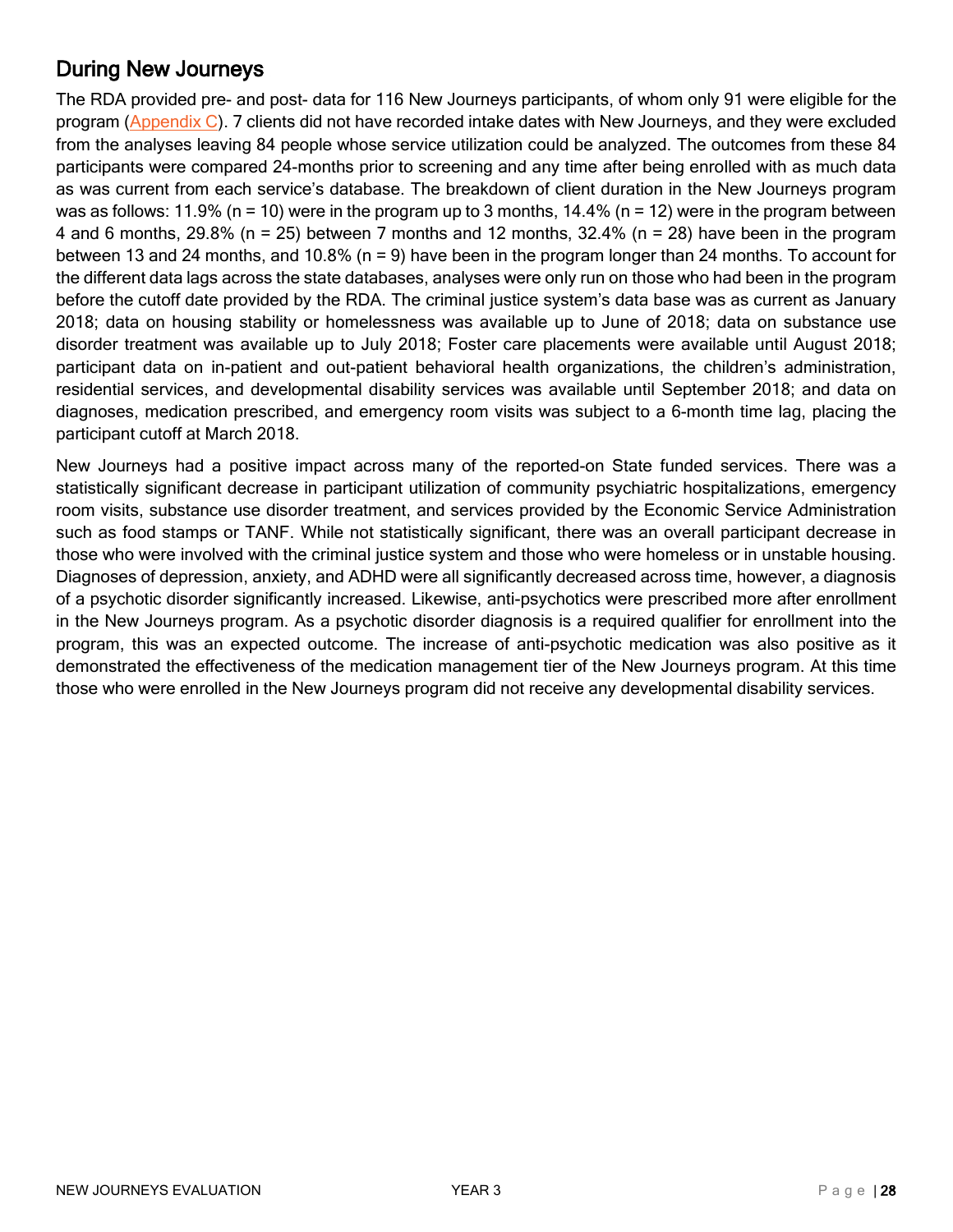#### <span id="page-28-0"></span>[Behavioral Health Organization Out-Patient Services](#page-2-0)

The database for any out-patient behavioral health organization (BHO) mental health services was only as current as September 2018 and includes all state funded out-patient services. Those who did not have a New Journeys intake date provided were excluded from these analyses leaving 84 of the 91 eligible participants.





#### BEHAVIORAL HEALTH ORGANIZATION OUT-PATIENT SERVICES

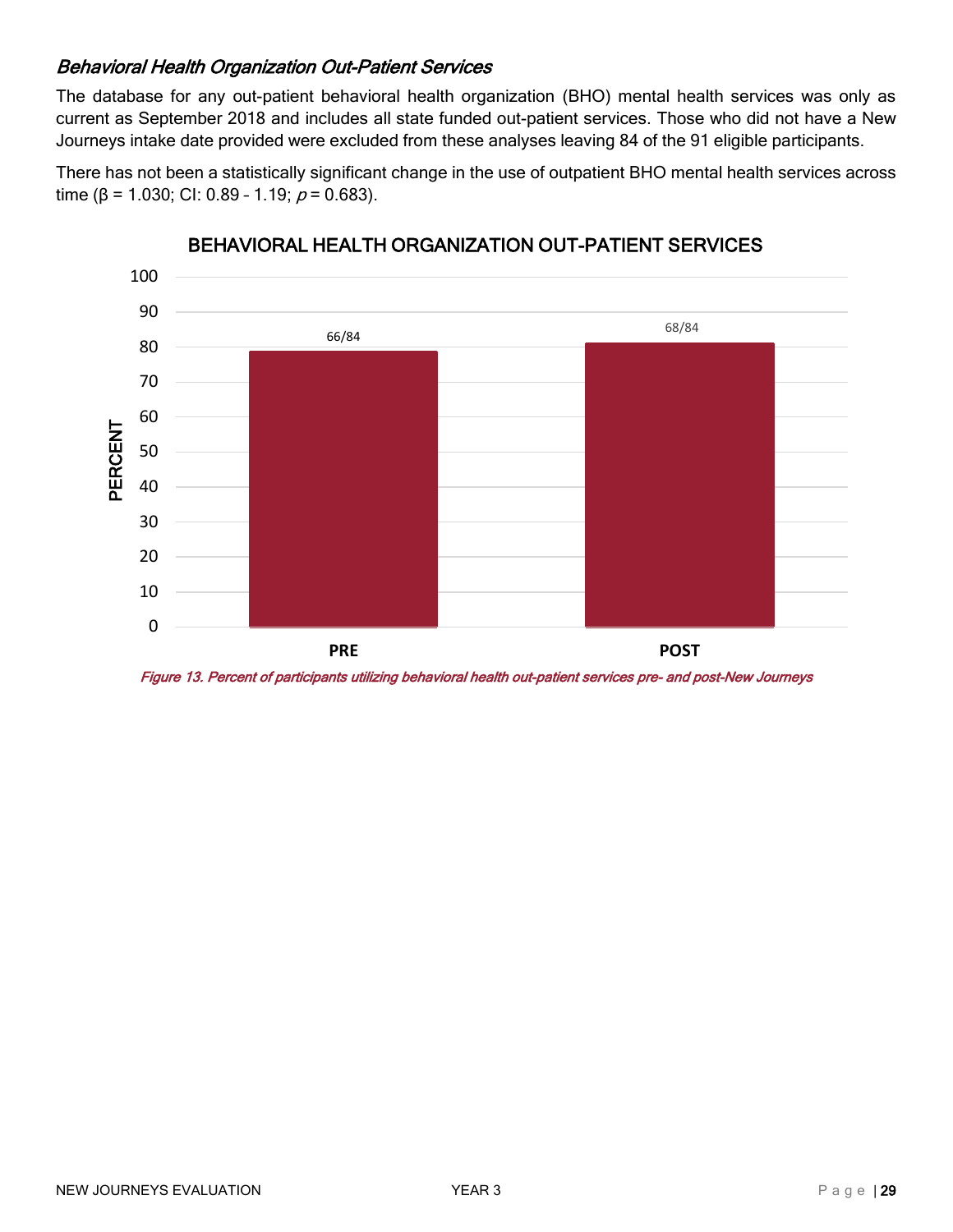#### <span id="page-29-0"></span>Community Psychiatric Hospitalizations

The database community psychiatric hospitalizations was only as current as September 2018. Those who did not have a New Journeys intake date provided were excluded from these analyses leaving 84 of the 91 eligible participants.

There was a statistically significant change of community psychiatric hospitalizations across the pre- and postperiods ( $\beta$  = 0.308; CI: 0.16 - 0.60;  $\rho$  = 0.001).



### **COMMUNITY PSYCHIATRIC HOSPITALIZATIONS**

Figure 14. Percent of participants utilizing Community Psychiatric Hospitalizations pre- and post-New Journeys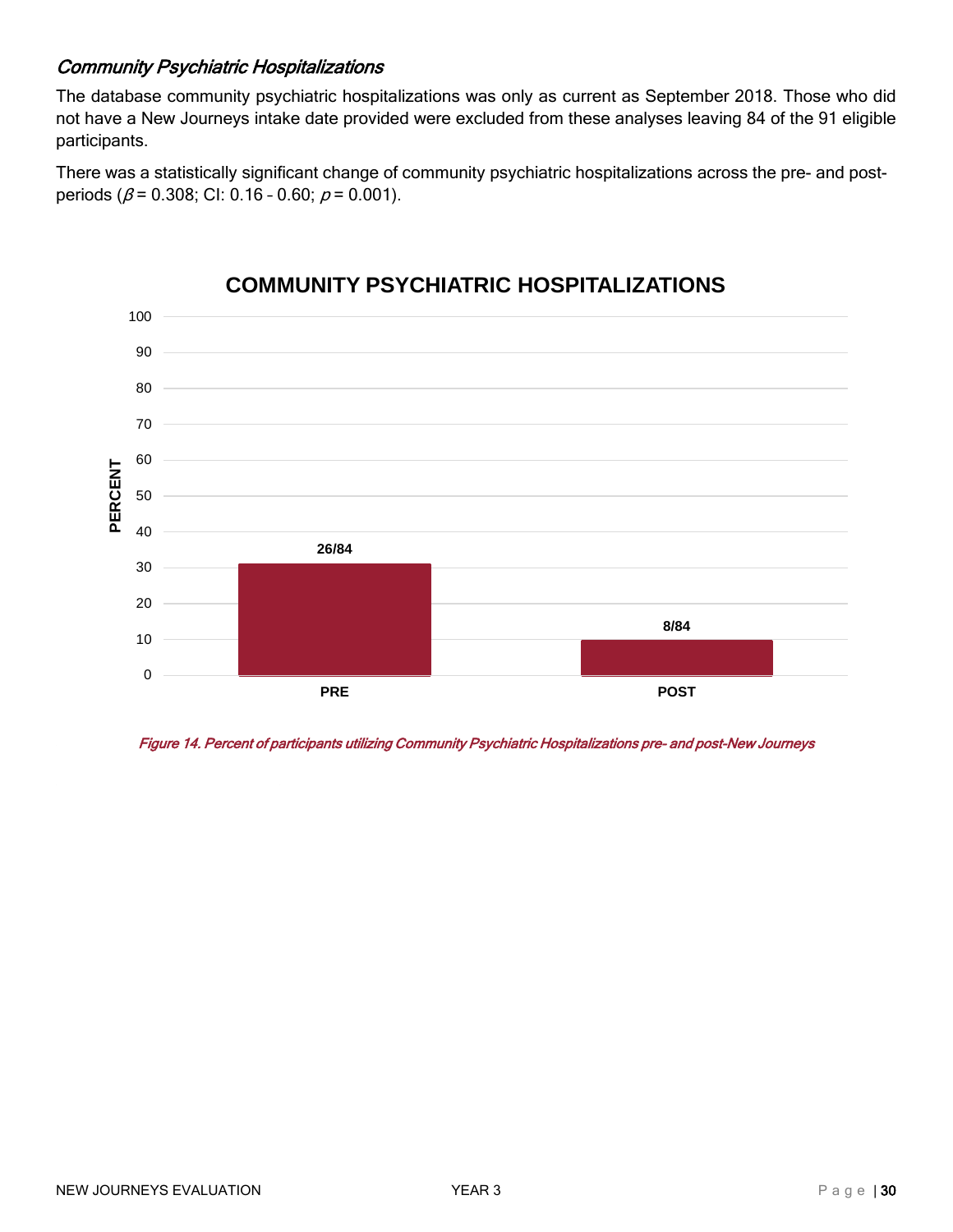#### <span id="page-30-0"></span>State Hospital and CLIP

The data from state psychiatric hospitals and child long term care was as current as September 2018; only those people who had an unknown intake date in to the New Journeys program were excluded from the analyses, leaving the total number of participants at 84.

There was no statistically significant change in utilization of either child-long term care ( $\beta$  = 0.500; CI: 0.13 - 2.00;  $p = 0.327$ ) or enrollment in state psychiatric hospitals ( $\beta$  = 0.400; CI: 0.14 - 1.17;  $p$  = 0.094) pre- and post- New Journeys.



#### STATE HOSPITAL AND CLIP

Figure 15. Percent of participants utilizing state hospitals and CLIP pre- and post-New Journeys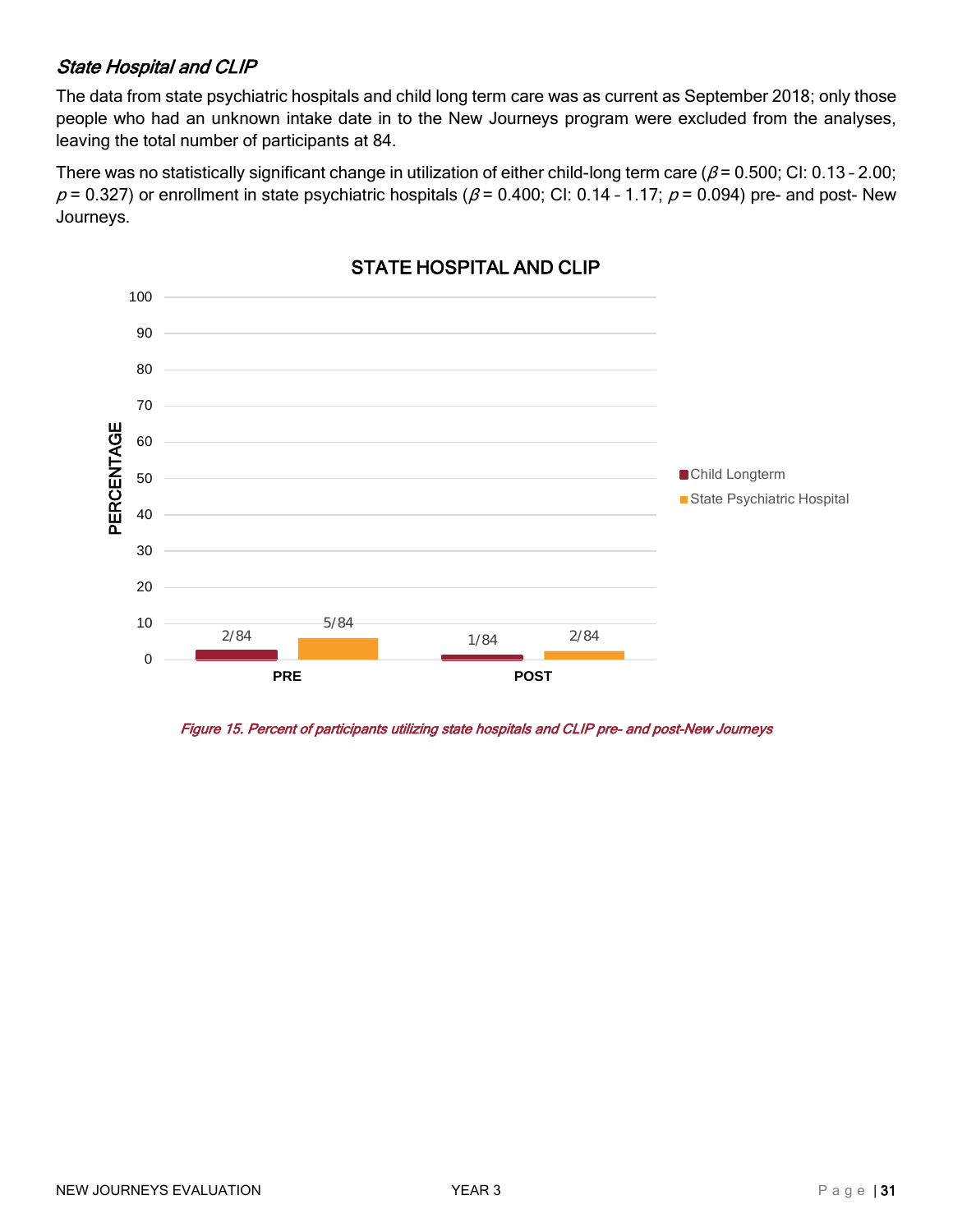#### <span id="page-31-0"></span>[Diagnosis](#page-2-0)

Data for diagnoses are summarized from claims/encounters with an approximate 6-month lag due to adjudication, so people who entered the program after March 2018 were excluded from these analyses leaving a total of 67 clients.

As viewed in Figure 16 apart from psychosis, people were diagnosed with less disorders after participating in the New Journeys program. A diagnosis of psychosis is likely to increase after the New Journeys program as it is one of the required qualifiers for enrollment [\(Appendix C\)](#page-66-0). Though there was a change in all diagnoses preversus post-New Journeys, only 4 were statistically significant: psychosis ( $\beta$  = 1.222; CI: 1.03 - 1.45;  $\rho$  = 0.019); depression (β = 0.425; CI: 0.29 - 0.62;  $p < 0.001$ ); anxiety (β = 0.306; CI: 0.18 - 0.51;  $p < 0.001$ ); and ADHD (β = 0.375; CI: 0.15 - 0.92;  $p = 0.032$ ). One of the potential reasons for change in the diagnoses pre- and post-New Journeys could be attributed to the New Journeys clinicians administering a structured diagnostic interview and being trained in differential diagnosis.



**DIAGNOSIS**

Figure 16. Diagnoses of participants pre- and post-New Journeys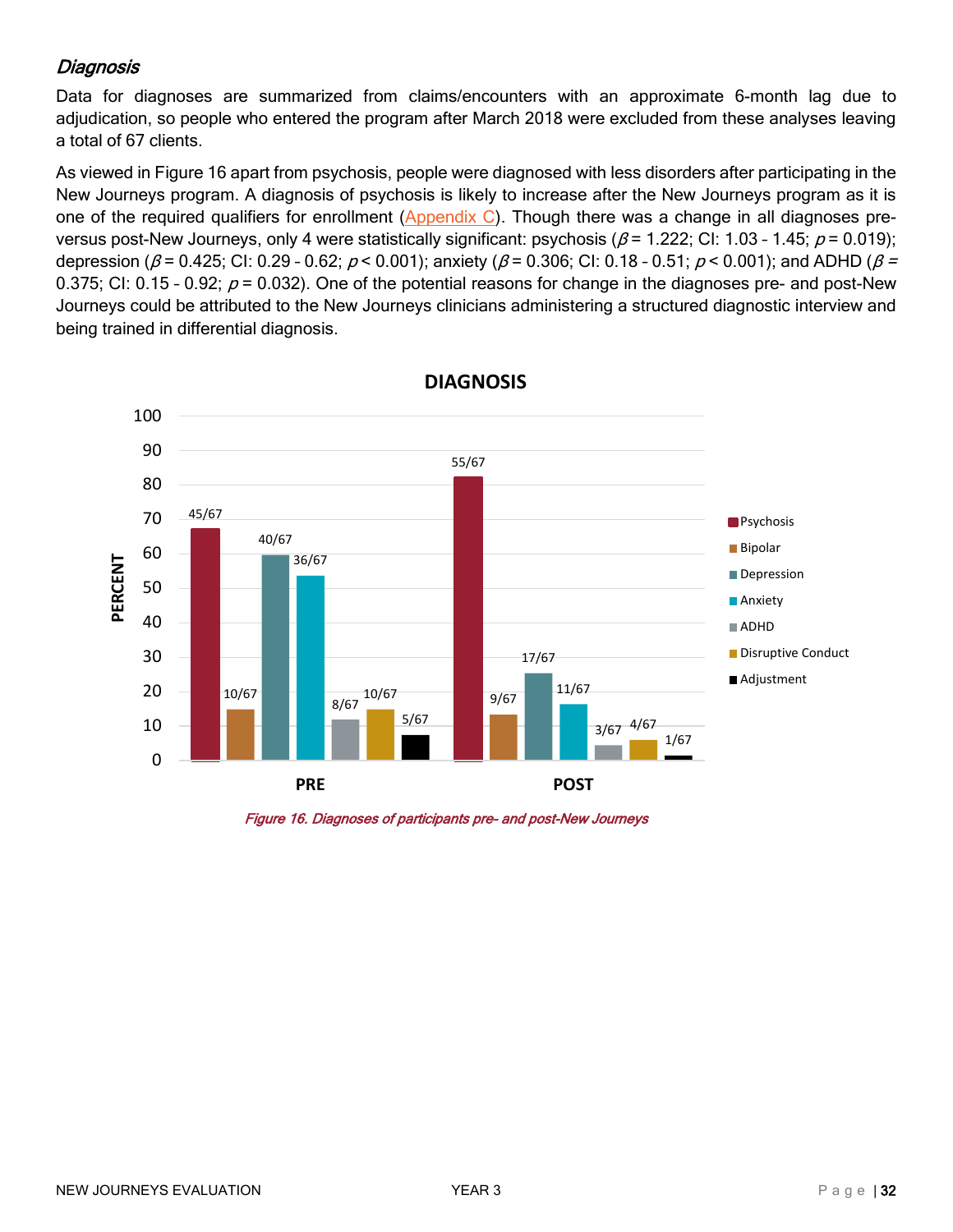#### <span id="page-32-0"></span>[Psychotropic Medication Prescribed](#page-2-0)

Data for diagnoses are summarized from claims/encounters with an approximate 6-month lag due to adjudication, people who entered the program after March 2018 were excluded from these analyses leaving a total of 67 clients.

Medication Management is one of the 4 different treatments offered in the New Journeys program. A diagnosis of psychosis is required to be eligible for the program (Appendix  $C$ ), which could be an explanation for the statistically significant increase ( $\beta$  = 1.53; CI: 1.17 - 2.00;  $\rho$  = 0.002) in antipsychotic medication prescribed to people pre- and post- New Journeys program. Although change was seen in all medication prescribed, excepting antianxiety, across time the change in anti-depressants, anti-mania, and ADHD medication was not found to be statistically significant.



#### **PSYCHOTROPIC MEDICATION PRESCRIBED**

Figure 17. Psychotropic medication prescribed pre- and post-New Journeys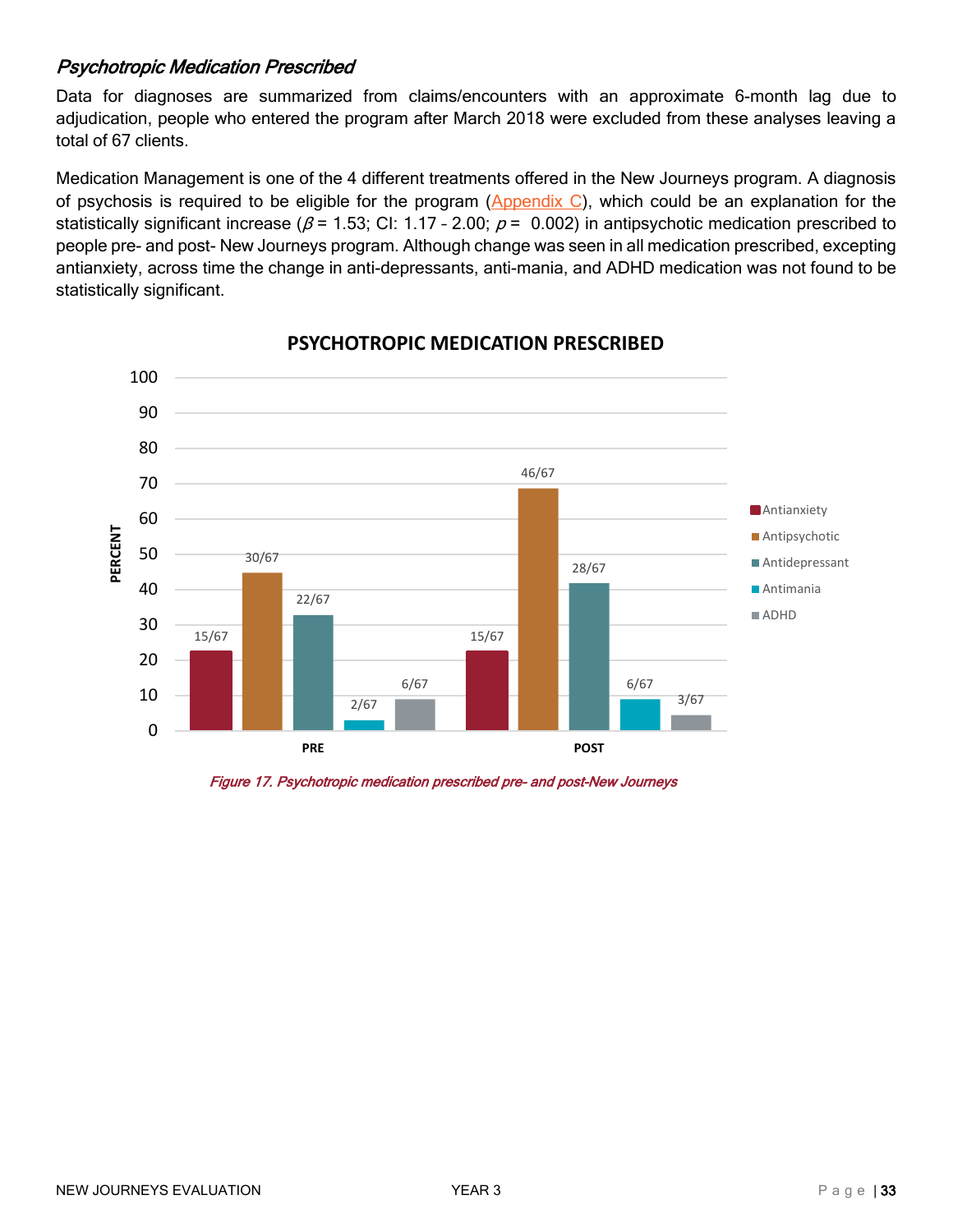#### <span id="page-33-0"></span>[Emergency Room Visits Resulting in Psychiatric Diagnosis](#page-2-0)

Data for emergency room visits resulting in a psychiatric diagnosis are summarized from claims/encounters with an approximate 6-month lag due to adjudication, so people who entered the program after March 2018 were excluded from these analyses leaving a total of 67 clients.

Figure 18 represents the percentage of clients who had visited the ER and left with a psychiatric diagnosis 1 or more times. There was a statistically significant decrease in people who visit the ER for psychiatric reasons after participating in New Journeys ( $\beta$  = 0.215; CI: 0.08 - 0.56;  $\rho$  = 0.002).



#### **EMERGENCY ROOM VISITS - PSYCHIATRIC DX**

Figure 18. Percent of participants with psychiatric ER visits pre- and post-New Journeys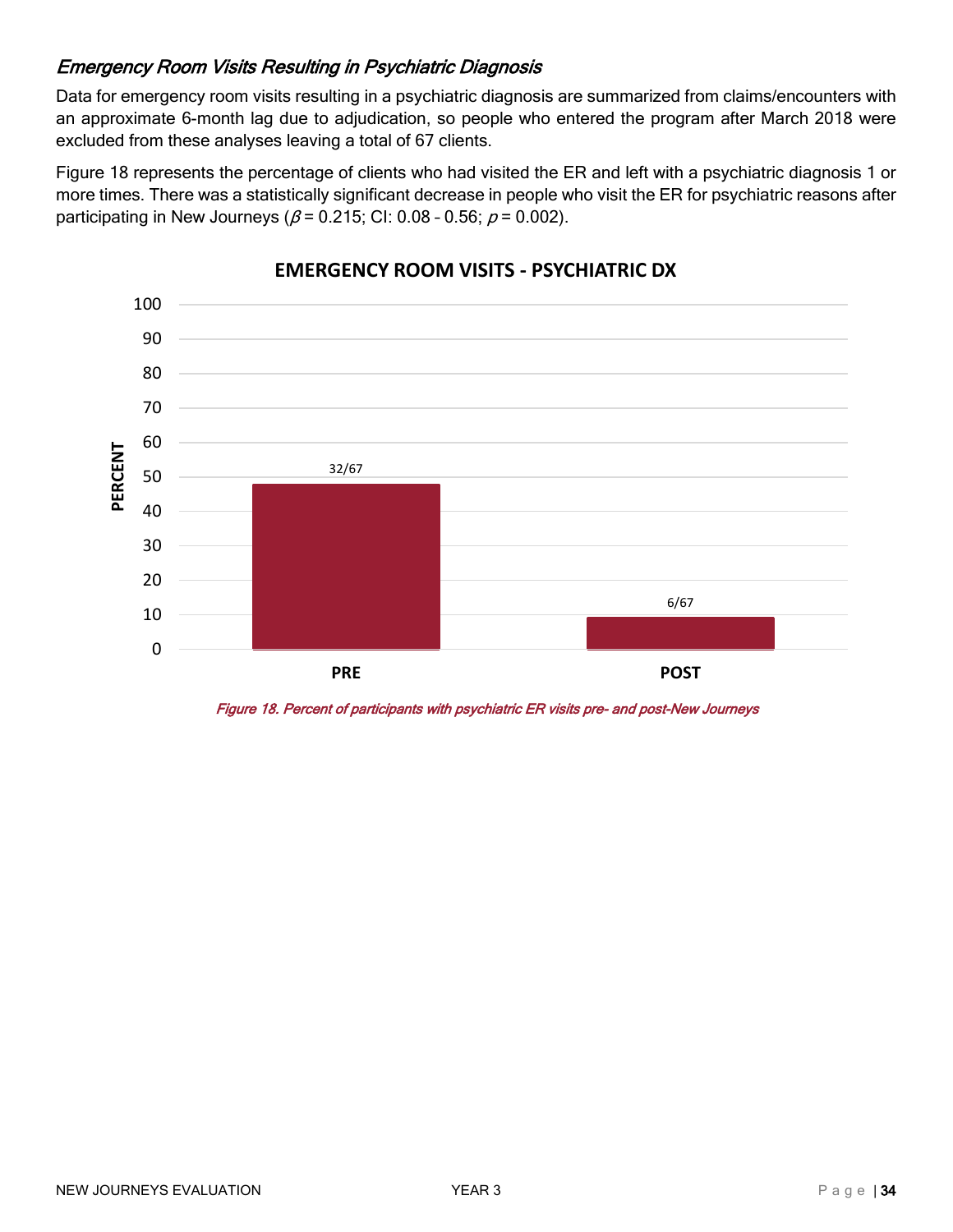#### <span id="page-34-0"></span>[Emergency Room Visits Resulting in Non-Psychiatric Diagnosis](#page-2-0)

Data for emergency room visits resulting in a non-psychiatric diagnosis are summarized from claims/encounters with an approximate 6-month lag due to adjudication, so people who entered the program after March 2018 were excluded from these analyses leaving a total of 67 clients.

Figure 19 represents the percentage of people who visited the ER and left with a non-psychiatric diagnosis 1 or more times. There was a statistically significant decrease in the amount of times people are visiting the ER for non-psychiatric concerns after participating in the New Journeys program ( $\beta$  = 0.183; CI: 0.06 - 0.52;  $p$  < 0.001).



#### **EMERGENCY ROOM VISITS - NON-PSYCHIATRIC DX**

Figure 19. Percent of participants with non-psychiatric ER visits pre- and post-New Journeys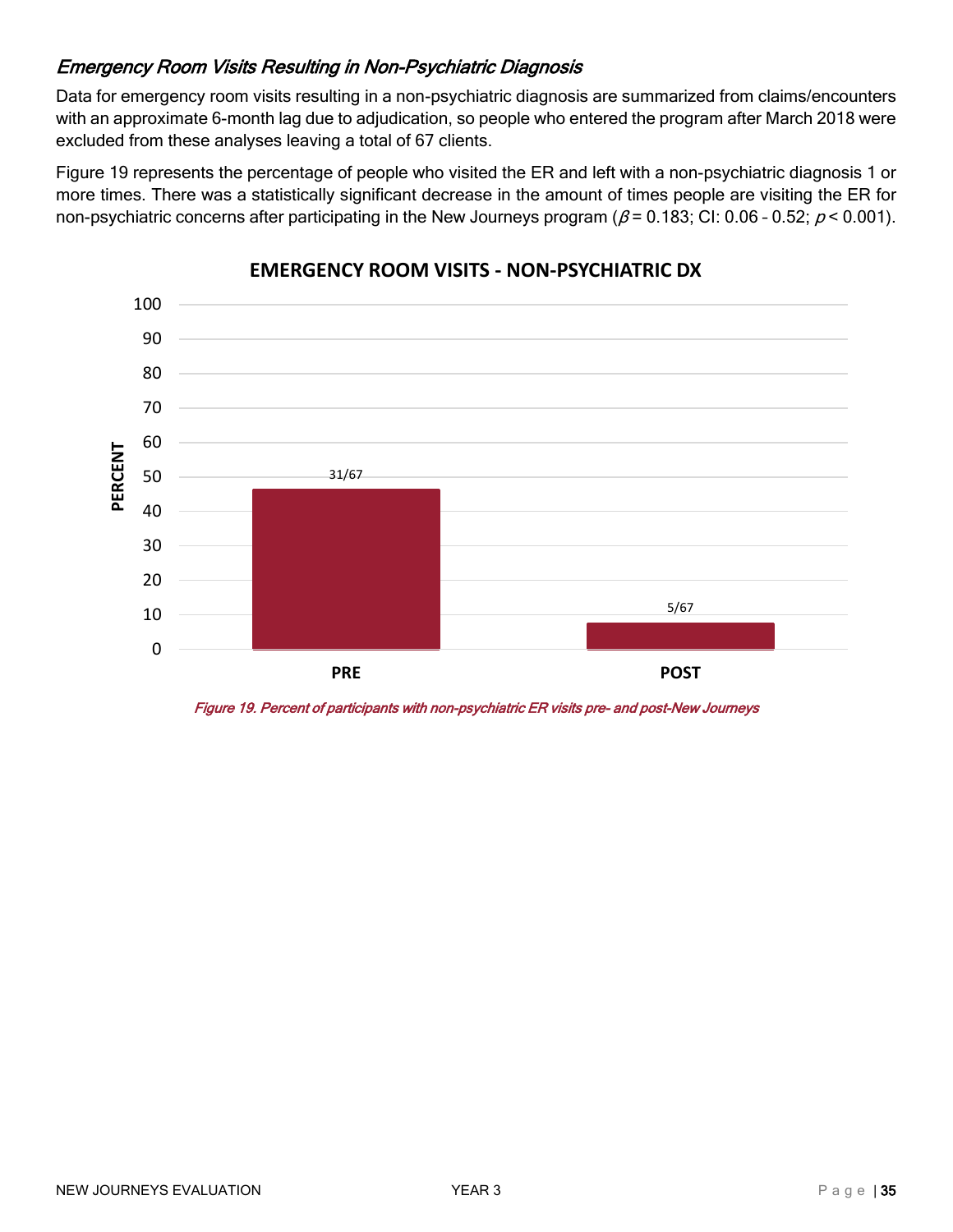#### <span id="page-35-0"></span>[In-Patient Hospitalization](#page-2-0)

Data for in-patient hospitalizations for medical reasons are summarized from claims/encounters with an approximate 6-month lag due to adjudication, so people who entered the program after March 2018 were excluded from these analyses leaving a total of 67 clients.

The people who were referred and eligible for the New Journeys program were not typically using in-patient hospitalization services for medical reason, though over the course of time the overall number of people utilizing this service did increase by 1. There was no statistically significant change between pre- and post-New Journeys periods in in-patient hospitalizations for medical reasons ( $\beta$  = 1.200; CI: 0.41 - 3.51;  $\rho$  = 0.739).



#### **IN-PATIENT HOSPITALIZATION**

Figure 20. Percent of participants with in-patient hospitalizations pre- and post-New Journeys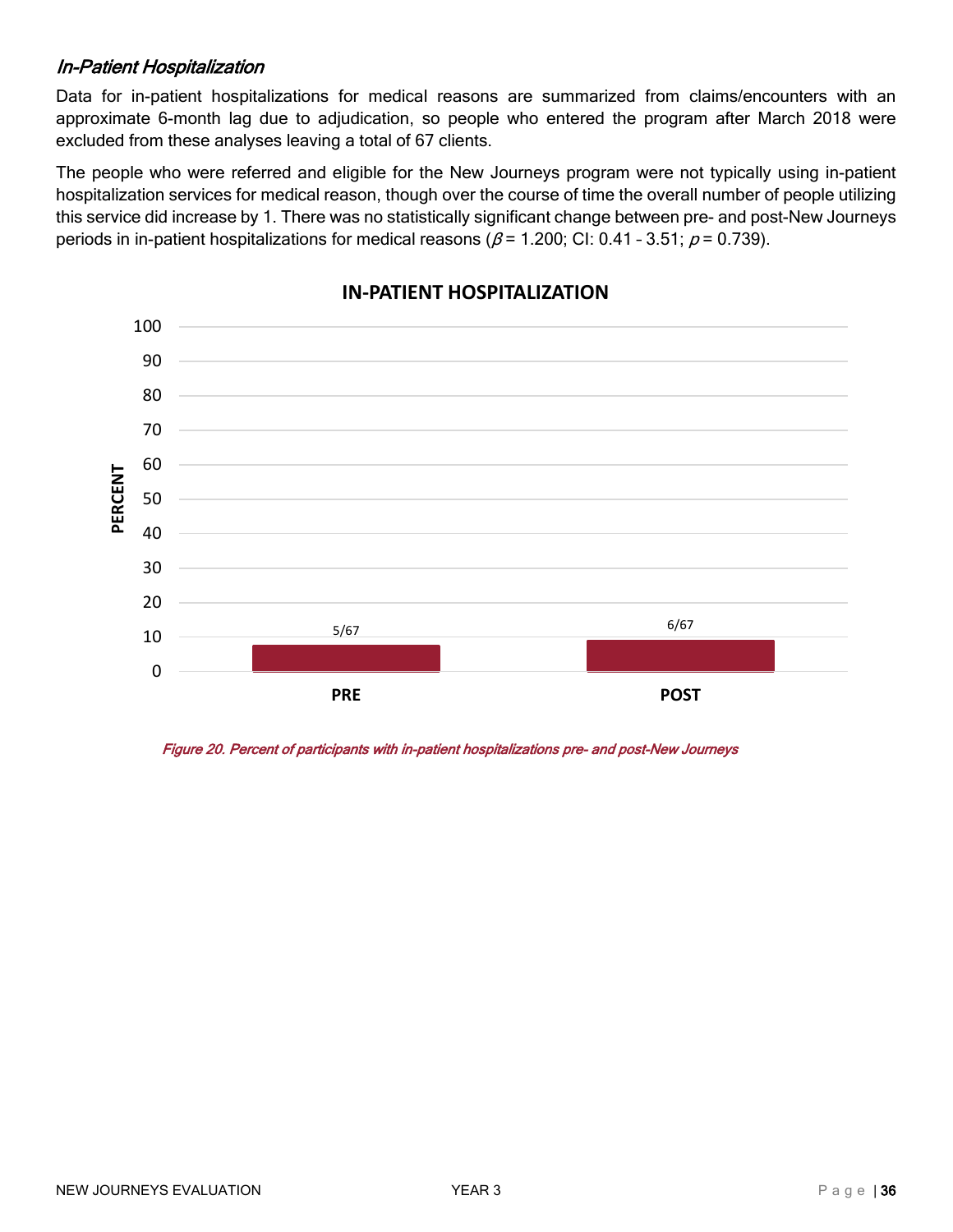#### <span id="page-36-0"></span>[Substance Use Disorders](#page-2-0)

The database for substance use disorders is as current as July 2018, persons who entered the program from August 2018 onwards were excluded from these analyses leaving a total of 81 participants. This data is comprised of those who were diagnosed with a substance use disorder, entered into a substance use rehabilitation program either in-patient or out-patient, or were involved with the criminal justice system for drug related violations.

Participants with a substance use disorder pre- versus post- New Journeys decreased over time from 32 to 18, a statistically significant change ( $\beta$  = 0.563; CI: 0.37 - 0.87;  $\rho$  = 0.009).



#### **SUBSTANCE USE DISORDER TREATMENT**

Figure 21. Percent of participants receiving substance use disorder treatment pre- and post-New Journeys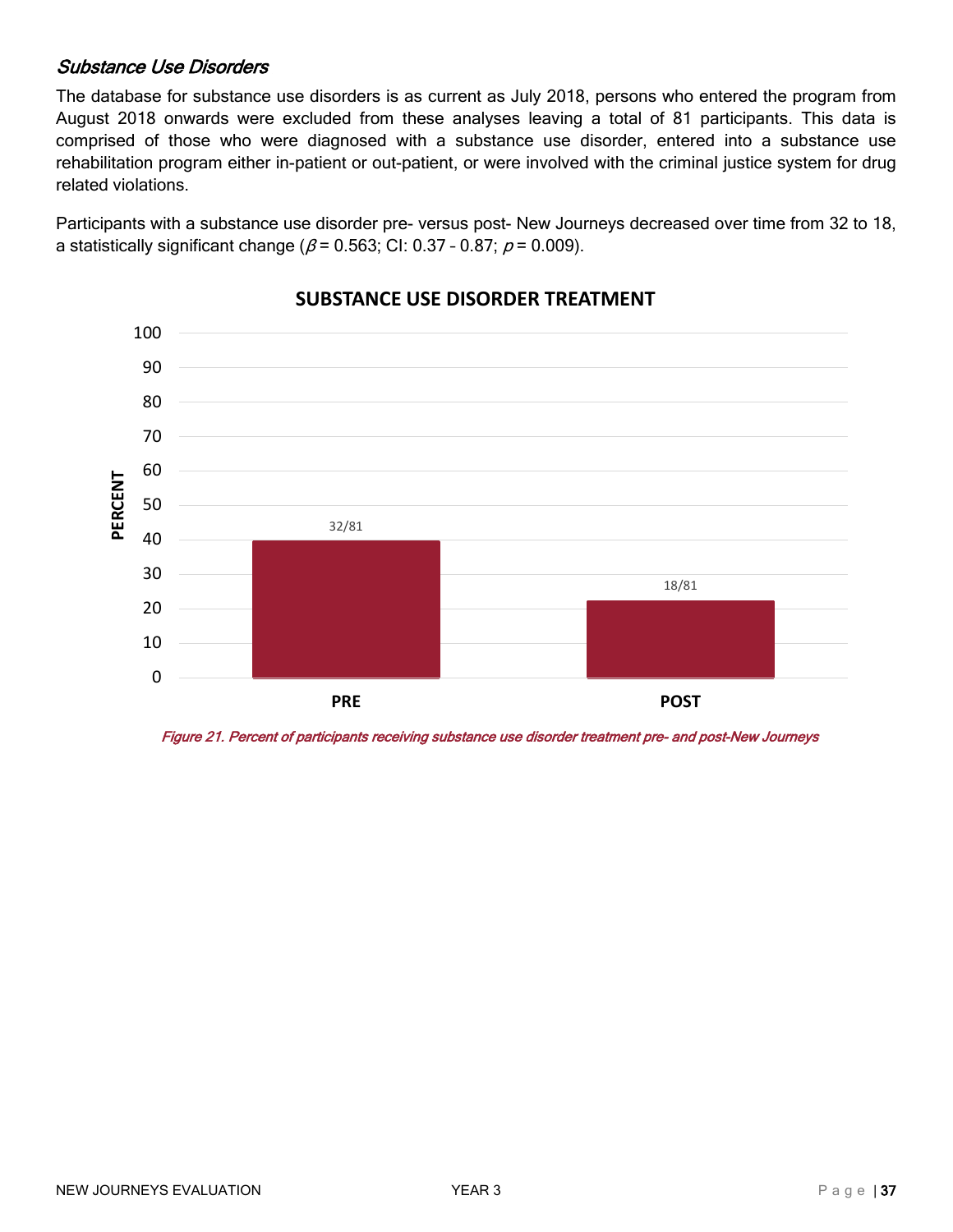#### <span id="page-37-0"></span>[Homeless or Unstable Housing](#page-2-0)

Data for homelessness or unstable housing was as current as June 2018, persons who entered the program from July 2018 onwards were excluded from these analyses leaving a total of 78 clients.

After engaging in the New Journeys program there was an overall reduction in those people who were homeless or in unstable house, going from 12 people to 9. The change overtime, though positive, is statistically insignificant  $(\beta = 0.750;$  CI: 0.43 - 1.32;  $p = 0.319$ ).



#### **HOMELESS OR UNSTABLE HOUSING**

Figure 22. Percent of participants homeless or in unstable house pre- and post-New Journeys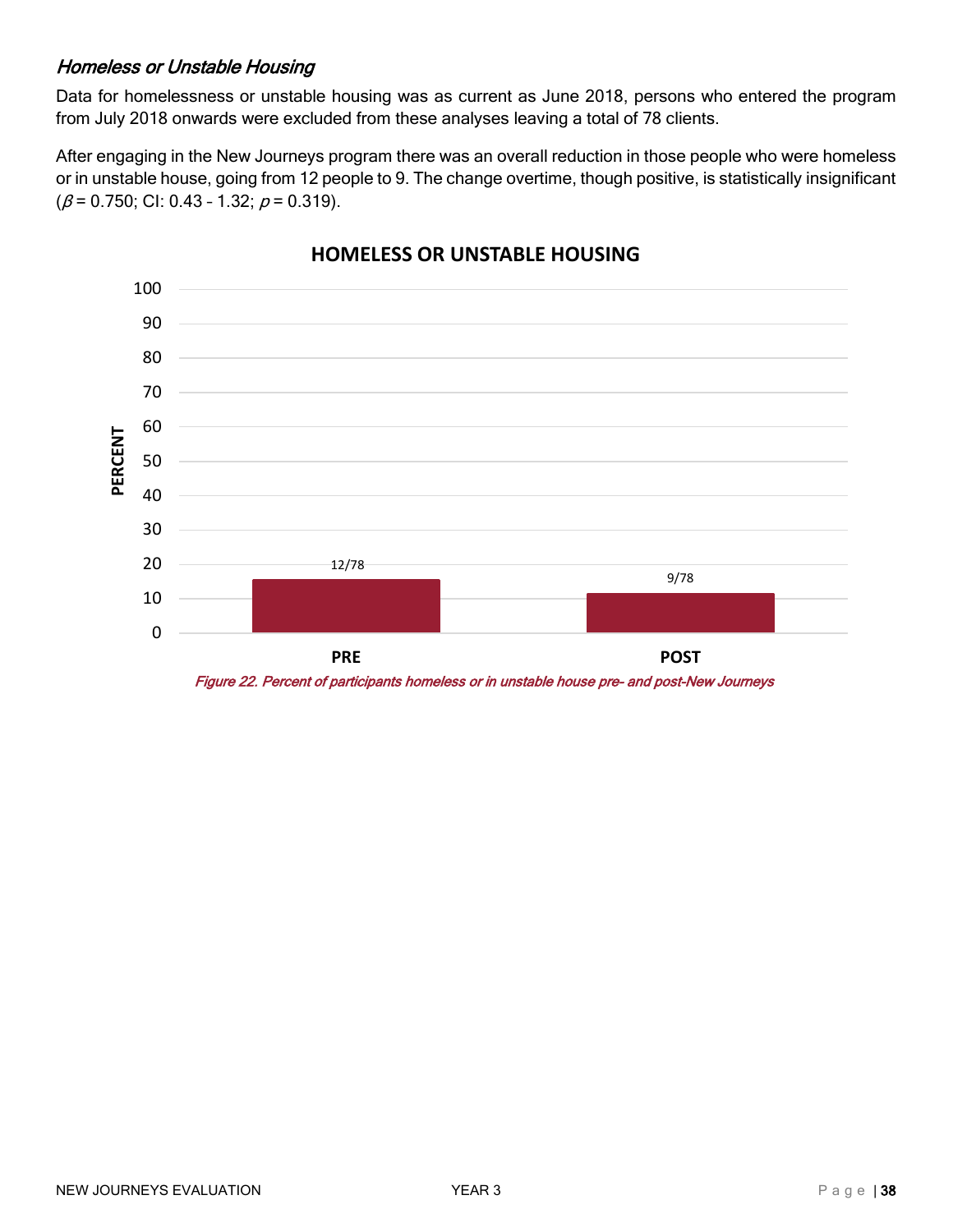#### <span id="page-38-0"></span>[Criminal Justice Involvement](#page-2-0)

Data for criminal justice involvement was as current as January 2018, participants enrolled from February 2018 onwards were excluded from the analyses leaving 59 people.

Criminal justice involvement is specific to any participant who was arrested, had charges pressed against them, or was convicted for a crime. New Journeys did not decrease criminal justice involvement in a statistically significant way, ( $\beta$  = 0.750; CI: 0.36 - 1.56;  $\rho$  = 0.44), though the overall percentage of those with involvement pre- versus post- new journeys decreased.



#### **CRIMINAL JUSTICE INVOLVEMENT**

Figure 23. Percent of participants with criminal justice involvement pre- and post-New Journeys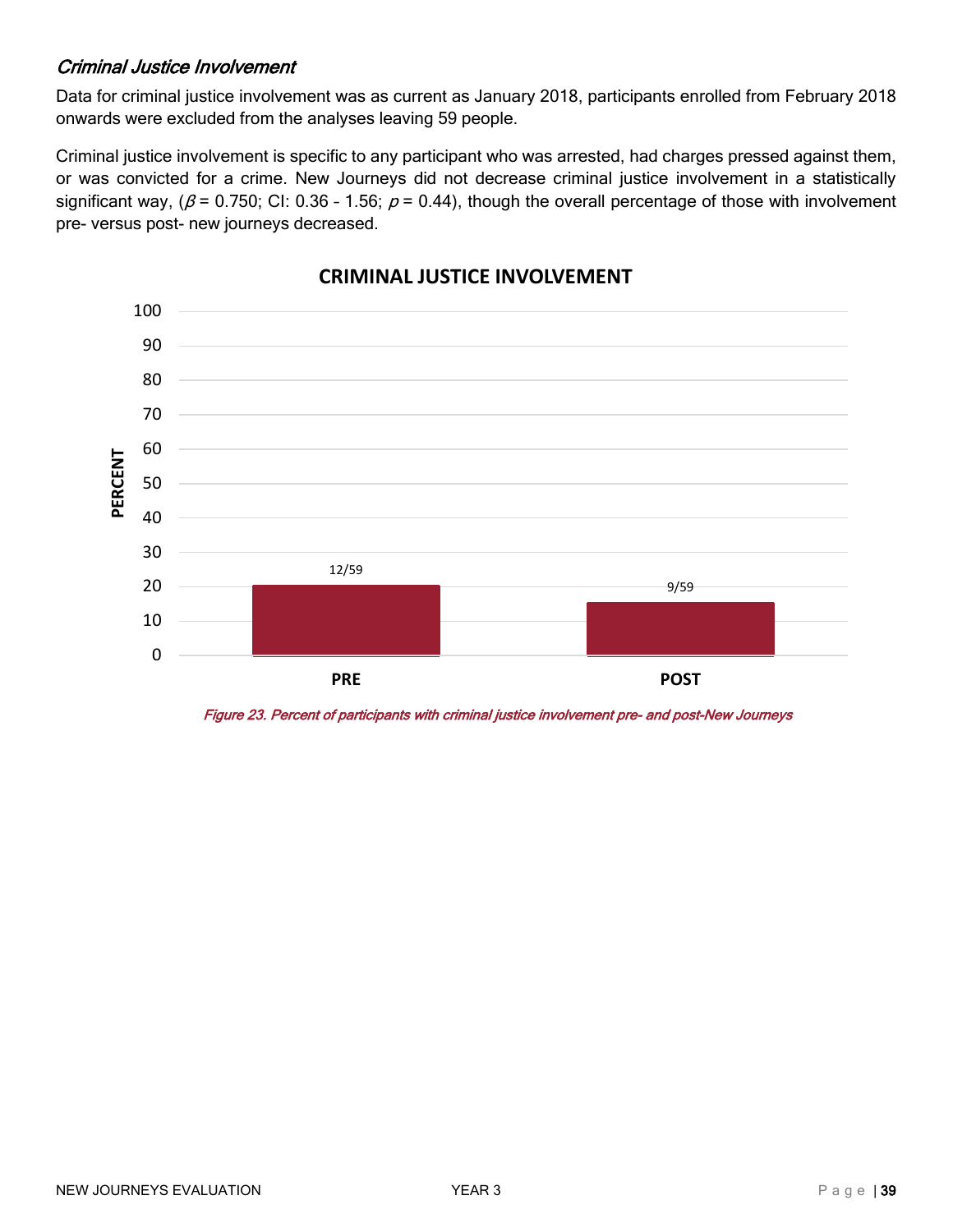#### <span id="page-39-0"></span>[Economic Service Administrative Assistance](#page-2-0)

The data from the Economic Service Administration (ESA) was as current as September 2018, only those people who had an unknown intake date in to the New Journeys program were excluded from the analyses, leaving the total number of participants at 84.

ESA Assistance refers to services such as food stamps or TANF utilized by a person. Over time there was a statistically significant decrease in ESA utilization by people who had participated in the New Journeys program  $(\beta = 0.712;$  Cl: 0.57 - 0.88;  $p = 0.002$ ).



**ESA ASSISTANCE**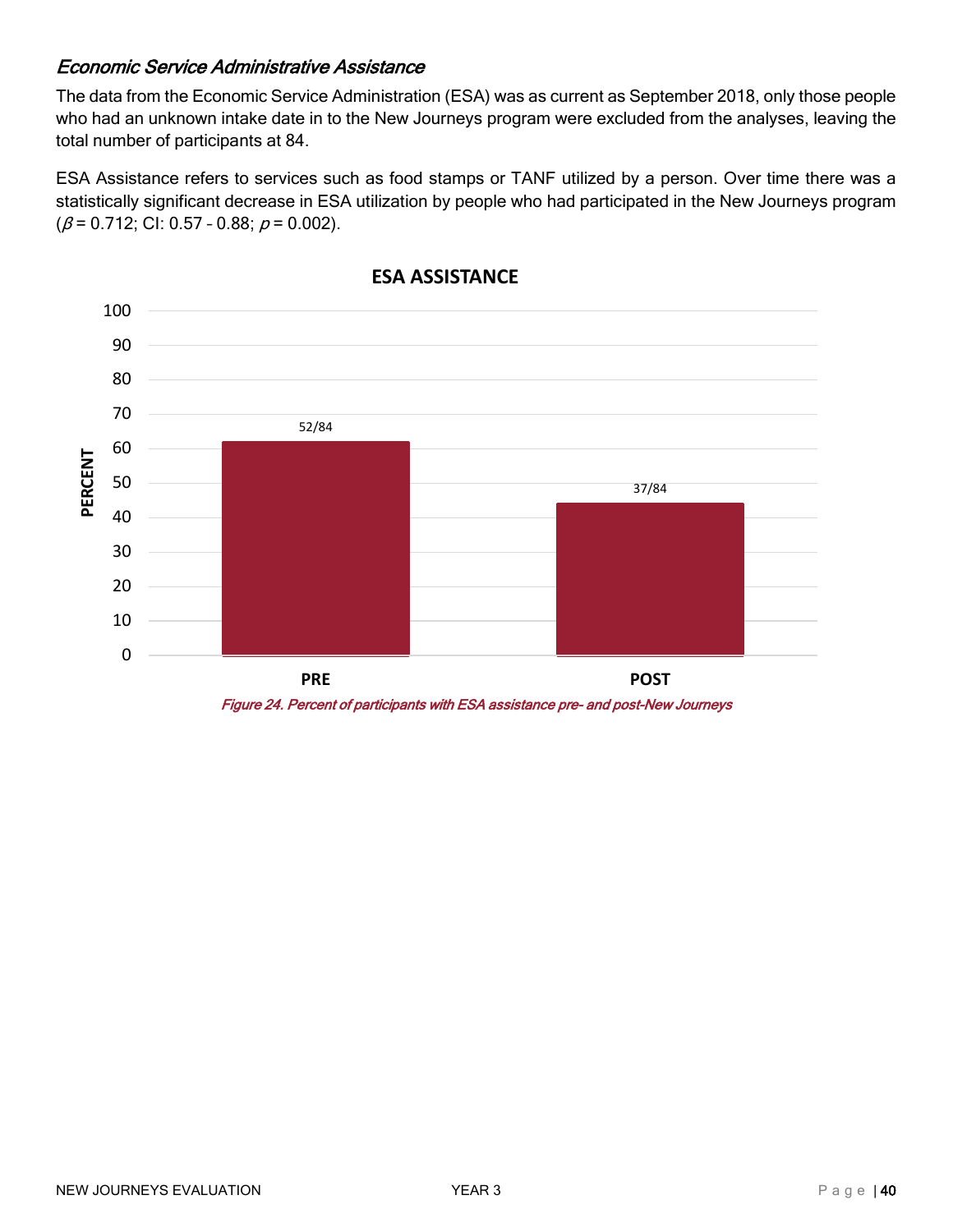#### <span id="page-40-0"></span>[Children's Administration](#page-2-0)

The data from the Children's Administration was as current as September 2018, only those people who had an unknown intake date in to the New Journeys program were excluded from the analyses, leaving the total number of participants at 84.

There was not a statistically significant change in participants involvement with the Children's Administration over time ( $\beta$  = 0.600; CI: 0.29 - 1.23;  $p$  = 0.162), though there was a decrease in the total number of participants from 10 to 6. The lack of significance could be attributed to the small sample size.



#### **CHILDRENS ADMINISTRATION**

Figure 25. Percent of participants with Children's Administration involvement pre- and post-New Journeys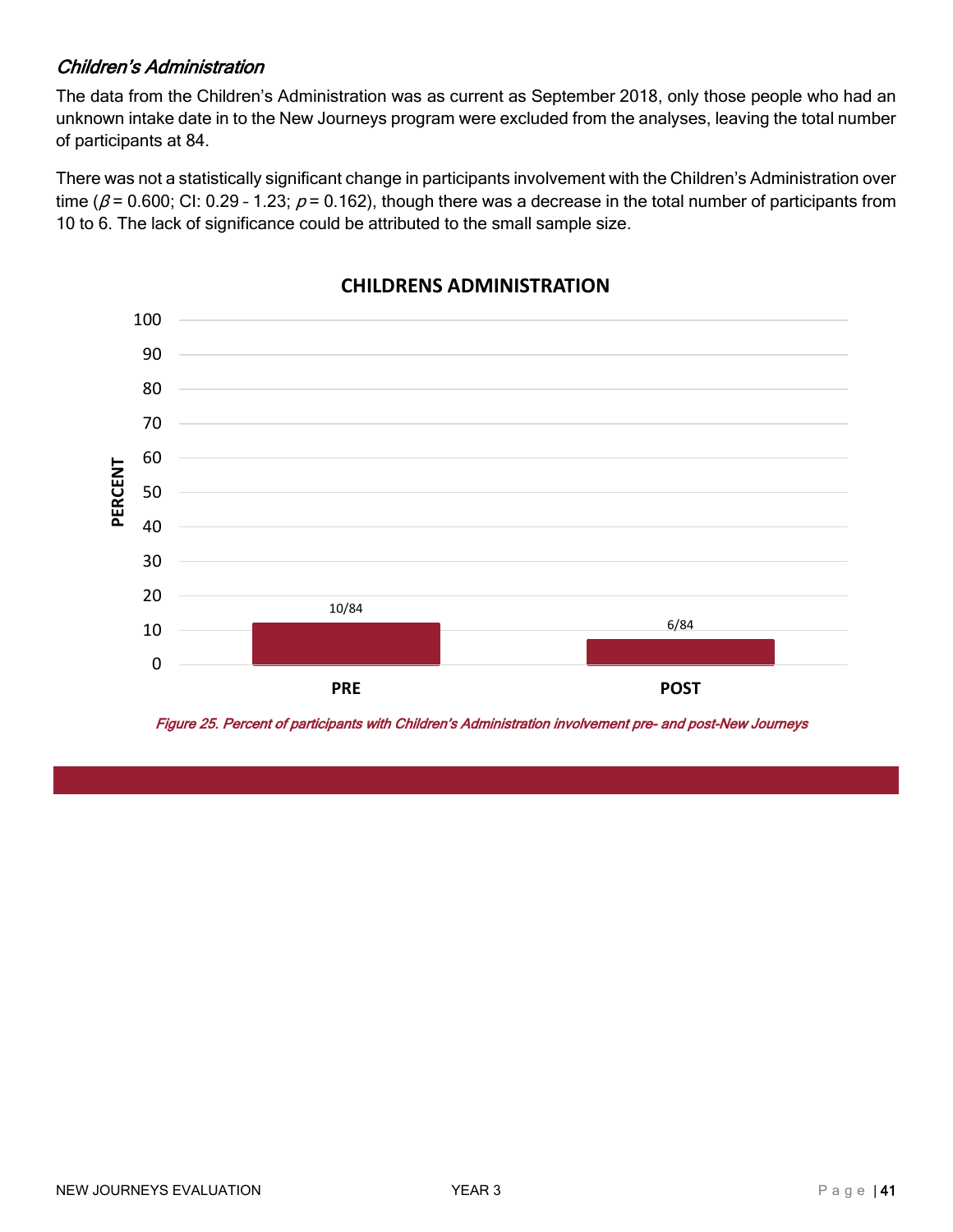## <span id="page-41-0"></span>[FUTURE](#page-2-0) PLANS

Going forward to reduce the quantity of missing data, as well as to ensure data integrity, the following steps will be considered. Monthly individual phone calls with each of the clinical site directors will begin as soon as possible. The purpose of these calls will be to increase rapport between the research coordinator(s) at WSU and the clinical site, to communicate on the status of missing data, and to answer questions about how to correctly input measures into the EBP Toolkit. To decrease the burden on clinicians, it is proposed that each site be provided with iPads which would allow the participants to enter in their own measures. Quarterly reports will be given in a timelier manner and will represent not only what the current statistics are for each site but will be an alert given to missing data. As new data fields, such as eligible vs. ineligible, are programed into the EBP Toolkit all parties will be made aware of the change, as well as given an expected reasonable due date for having their current participants data updated.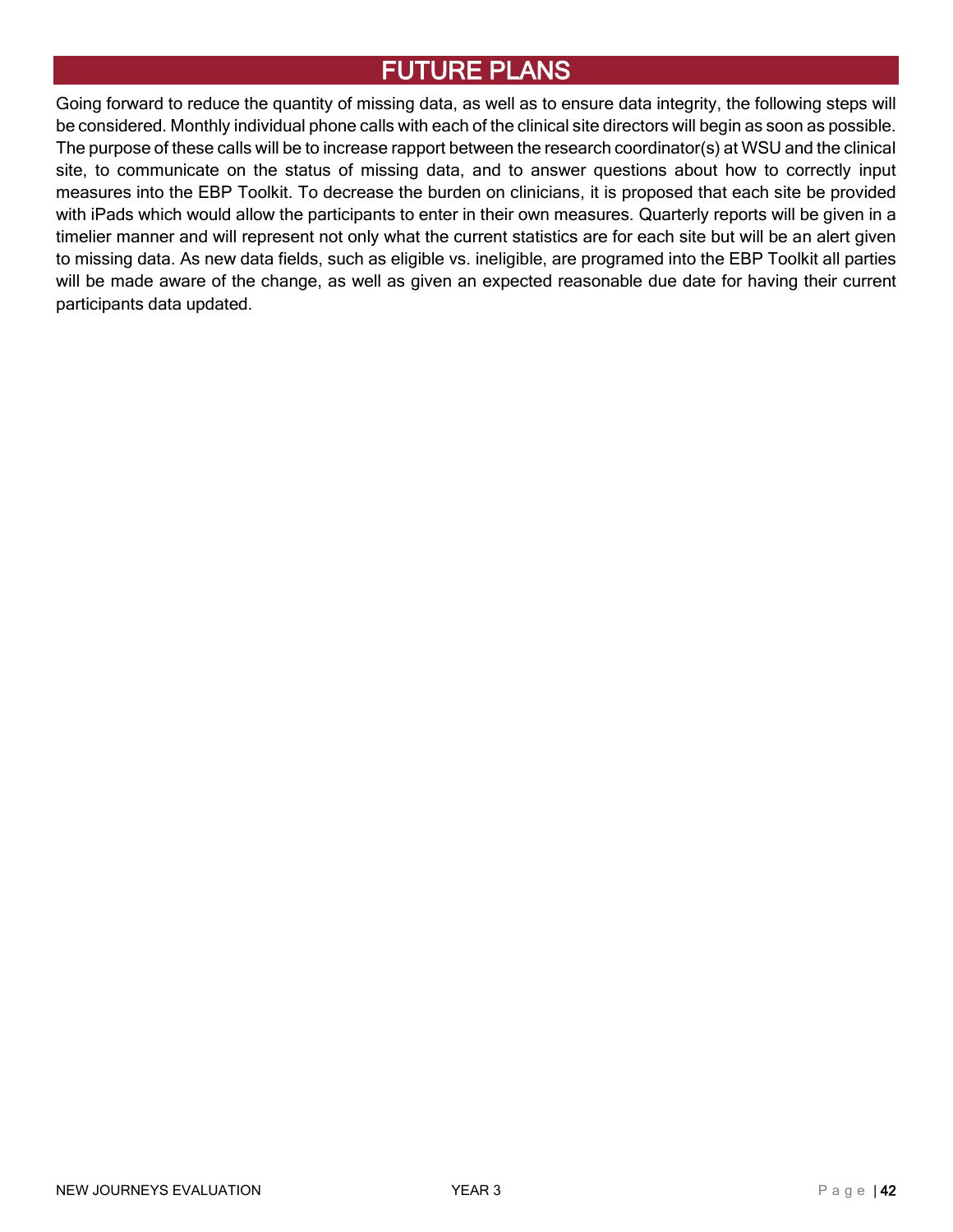## <span id="page-42-0"></span>[APPENDIX A: SITE-SPECIFIC DATA](#page-2-0)

Demographics, clinical outcomes, and service utilization data gathered from each site are reported below. Demographics are broken down by participant status as of October 1<sup>st</sup>, 2018. These categories include "Active" participants, "Inactive" which refers a client who was either screened and found to be ineligible for the program, or eligible for the program and dropped out, "Referred" to other programs for more appropriate treatment, and participants who have "Completed" the New Journeys program for a more detailed description of how participants are classified reference [Appendix C.](#page-66-0)

In addition, descriptive analyses of outcomes across time by site, as well as a breakdown of service utilization are provided. The results of these analyses should be interpreted with caution as many are derived from small numbers of participants.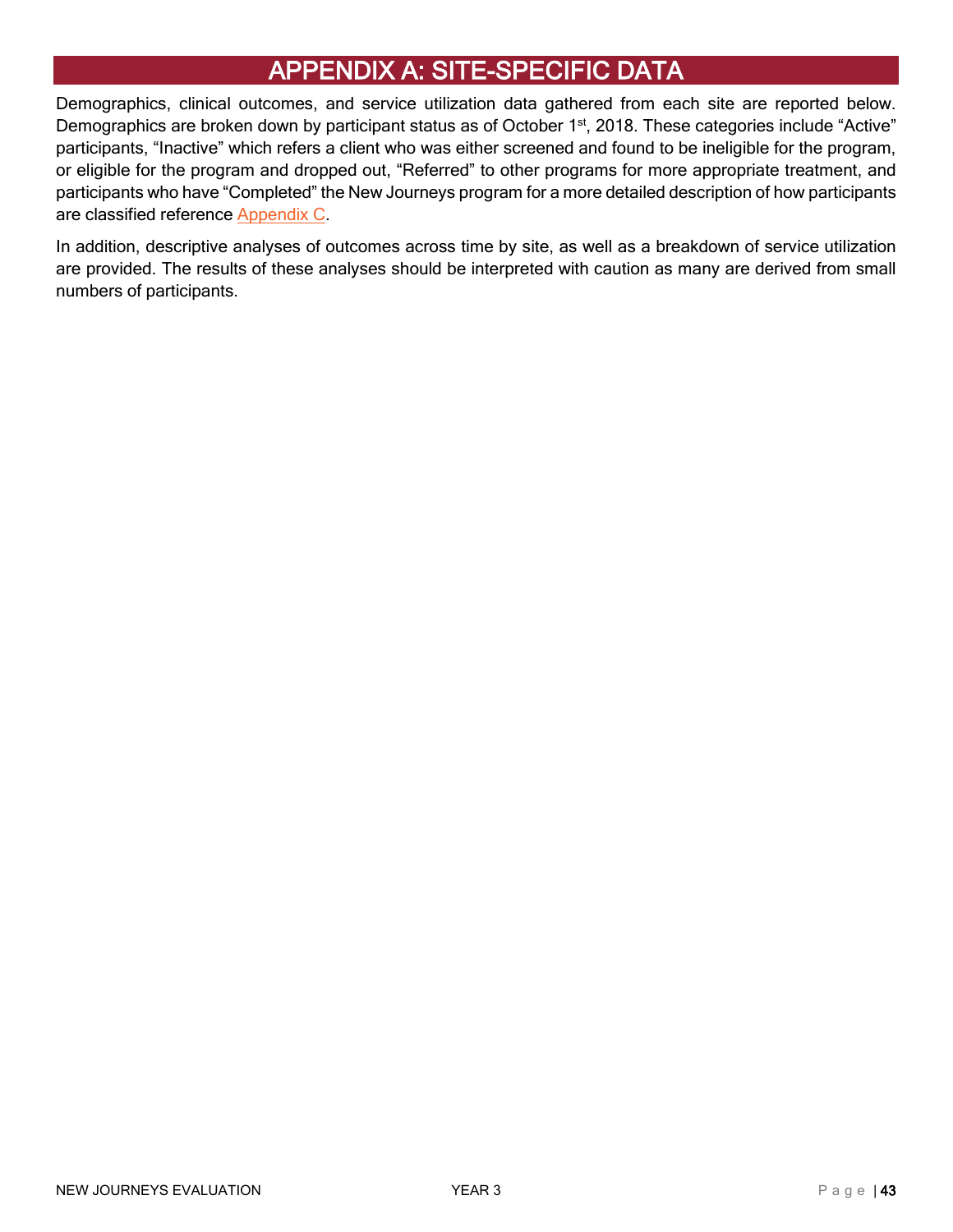## SITE 1: COMPREHENSIVE HEALTHCARE<br>Location: Yakima, WA; BHO: Greater Columbia

<span id="page-43-0"></span>Site Demographics

Director: Victor Larios; Email: [victor.larios@comphc.org](mailto:victor.larios@comphc.org)

Website: <http://www.comphc.org/yakima-valley-mental-health-first-episode-psychosis.php>

<span id="page-43-1"></span>

| Item                               |        | Overall   |             |                |       | <b>Active</b> |              |                   |        | Inactive  |          |                                |        | Referred  |              |                |       | Completed |             |                           |
|------------------------------------|--------|-----------|-------------|----------------|-------|---------------|--------------|-------------------|--------|-----------|----------|--------------------------------|--------|-----------|--------------|----------------|-------|-----------|-------------|---------------------------|
|                                    | M      | <b>SD</b> | %           | (n)            | М     | <b>SD</b>     | %            | (n)               | M      | <b>SD</b> | %        | (n)                            | М      | <b>SD</b> | %            | (n)            | M     | <b>SD</b> | $\%$        | (n)                       |
| Participants                       |        |           |             |                |       |               |              |                   |        |           |          |                                |        |           |              |                |       |           |             |                           |
|                                    |        |           |             | 59             |       |               | 50.8         | 30                |        |           | 28.8     | 17                             |        |           | 10.2         | 6              |       |           | 10.2        | 6                         |
| Age                                |        |           |             |                |       |               |              |                   |        |           |          |                                |        |           |              |                |       |           |             |                           |
|                                    | 19.47  | 2.86      |             |                | 19.97 | 2.99          |              |                   | 18.94  | 2.56      |          |                                | 17.83  | 2.48      |              |                | 20.17 | 3.13      |             |                           |
| Gender                             |        |           |             |                |       |               |              |                   |        |           |          |                                |        |           |              |                |       |           |             |                           |
| Male                               |        |           | 81.4        | 48             |       |               | 80.0         | 24                |        |           | 82.4     | 14                             |        |           | 83.3         | 5              |       |           | 83.3        | 5                         |
| Female                             |        |           | 16.9        | 10<br>1        |       |               | 20.0         | 6                 |        |           | 11.8     | $\overline{c}$<br>$\mathbf{1}$ |        |           | 16.7         | $\mathbf{1}$   |       |           | 16.7        | $\overline{1}$            |
| Other<br><b>Sexual Orientation</b> |        |           | 1.7         |                |       |               | 0            | 0                 |        |           | 5.9      |                                |        |           | $\mathbf 0$  | 0              |       |           | 0           | $\mathbf 0$               |
| Heterosexual                       |        |           | 88.9        | 48             |       |               | 90.0         | 27                |        |           | 91.7     | 11                             |        |           | 66.7         | 4              |       |           | 100         | 6                         |
| Homosexual                         |        |           | 1.9         | $\mathbf{1}$   |       |               | 3.3          | $\mathbf{1}$      |        |           | 0        | 0                              |        |           | $\mathbf 0$  | 0              |       |           | 0           | $\pmb{0}$                 |
| Other                              |        |           | 9.3         | 5              |       |               | 6.7          | $\overline{2}$    |        |           | 8.3      | $\mathbf{1}$                   |        |           | 33.3         | $\overline{2}$ |       |           | 0           | $\mathbf 0$               |
| <b>Primary Diagnosis</b>           |        |           |             |                |       |               |              |                   |        |           |          |                                |        |           |              |                |       |           |             |                           |
| Schizoaffective                    |        |           | 12.3        | $\overline{7}$ |       |               | 7.1          | $\overline{c}$    |        |           | 11.8     | $\overline{c}$                 |        |           | 16.7         | 1              |       |           | 16.7        |                           |
| Schizophrenia                      |        |           | 29.8        | 17             |       |               | 35.7         | 10                |        |           | 23.5     | 4                              |        |           | 33.3         | $\overline{c}$ |       |           | 33.3        | $\sqrt{2}$                |
| Schizophreniform                   |        |           | $\mathbf 0$ | $\mathbf{0}$   |       |               | 0            | $\mathbf{0}$      |        |           | 0        | $\mathbf{0}$                   |        |           | 0            | 0              |       |           | 0           | $\pmb{0}$                 |
| Psychosis NOS                      |        |           | 45.6        | 26             |       |               | 53.6         | 15                |        |           | 47.1     | 8                              |        |           | 33.3         | 2              |       |           | 33.3        | $\overline{c}$            |
| Other                              |        |           | 12.3        | $\overline{7}$ |       |               | 3.6          | $\mathbf{1}$      |        |           | 17.6     | 3                              |        |           | 16.7         | $\mathbf 1$    |       |           | 16.7        | $\mathbf{1}$              |
| Race                               |        |           |             |                |       |               |              |                   |        |           |          |                                |        |           |              |                |       |           |             |                           |
| White                              |        |           | 20.3        | 12             |       |               | 20.0         | 6                 |        |           | 17.6     | 3                              |        |           | 16.7         | 1              |       |           | 33.3        | $\overline{c}$            |
| <b>Black</b>                       |        |           | 3.4         | $\overline{c}$ |       |               | 3.3          | $\mathbf{1}$      |        |           | 5.9      | 1                              |        |           | 0            | 0              |       |           | 0           | $\pmb{0}$                 |
| Asian                              |        |           | $\mathbf 0$ | 0              |       |               | 0            | 0                 |        |           | 0        | 0                              |        |           | 0            | 0              |       |           | 0           | $\pmb{0}$                 |
| Alaskan Native<br>Multiracial      |        |           | 5.1<br>0    | 3<br>0         |       |               | 3.3<br>0     | $\mathbf{1}$<br>0 |        |           | 5.9<br>0 | -1<br>0                        |        |           | 0<br>0       | 0<br>0         |       |           | 16.7<br>0   | $\mathbf{1}$<br>$\pmb{0}$ |
| Other                              |        |           | 71.2        | 42             |       |               | 73.3         | 22                |        |           | 70.6     | 12                             |        |           | 83.3         | 5              |       |           | 50.0        | $\mathbf{3}$              |
| Hispanic                           |        |           |             |                |       |               |              |                   |        |           |          |                                |        |           |              |                |       |           |             |                           |
|                                    |        |           | 67.8        | 40             |       |               | 73.3         | 22                |        |           | 58.8     | 10                             |        |           | 83.3         | 5              |       |           | 50.0        | 3                         |
| <b>Preferred Language</b>          |        |           |             |                |       |               |              |                   |        |           |          |                                |        |           |              |                |       |           |             |                           |
| English                            |        |           | 96.6        | 57             |       |               | 100          | 30                |        |           | 88.2     | 15                             |        |           | 100          | 6              |       |           | 100         | 6                         |
| Spanish                            |        |           | 3.4         | $\overline{2}$ |       |               | $\mathbf{0}$ | 0                 |        |           | 11.8     | $\overline{2}$                 |        |           | $\mathbf{0}$ | $\mathbf{0}$   |       |           | 0           | $\mathbf 0$               |
| Insurance                          |        |           |             |                |       |               |              |                   |        |           |          |                                |        |           |              |                |       |           |             |                           |
| Public                             |        |           | 76.7        | 33             |       |               | 73.7         | 14                |        |           | 73.3     | 11                             |        |           | 83.3         | 5              |       |           | 100         | $\ensuremath{\mathsf{3}}$ |
| Private                            |        |           | 20.9        | 9              |       |               | 21.1         | 4                 |        |           | 26.7     | $\overline{\mathbf{4}}$        |        |           | 16.7         | 1              |       |           | 0           | $\pmb{0}$                 |
| No Insurance                       |        |           | 2.3         | 1              |       |               | 5.3          | -1                |        |           | 0        | 0                              |        |           | 0            | 0              |       |           | $\mathbf 0$ | $\pmb{0}$                 |
| DUP (Days)                         |        |           |             |                |       |               |              |                   |        |           |          |                                |        |           |              |                |       |           |             |                           |
|                                    | 123.96 | 187.19    |             |                | 60.43 | 110.80        |              |                   | 170.07 | 224.41    |          |                                | 280.83 | 264.37    |              |                | 98.80 | 157.58    |             |                           |

#### NEW JOURNEYS EVALUATION **NEW SEXUAL SEXUAL SERVICE SEXUAL SERVICE SEXUAL SERVICE SEXUAL SEXUAL PAGE | 44**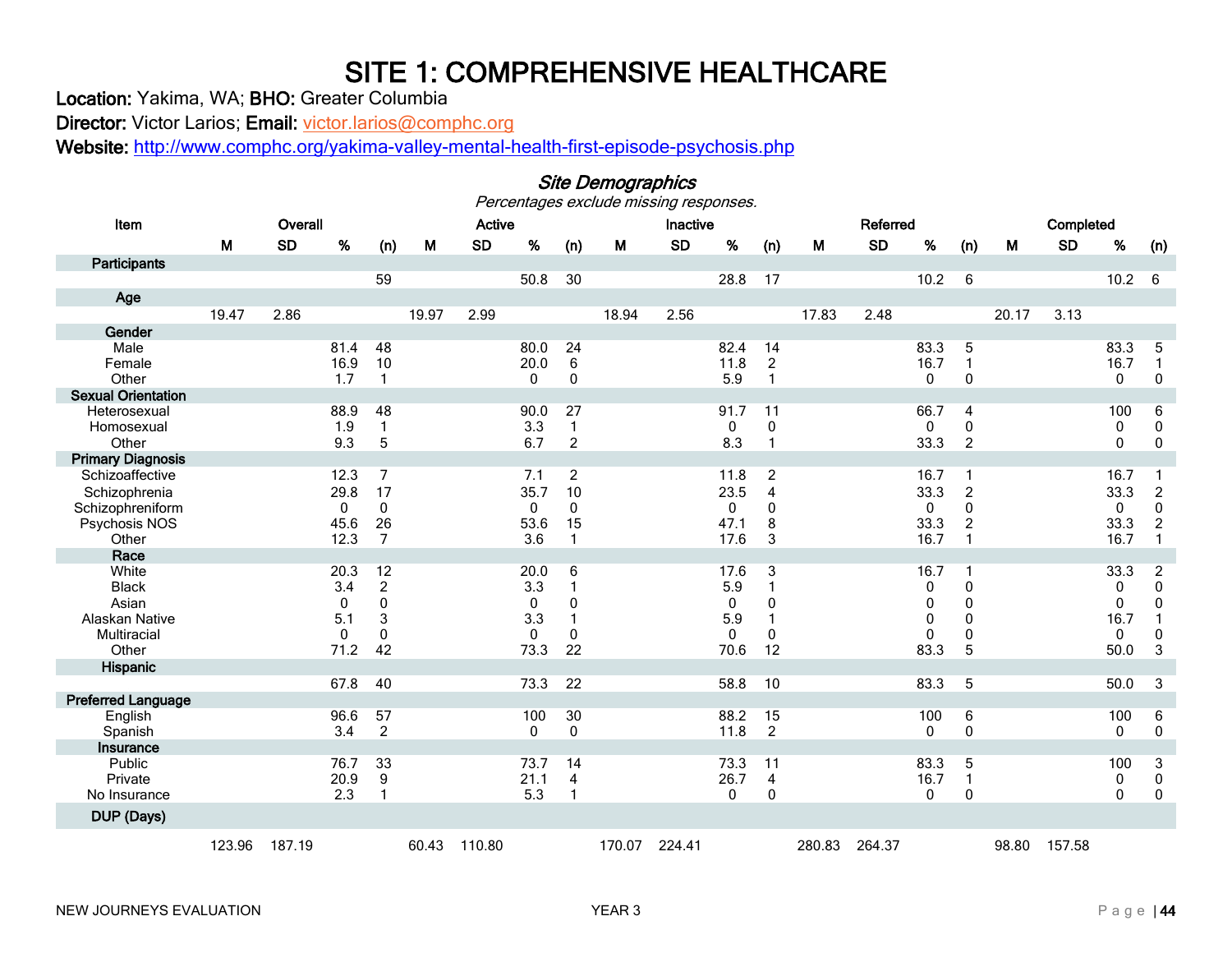| Age at First Contact<br>with Mental Health<br>System (years)      |       |      |                                |                        |       |      |                                              |                                          |       |      |                                    |                        |       |      |                                             |                                  |       |      |                             |                  |
|-------------------------------------------------------------------|-------|------|--------------------------------|------------------------|-------|------|----------------------------------------------|------------------------------------------|-------|------|------------------------------------|------------------------|-------|------|---------------------------------------------|----------------------------------|-------|------|-----------------------------|------------------|
|                                                                   | 16.34 | 5.66 |                                |                        | 17.21 | 6.15 |                                              |                                          | 15.56 | 4.43 |                                    |                        | 11.17 | 4.96 |                                             |                                  | 20.00 | 2.55 |                             |                  |
| <b>Number of Previous</b><br>Psychiatric<br>Hospitalizations      |       |      |                                |                        |       |      |                                              |                                          |       |      |                                    |                        |       |      |                                             |                                  |       |      |                             |                  |
|                                                                   | 1.96  | 2.02 |                                |                        | 1.61  | 1.20 |                                              |                                          | 1.67  | 1.35 |                                    |                        | 4.17  | 4.58 |                                             |                                  | 2.17  | 1.84 |                             |                  |
| <b>Living Situation</b>                                           |       |      |                                |                        |       |      |                                              |                                          |       |      |                                    |                        |       |      |                                             |                                  |       |      |                             |                  |
| Stable<br>Temporary<br>Institution<br><b>Homeless</b><br>Unstable |       |      | 87.9<br>8.6<br>1.7<br>0<br>1.7 | 51<br>5<br>$\mathbf 0$ |       |      | 90.0<br>6.7<br>3.3<br>$\pmb{0}$<br>$\pmb{0}$ | 27<br>$\overline{2}$<br>0<br>$\mathbf 0$ |       |      | 93.8<br>0<br>0<br>$\pmb{0}$<br>6.3 | 15<br>0<br>$\mathbf 0$ |       |      | 66.7<br>33.3<br>0<br>$\pmb{0}$<br>$\pmb{0}$ | 4<br>2<br>0<br>0<br>$\mathbf{0}$ |       |      | 83.3<br>16.7<br>0<br>0<br>0 | 5<br>C<br>0<br>0 |
| Employed                                                          |       |      |                                |                        |       |      |                                              |                                          |       |      |                                    |                        |       |      |                                             |                                  |       |      |                             |                  |
| Yes<br><b>No</b>                                                  |       |      | 15.8<br>84.2                   | 9<br>48                |       |      | 10.0<br>90.0                                 | 3<br>27                                  |       |      | 33.3<br>66.7                       | 5<br>10                |       |      | 0<br>100                                    | 0<br>6                           |       |      | 16.7<br>83.3                | 5                |
| <b>Attending School</b>                                           |       |      |                                |                        |       |      |                                              |                                          |       |      |                                    |                        |       |      |                                             |                                  |       |      |                             |                  |
| Yes<br><b>No</b>                                                  |       |      | 33.3<br>66.7                   | 19<br>38               |       |      | 20.0<br>80.0                                 | 6<br>24                                  |       |      | 46.7<br>53.3                       | $\overline{7}$<br>8    |       |      | 83.3<br>16.7                                | 5                                |       |      | 83.3<br>16.7                | 5                |
| <b>Unemployed &amp; Not</b><br><b>Attending School</b>            |       |      |                                |                        |       |      |                                              |                                          |       |      |                                    |                        |       |      |                                             |                                  |       |      |                             |                  |
|                                                                   |       |      | 52.5                           | 31                     |       |      | 70.0                                         | 21                                       |       |      | 26.7                               | $\overline{4}$         |       |      | 16.7                                        |                                  |       |      | 83.3                        | 5                |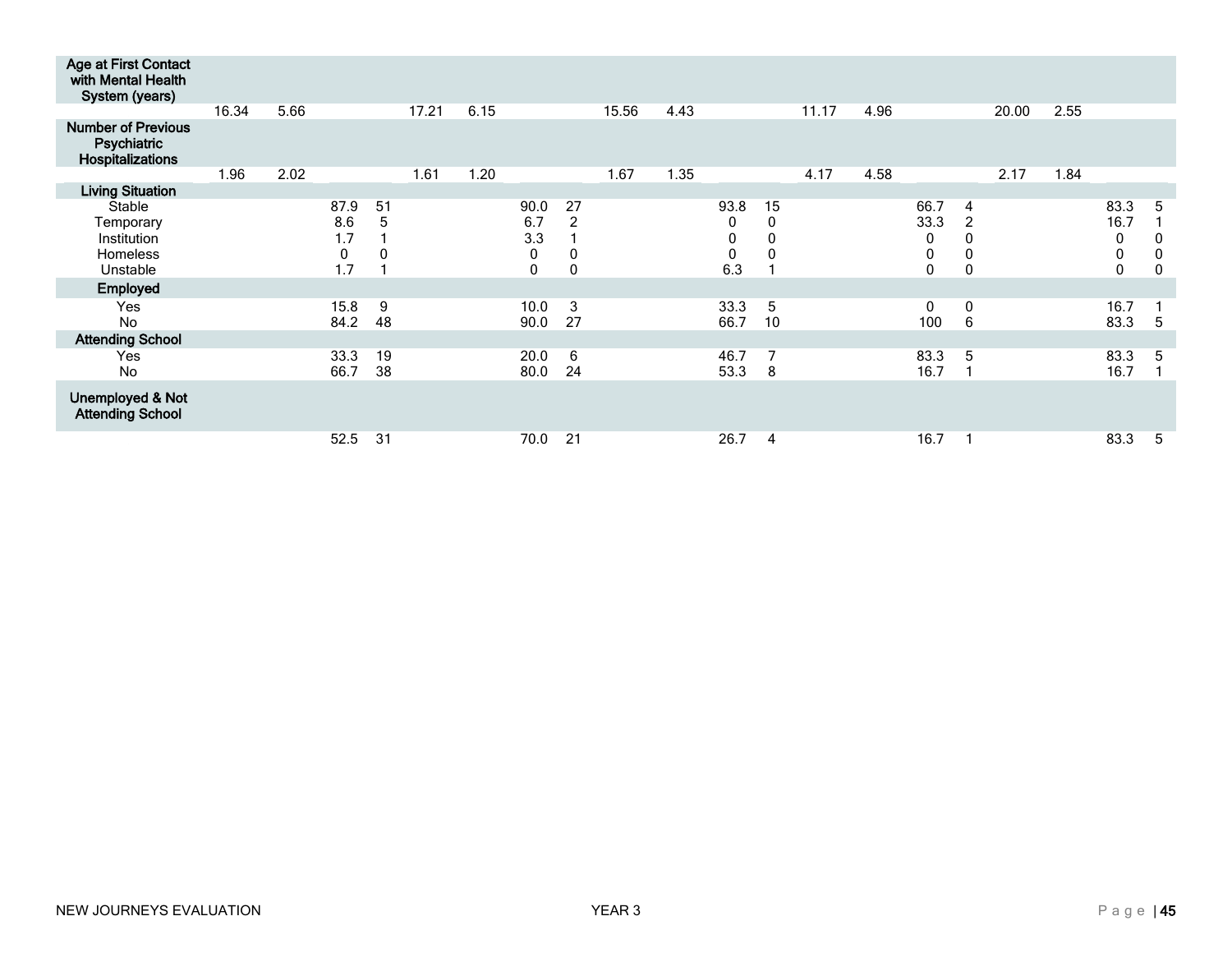#### Clinical Outcomes for Comprehensive



<span id="page-45-0"></span>

 $β = 0.673; C1: -2.14 - 3.48; p = 0.639$ 



**ANXIETY**

 $β = -3.836$ ; CI:  $-5.32 - -2.347$ ;  $p < 0.001$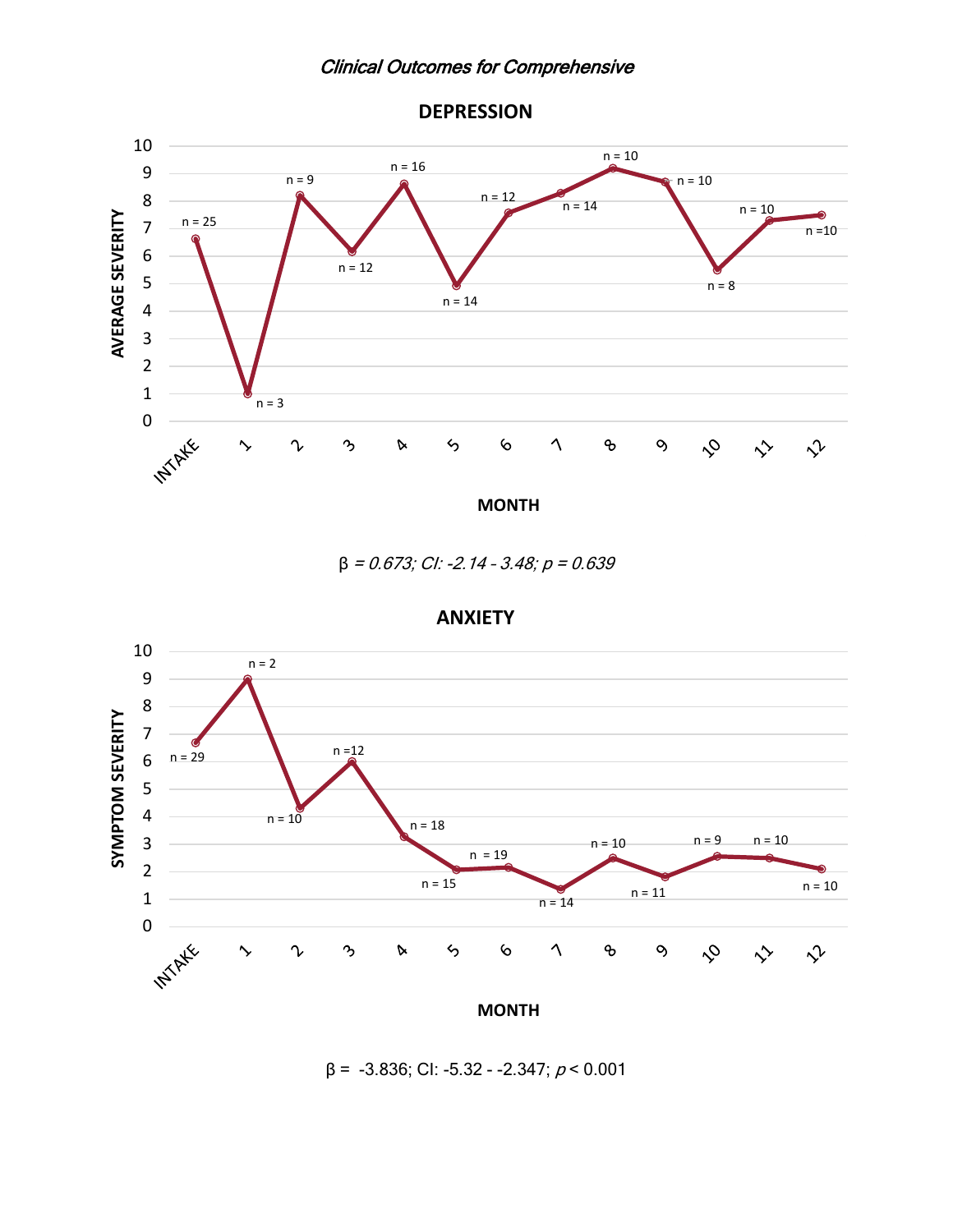

 $β = -5.039; C1: -8.04 - 2.04; p < 0.001$ 



PSYCHOSIS SYMPTOM SEVERITY

 $\beta$  = -0.565; CI: -1.27 - 0.142;  $\rho$  = 0.117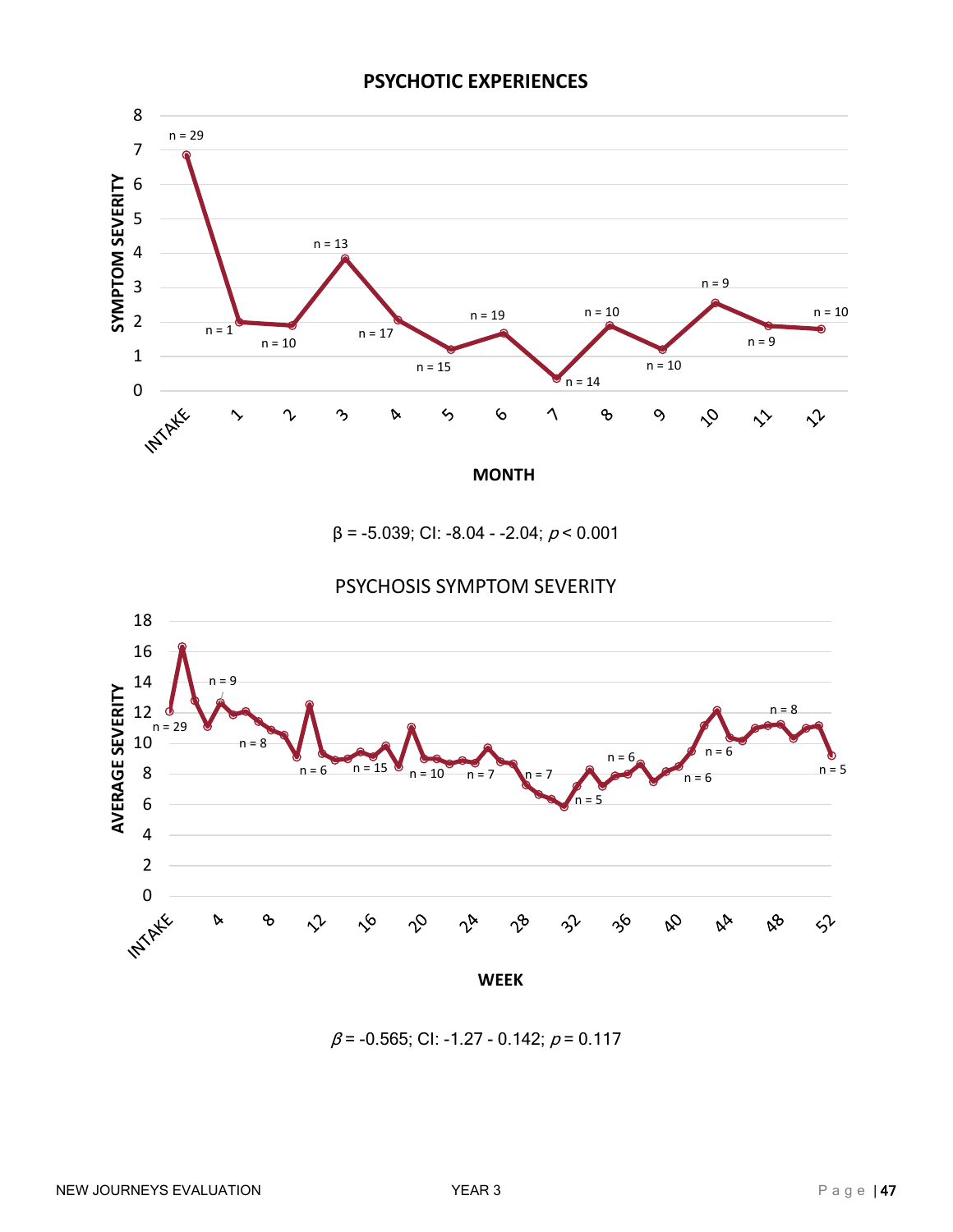## Service Utilization (First 12-Months)

<span id="page-47-0"></span>

|                               | Total<br><b>Scheduled</b> | <b>Total Attended (Participant)*</b> |       | <b>Total Attended (Family)*</b> |       |
|-------------------------------|---------------------------|--------------------------------------|-------|---------------------------------|-------|
| <b>Family Psychoeducation</b> | 327                       | 196                                  | 59.9% | 258                             | 78.9% |
| IRT                           | 943                       | 649                                  | 68.8% |                                 |       |
| <b>IPS</b>                    | 607                       | 428                                  | 70.5% |                                 |       |
| <b>Medication Management</b>  | 445                       | 290                                  | 65.1% |                                 |       |
| <b>Case Management</b>        | 154                       | 141                                  | 91.5% |                                 |       |
| <b>Peer Support</b>           |                           | $- -$                                | $- -$ |                                 |       |

\*percent of total scheduled

### Participant and Family Outreach (First 12-Months)

<span id="page-47-1"></span>

|                                       | <b>Total Attempted</b> |     | <b>Total Successful*</b> |
|---------------------------------------|------------------------|-----|--------------------------|
| Participant Outreach via Phone/Text   | 150                    |     | 58.0%                    |
| Participant Outreach via In-Person    | 66                     | 44  | 66.6%                    |
| <b>Family Outreach via Phone/Text</b> | 119                    | 107 | 89.9%                    |
| <b>Family Outreach via In-Person</b>  | 8                      |     | 100%                     |
| $*$ paroant of total attomptod        |                        |     |                          |

\*percent of total attempted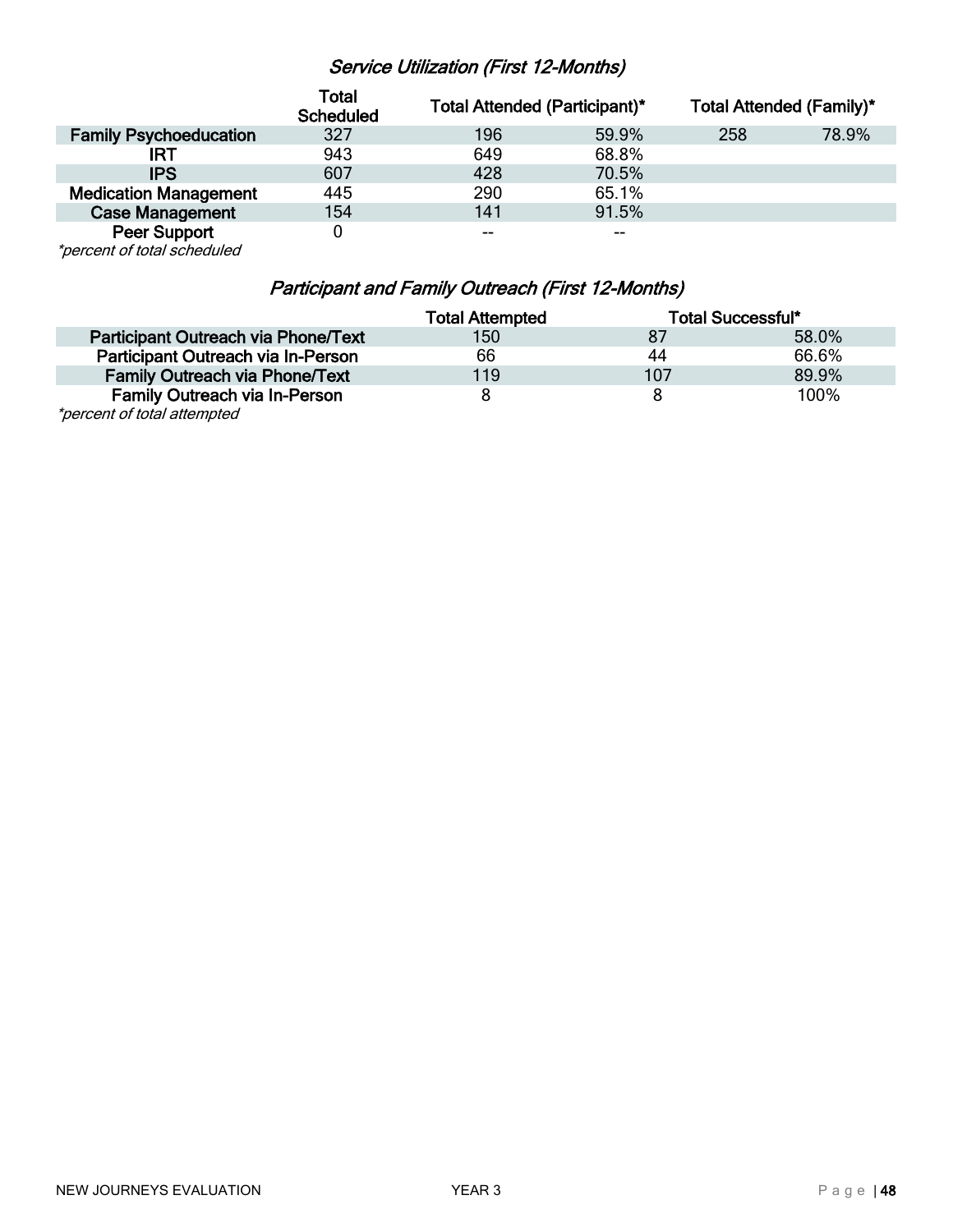## SITE 2: BEHAVIORAL HEALTH RESOURCES<br>Location: Lacey, WA; BHO: Thurston & Mason

Director: Becky Daughtry; Email: rdaughtry@bhr.org

Website:<http://www.bhr.org/newjourneys.asp>

## Site Demographics<br>Percentages exclude missing responses

<span id="page-48-0"></span>

<span id="page-48-1"></span>

| Item                |       | Overall   |             |                |       | <b>Active</b> |              |                    |       | Inactive  |              |                           |       | Referred  |              |                                |       | Completed |                  |                |
|---------------------|-------|-----------|-------------|----------------|-------|---------------|--------------|--------------------|-------|-----------|--------------|---------------------------|-------|-----------|--------------|--------------------------------|-------|-----------|------------------|----------------|
|                     | M     | <b>SD</b> |             | (n)            | M     | <b>SD</b>     |              | (n)                | M     | <b>SD</b> |              | (n)                       | М     | <b>SD</b> |              | (n)                            | M     | <b>SD</b> |                  | (n)            |
| Participants        |       |           |             |                |       |               |              |                    |       |           |              |                           |       |           |              |                                |       |           |                  |                |
|                     |       |           |             | 74             |       |               | 29.7         | 22                 |       |           | 58.1         | 43                        |       |           | 9.5          | $\overline{7}$                 |       |           | 2.7              | $\overline{2}$ |
| Age                 |       |           |             |                |       |               |              |                    |       |           |              |                           |       |           |              |                                |       |           |                  |                |
|                     | 19.65 | 3.97      |             |                | 20.00 | 4.36          |              |                    | 19.26 | 4.05      |              |                           | 20.14 | 2.73      |              |                                | 21.00 | 2.83      |                  |                |
| Gender              |       |           |             |                |       |               |              |                    |       |           |              |                           |       |           |              |                                |       |           |                  |                |
| Male                |       |           | 59.4        | 41             |       |               | 63.6         | 14                 |       |           | 55.3         | 21                        |       |           | 57.1         | 41                             |       |           | 100              | $\overline{2}$ |
| Female              |       |           | 36.2        | 25             |       |               | 36.4         | 8                  |       |           | 39.5         | 15                        |       |           | 28.6         | $\sqrt{2}$                     |       |           | 0                | $\pmb{0}$      |
| Other               |       |           | 4.3         | 3              |       |               | $\mathbf{0}$ | 0                  |       |           | 5.3          | $\overline{c}$            |       |           | 14.3         | $\mathbf{1}$                   |       |           | 0                | $\pmb{0}$      |
| <b>Sexual</b>       |       |           |             |                |       |               |              |                    |       |           |              |                           |       |           |              |                                |       |           |                  |                |
| <b>Orientation</b>  |       |           |             |                |       |               |              |                    |       |           |              |                           |       |           |              |                                |       |           |                  |                |
| Heterosexual        |       |           | 79.6<br>6.1 | 39<br>3        |       |               | 81.8<br>4.5  | 18<br>$\mathbf{1}$ |       |           | 85.0<br>5.0  | 17<br>$\mathbf{1}$        |       |           | 57.1<br>14.3 | $\overline{4}$<br>$\mathbf{1}$ |       |           | 0                | 0<br>$\pmb{0}$ |
| Homosexual<br>Other |       |           | 14.3        | $\overline{7}$ |       |               | 13.6         | 3                  |       |           | 10.0         | $\boldsymbol{2}$          |       |           | 28.6         | $\overline{c}$                 |       |           | 0<br>$\mathbf 0$ | $\pmb{0}$      |
| Primary             |       |           |             |                |       |               |              |                    |       |           |              |                           |       |           |              |                                |       |           |                  |                |
| <b>Diagnosis</b>    |       |           |             |                |       |               |              |                    |       |           |              |                           |       |           |              |                                |       |           |                  |                |
| Schizoaffective     |       |           | 8.3         | 6              |       |               | 18.2         | $\overline{4}$     |       |           | 0            | 0                         |       |           | 14.3         | -1                             |       |           | 50.0             | -1             |
| Schizophrenia       |       |           | 19.4        | 14             |       |               | 27.3         | $\,6$              |       |           | 14.6         | $\,6$                     |       |           | 28.6         | $\overline{2}$                 |       |           | 0                | $\pmb{0}$      |
| Schizophreniform    |       |           | 12.5        | 9              |       |               | 22.7         | 5                  |       |           | 7.3          | $\ensuremath{\mathsf{3}}$ |       |           | 14.3         | $\mathbf{1}$                   |       |           | $\mathbf 0$      | $\pmb{0}$      |
| Psychosis NOS       |       |           | 20.8        | 15             |       |               | 27.3         | 6                  |       |           | 17.1         | $\overline{7}$            |       |           | 14.3         | $\mathbf{1}$                   |       |           | 50.0             | $\mathbf{1}$   |
| Other               |       |           | 38.9        | 28             |       |               | 4.5          | 1                  |       |           | 61.0         | 25                        |       |           | 28.6         | $\overline{c}$                 |       |           | $\mathbf 0$      | $\pmb{0}$      |
| Race                |       |           |             |                |       |               |              |                    |       |           |              |                           |       |           |              |                                |       |           |                  |                |
| White               |       |           | 75.5        | 40             |       |               | 72.7         | 16                 |       |           | 77.3         | 17                        |       |           | 71.4         | 5                              |       |           | 100              | $\overline{c}$ |
| <b>Black</b>        |       |           | 7.5         | $\overline{4}$ |       |               | 9.1          | $\overline{c}$     |       |           | 9.1          | $\overline{2}$            |       |           | $\mathbf 0$  | $\pmb{0}$                      |       |           | $\mathbf 0$      | $\pmb{0}$      |
| Asian               |       |           | 3.8         | $\overline{c}$ |       |               | 0            | 0                  |       |           | 0            | $\pmb{0}$                 |       |           | 0            | 0                              |       |           | 0                | $\pmb{0}$      |
| Alaskan Native      |       |           | 3.8         | $\overline{c}$ |       |               | 4.5          | $\mathbf{1}$       |       |           | 4.5          | 1                         |       |           | $\mathbf{0}$ | $\Omega$                       |       |           | $\mathbf{0}$     | $\pmb{0}$      |
| Multiracial         |       |           | 0           | 0              |       |               | 0            | 0                  |       |           | $\mathbf 0$  | 0                         |       |           | 14.3         |                                |       |           | 0                | $\pmb{0}$      |
| Other               |       |           | 9.4         | 5              |       |               | 9.4          | 5                  |       |           | 9.1          | $\overline{2}$            |       |           | 14.3         |                                |       |           | $\mathbf{0}$     | $\mathbf 0$    |
| Hispanic            |       |           |             |                |       |               |              |                    |       |           |              |                           |       |           |              |                                |       |           |                  |                |
|                     |       |           | 9.4         | 5              |       |               | 9.4          | $\overline{5}$     |       |           | 9.1          | $\overline{2}$            |       |           | 14.3         | $\overline{1}$                 |       |           | 0                | $\pmb{0}$      |
| Preferred           |       |           |             |                |       |               |              |                    |       |           |              |                           |       |           |              |                                |       |           |                  |                |
| Language<br>English |       |           | 98.1        | 52             |       |               | 95.5         | 21                 |       |           | 100          | 22                        |       |           | 100          | $\overline{7}$                 |       |           | 100              | $\overline{c}$ |
| Spanish             |       |           | 1.9         | $\mathbf{1}$   |       |               | 4.5          | $\mathbf{1}$       |       |           | $\mathbf{0}$ | $\mathbf 0$               |       |           | $\mathbf{0}$ | $\mathbf 0$                    |       |           | $\mathbf{0}$     | $\pmb{0}$      |
| Insurance           |       |           |             |                |       |               |              |                    |       |           |              |                           |       |           |              |                                |       |           |                  |                |
| Public              |       |           | 73.3        | 33             |       |               | 71.4         | 15                 |       |           | 66.7         | 10                        |       |           | 85.7         | 6                              |       |           | 100              | $\overline{c}$ |
| Private             |       |           | 22.2        | 10             |       |               | 28.6         | $\,6$              |       |           | 20.0         | 3                         |       |           | 14.3         | -1                             |       |           | 0                | ${\bf 0}$      |
| No Insurance        |       |           | 4.4         | $\overline{c}$ |       |               | $\mathbf{0}$ | $\pmb{0}$          |       |           | 13.3         | $\overline{c}$            |       |           | $\mathbf 0$  | $\mathbf 0$                    |       |           | $\mathbf 0$      | $\mathbf 0$    |
| DUP (Days)          |       |           |             |                |       |               |              |                    |       |           |              |                           |       |           |              |                                |       |           |                  |                |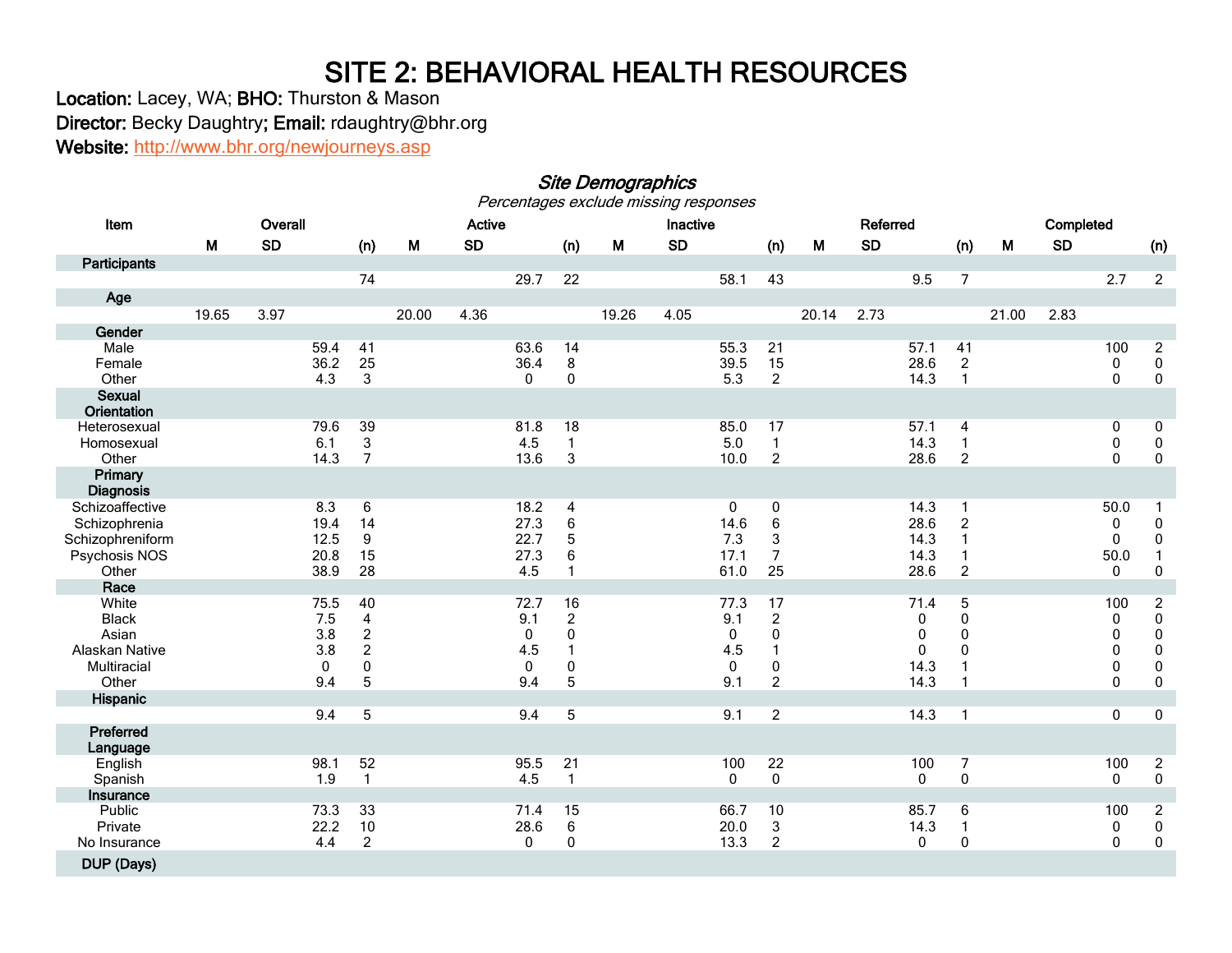|                                                                                      | 135.71 | 203.97 |                                   |               | 164.46 | 202.04 |                            |                                                     | 198.00 | 348.99 |                                  |                      | 54.00 | 59.61 |                                  |                                         | 3.00  | $\overline{\phantom{a}}$               |                                   |                               |
|--------------------------------------------------------------------------------------|--------|--------|-----------------------------------|---------------|--------|--------|----------------------------|-----------------------------------------------------|--------|--------|----------------------------------|----------------------|-------|-------|----------------------------------|-----------------------------------------|-------|----------------------------------------|-----------------------------------|-------------------------------|
| <b>Age at First</b><br><b>Contact with</b><br><b>Mental Health</b><br>System (years) |        |        |                                   |               |        |        |                            |                                                     |        |        |                                  |                      |       |       |                                  |                                         |       |                                        |                                   |                               |
|                                                                                      | 16.62  | 37     |                                   |               | 17.05  | 6.22   |                            |                                                     | 15.20  | 5.47   |                                  |                      | 17.57 | 3.46  |                                  |                                         | 16.00 | $\hspace{0.05cm} \rule{0.5cm}{0.15cm}$ |                                   |                               |
| Number of<br><b>Previous</b><br>Psychiatric<br>Hospitalizations                      |        |        |                                   |               |        |        |                            |                                                     |        |        |                                  |                      |       |       |                                  |                                         |       |                                        |                                   |                               |
|                                                                                      | 0.83   | .67    |                                   |               | 0.77   | .053   |                            |                                                     | 0.90   | 0.74   |                                  |                      | 0.86  | 1.07  |                                  |                                         | 1.00  | $\hspace{0.05cm} \rule{0.5cm}{0.15cm}$ |                                   |                               |
| <b>Living Situation</b>                                                              |        |        |                                   |               |        |        |                            |                                                     |        |        |                                  |                      |       |       |                                  |                                         |       |                                        |                                   |                               |
| Stable<br>Temporary<br>Institution<br>Homeless<br>Unstable                           |        |        | 69.2<br>19.2<br>1.9<br>7.7<br>1.9 | 36<br>10<br>4 |        |        | 90.9<br>9.1<br>0<br>0<br>0 | 20<br>$\overline{2}$<br>0<br>$\pmb{0}$<br>$\pmb{0}$ |        |        | 57.1<br>19.0<br>0<br>19.0<br>4.8 | 12<br>4<br>0<br>4    |       |       | 57.1<br>42.9<br>0<br>$\mathbf 0$ | 4<br>3<br>0<br>$\pmb{0}$<br>$\mathbf 0$ |       |                                        | 0<br>50<br>50<br>0<br>$\mathbf 0$ | 0<br>$\pmb{0}$<br>$\mathbf 0$ |
| Employed                                                                             |        |        |                                   |               |        |        |                            |                                                     |        |        |                                  |                      |       |       |                                  |                                         |       |                                        |                                   |                               |
| <b>Yes</b><br><b>No</b>                                                              |        |        | 16.7<br>83.3                      | 8<br>40       |        |        | 27.3<br>72.7               | 6<br>16                                             |        |        | 5.9<br>94.1                      | 1<br>16              |       |       | 14.3<br>85.7                     | 6                                       |       |                                        | 0<br>100                          | 0<br>$\overline{2}$           |
| <b>Attending School</b>                                                              |        |        |                                   |               |        |        |                            |                                                     |        |        |                                  |                      |       |       |                                  |                                         |       |                                        |                                   |                               |
| Yes<br>No                                                                            |        |        | 22.4<br>77.6                      | 11<br>38      |        |        | 31.8<br>68.2               | $\overline{7}$<br>15                                |        |        | 11.1<br>88.9                     | $\overline{c}$<br>16 |       |       | 28.6<br>71.4                     | $\overline{2}$<br>5                     |       |                                        | $\mathbf 0$<br>100                | $\mathbf 0$<br>$\overline{2}$ |
| Unemployed &<br><b>Not Attending</b><br><b>School</b>                                |        |        |                                   |               |        |        |                            |                                                     |        |        |                                  |                      |       |       |                                  |                                         |       |                                        |                                   |                               |
|                                                                                      |        |        | 43.2                              | 32            |        |        | 45.5                       | 10                                                  |        |        | 34.9                             | 15                   |       |       | 71.4                             | 5                                       |       |                                        | 100                               | 2                             |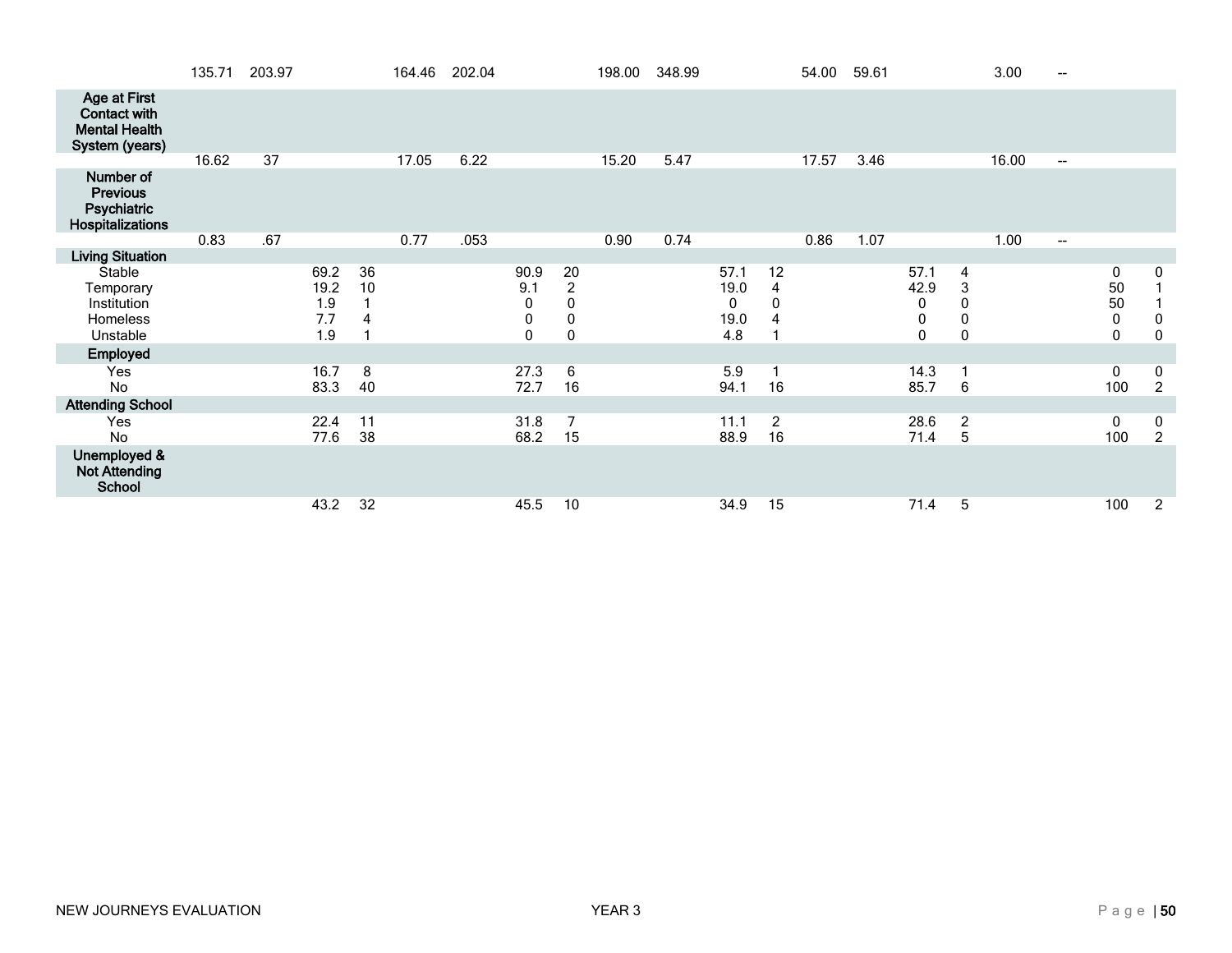<span id="page-50-0"></span>

 $\beta$  = 0.224; CI: -2.28 - 2.73;  $\rho$  = 0.861



**ANXIETY**

 $\beta$  = -2.008; CI: 0.99 - -3.96;  $\rho$  = 0.044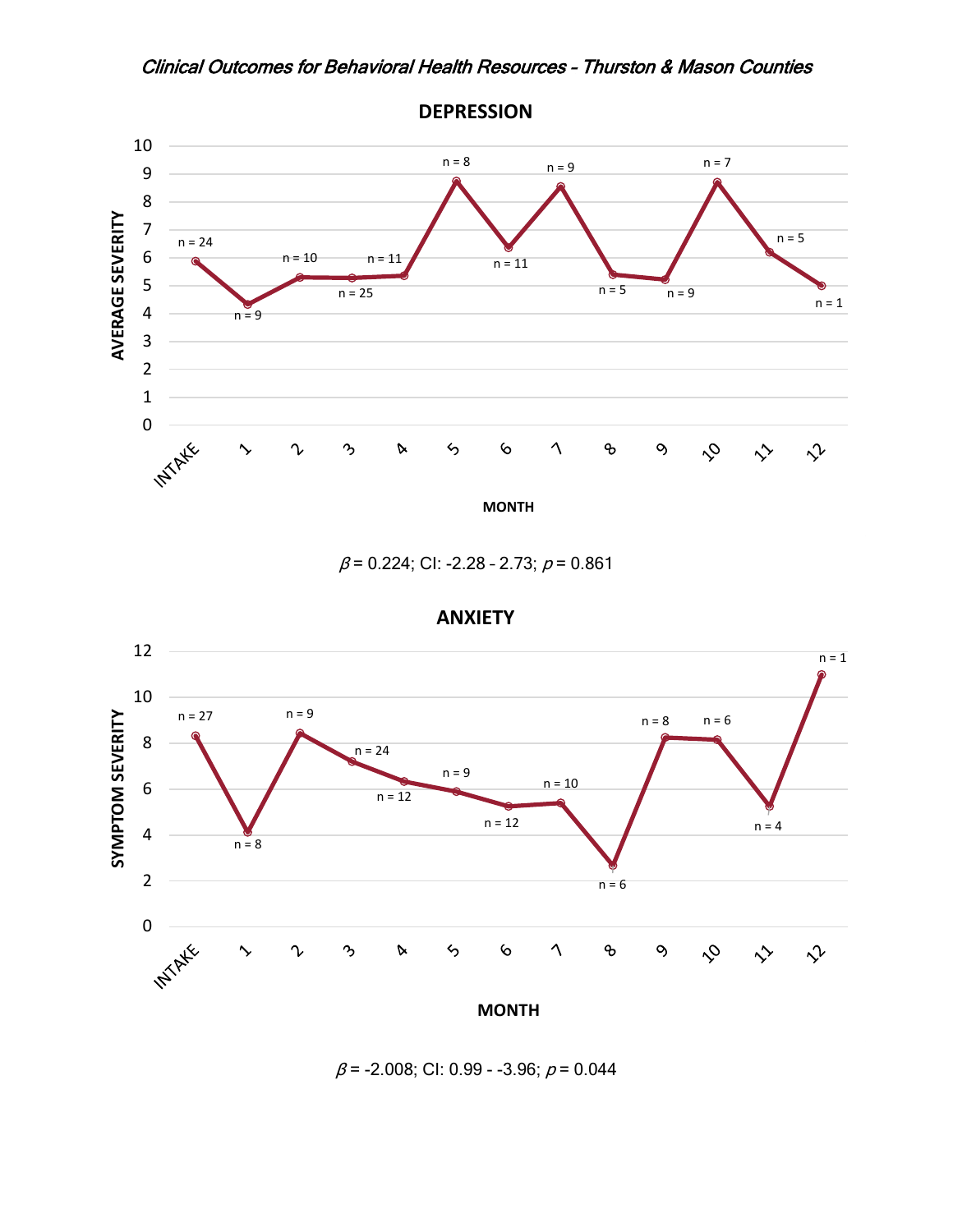

 $\beta$  = -3.291; CI: -6.12 - -0.41;  $\rho$  = 0.025



#### **PSYCHOSIS SYMPTOM SEVERITY**

 $\beta$  = -2.072; CI: -3.22 - -0.924;  $\rho$  < 0.001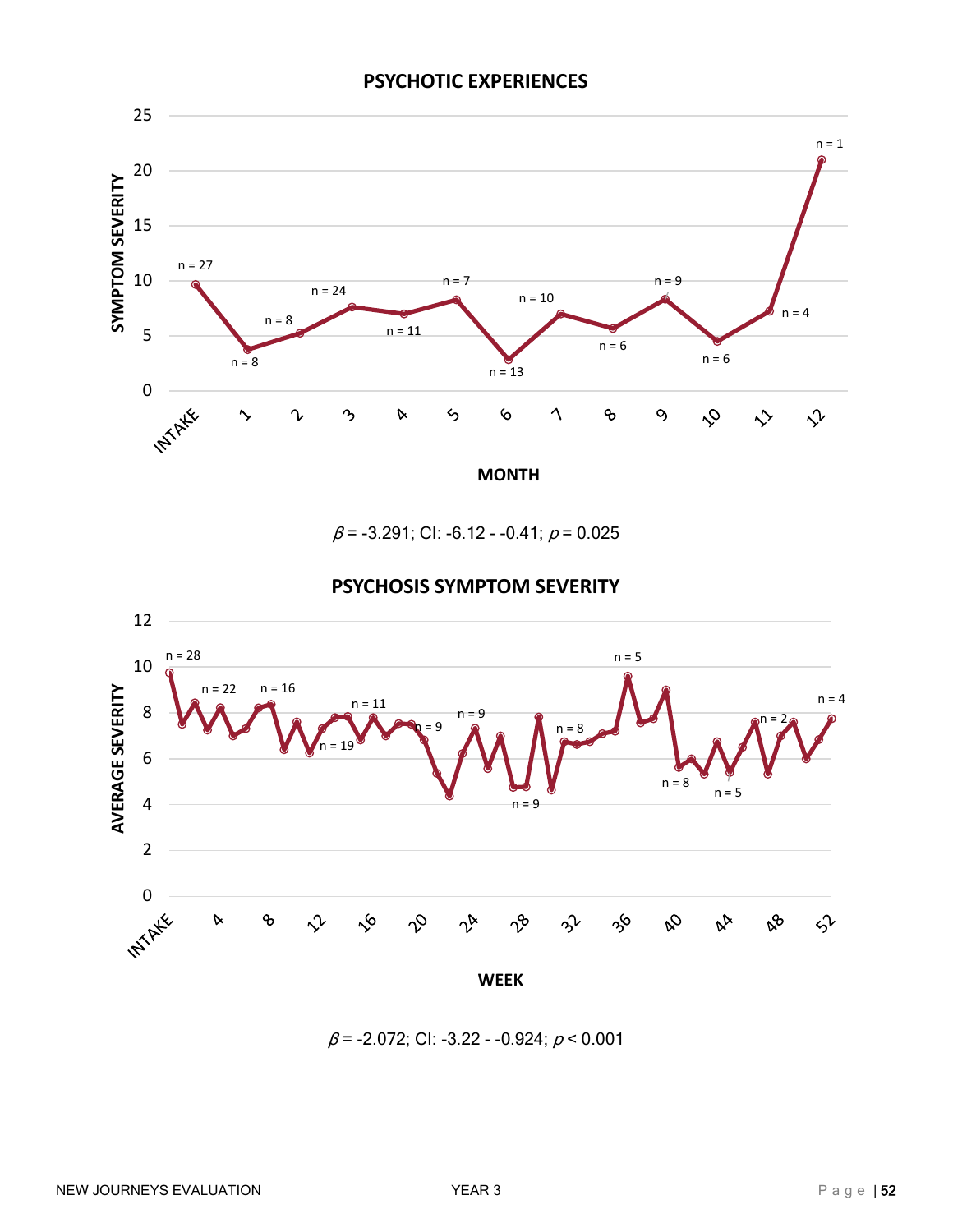#### Service Utilization (First 12-Months)

<span id="page-52-0"></span>

|                               | <b>Total</b><br><b>Scheduled</b> | <b>Total Attended (Participant)*</b> |       | <b>Total Attended (Family)*</b> |       |
|-------------------------------|----------------------------------|--------------------------------------|-------|---------------------------------|-------|
| <b>Family Psychoeducation</b> | 408                              | 185                                  | 45.3% | 342                             | 83.8% |
| IRT                           | 922                              | 757                                  | 82.1% |                                 |       |
| <b>IPS</b>                    | 573                              | 472                                  | 82.3% |                                 |       |
| <b>Medication Management</b>  | 264                              | 232                                  | 87.8% |                                 |       |
| <b>Case Management</b>        | 102                              | 92                                   | 90.1% |                                 |       |
| <b>Peer Support</b>           | 4 <sup>1</sup>                   | 34                                   | 82.9% |                                 |       |

<span id="page-52-1"></span>\*percent of total scheduled

#### Participant and Family Outreach (First 12-Months)

|                                       | <b>Total Attempted</b> |     | Total Successful* |
|---------------------------------------|------------------------|-----|-------------------|
| Participant Outreach via Phone/Text   | 398                    | 251 | 63.1%             |
| Participant Outreach via In-Person    | 69                     | 42  | 60.8%             |
| <b>Family Outreach via Phone/Text</b> | 167                    | 114 | 68.2%             |
| <b>Family Outreach via In-Person</b>  |                        | 6   | 75.0%             |
| $*$ paranter of tatal attampted       |                        |     |                   |

\*percent of total attempted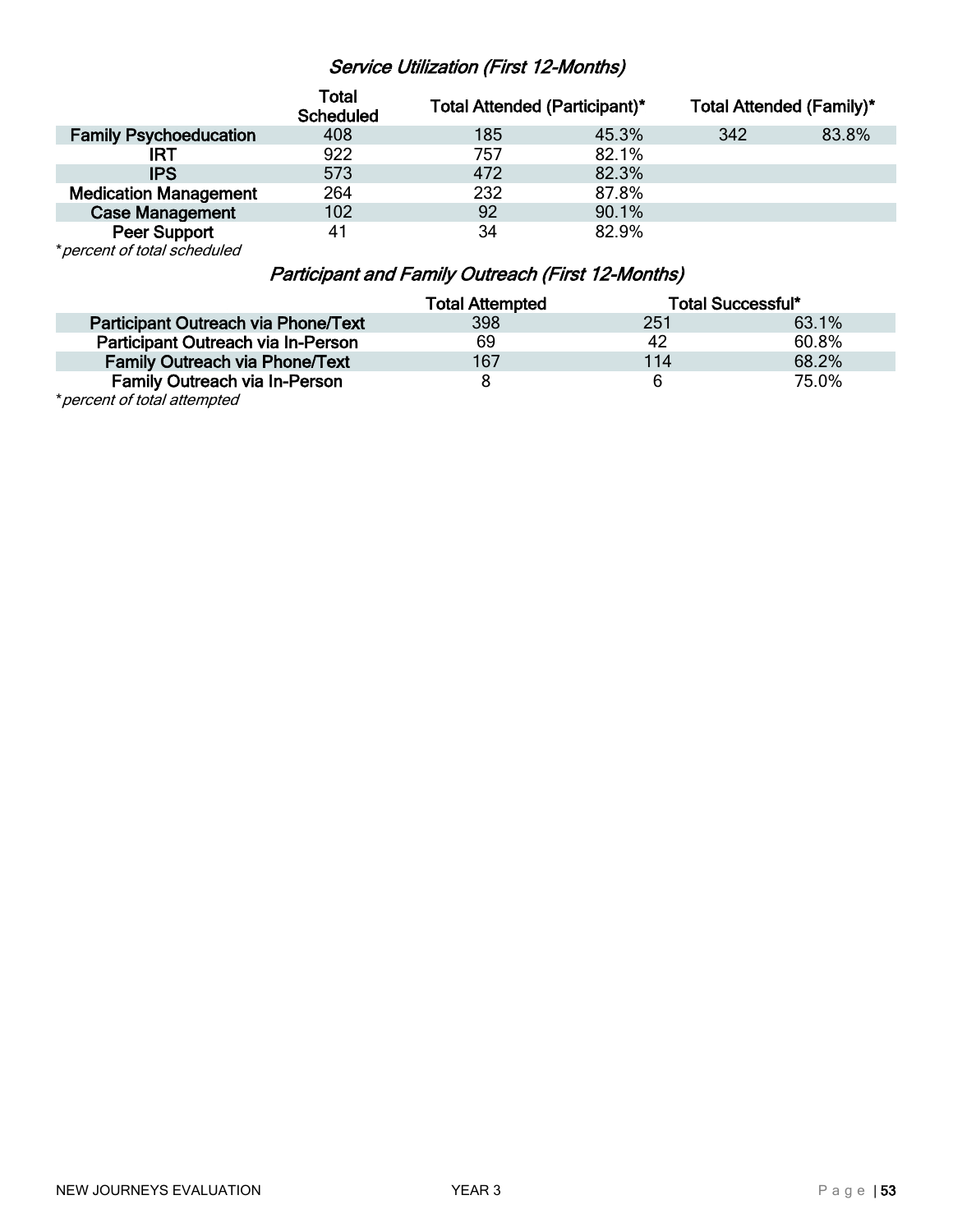# SITE 3: VALLEY CITIES<br>Location: Renton, WA; BHO: King County

Director: Bradley Cotter; Email: bcotter@valleycities.org Website: http://www.valleycities.org/new-journeys/

<span id="page-53-0"></span>Site Demographics<br>Percentages exclude missing responses

<span id="page-53-1"></span>

| Item                        | Overall |           |             |                         | Active |           |             |                           | Inactive |           |              |                | Referred |           |                      |                           | Completed |                          |              |                        |
|-----------------------------|---------|-----------|-------------|-------------------------|--------|-----------|-------------|---------------------------|----------|-----------|--------------|----------------|----------|-----------|----------------------|---------------------------|-----------|--------------------------|--------------|------------------------|
|                             | M       | <b>SD</b> |             | (n)                     | M      | <b>SD</b> |             | (n)                       | M        | <b>SD</b> |              | (n)            | M        | <b>SD</b> |                      | (n)                       | M         | <b>SD</b>                |              | (n)                    |
| Participants                |         |           |             |                         |        |           |             |                           |          |           |              |                |          |           |                      |                           |           |                          |              |                        |
|                             |         |           |             | 48                      |        |           | 60.4        | 29                        |          |           | 8.3          | $\overline{4}$ |          |           | 29.2                 | 14                        |           |                          | 2.1          | $\mathbf{1}$           |
| Age                         |         |           |             |                         |        |           |             |                           |          |           |              |                |          |           |                      |                           |           |                          |              |                        |
|                             | 21.11   | 4.01      |             |                         | 20.79  | 3.61      |             |                           | 22.67    | 3.01      |              |                | 22.00    | 4.92      |                      |                           | 15.00     | $\overline{\phantom{a}}$ |              |                        |
| Gender                      |         |           |             |                         |        |           |             |                           |          |           |              |                |          |           |                      |                           |           |                          |              |                        |
| Male                        |         |           | 79.5        | 35                      |        |           | 75.0        | 21                        |          |           | 100          | 3              |          |           | 83.3                 | 10                        |           |                          | 100          | $\mathbf{1}$           |
| Female<br>Other             |         |           | 18.2<br>2.3 | 8<br>$\mathbf{1}$       |        |           | 21.4<br>3.6 | 6<br>1                    |          |           | 0<br>0       | 0<br>0         |          |           | 16.7<br>$\mathbf{0}$ | $\overline{a}$<br>0       |           |                          | 0<br>0       | $\pmb{0}$<br>$\pmb{0}$ |
| <b>Sexual</b>               |         |           |             |                         |        |           |             |                           |          |           |              |                |          |           |                      |                           |           |                          |              |                        |
| Orientation                 |         |           |             |                         |        |           |             |                           |          |           |              |                |          |           |                      |                           |           |                          |              |                        |
| Heterosexual                |         |           | 92.7        | 38                      |        |           | 93.1        | 27                        |          |           | 100          | 3              |          |           | 87.5                 | $\overline{7}$            |           |                          | 100          | $\mathbf{1}$           |
| Homosexual                  |         |           | 2.4         | $\mathbf{1}$            |        |           | 3.4         | 1                         |          |           | 0            | $\pmb{0}$      |          |           | 0                    | $\pmb{0}$                 |           |                          | 0            | $\pmb{0}$              |
| Other                       |         |           | 4.9         | $\overline{c}$          |        |           | 3.4         | $\mathbf{1}$              |          |           | $\mathbf{0}$ | $\mathbf{0}$   |          |           | 12.5                 | $\overline{1}$            |           |                          | $\mathbf{0}$ | $\mathbf 0$            |
| Primary<br><b>Diagnosis</b> |         |           |             |                         |        |           |             |                           |          |           |              |                |          |           |                      |                           |           |                          |              |                        |
| Schizoaffective             |         |           | 8.9         | $\overline{4}$          |        |           | 13.8        | $\overline{4}$            |          |           | $\mathbf 0$  | 0              |          |           | 0                    | $\pmb{0}$                 |           |                          | 0            | $\pmb{0}$              |
| Schizophrenia               |         |           | 31.1        | 14                      |        |           | 41.4        | 12                        |          |           | 25.0         |                |          |           | 9.1                  |                           |           |                          | 0            | $\pmb{0}$              |
| Schizophreniform            |         |           | 28.9        | 13                      |        |           | 34.5        | 10                        |          |           | 50.0         | 2              |          |           | 9.1                  |                           |           |                          | $\mathbf{0}$ | $\pmb{0}$              |
| Psychosis NOS               |         |           | 22.2<br>8.9 | 10                      |        |           | 10.3        | 3                         |          |           | 25.0         |                |          |           | 45.5<br>36.4         | 5                         |           |                          | 100          | $\mathbf{1}$           |
| Other<br>Race               |         |           |             | $\overline{\mathbf{4}}$ |        |           | $\mathbf 0$ | 0                         |          |           | $\mathbf{0}$ | 0              |          |           |                      | 4                         |           |                          | 0            | $\pmb{0}$              |
| White                       |         |           | 39.0        | 16                      |        |           | 41.4        | 12                        |          |           | 33.3         |                |          |           | 37.5                 | 3                         |           |                          | 0            | 0                      |
| <b>Black</b>                |         |           | 22.0        | 9                       |        |           | 17.2        | $\mathbf 5$               |          |           | $\mathbf 0$  | 0              |          |           | 50.0                 | 4                         |           |                          | 0            | $\pmb{0}$              |
| Asian                       |         |           | 9.8         | $\overline{\mathbf{4}}$ |        |           | 10.3        | 3                         |          |           | 33.3         |                |          |           | 0.0                  | $\pmb{0}$                 |           |                          | 100          | $\mathbf{1}$           |
| Alaskan Native              |         |           | 4.9         | $\overline{c}$          |        |           | $\pmb{0}$   | 0                         |          |           | 0            | $\Omega$       |          |           | 12.5                 | 1                         |           |                          | $\pmb{0}$    | $\pmb{0}$              |
| Multiracial                 |         |           | 0           | 0                       |        |           | $\pmb{0}$   | 0                         |          |           | $\mathbf 0$  | $\Omega$       |          |           | 0                    | 0                         |           |                          | 0            | $\pmb{0}$              |
| Other                       |         |           | 24.4        | 10                      |        |           | 31.1        | 9                         |          |           | 33.3         |                |          |           | 0                    | $\pmb{0}$                 |           |                          | $\mathbf 0$  | $\pmb{0}$              |
| Hispanic                    |         |           |             |                         |        |           |             |                           |          |           |              |                |          |           |                      |                           |           |                          |              |                        |
|                             |         |           | 22.0        | $\overline{9}$          |        |           | 27.6        | $\bf 8$                   |          |           | 33.3         | 1              |          |           | 0                    | $\pmb{0}$                 |           |                          | 0            | $\pmb{0}$              |
| Preferred<br>Language       |         |           |             |                         |        |           |             |                           |          |           |              |                |          |           |                      |                           |           |                          |              |                        |
| English                     |         |           | 95.1        | 39                      |        |           | 93.1        | 27                        |          |           | 100          | $\overline{3}$ |          |           | 100                  | $\bf 8$                   |           |                          | 100          | $\mathbf{1}$           |
| Spanish                     |         |           | 2.4         | $\mathbf{1}$            |        |           | 3.4         | $\mathbf{1}$              |          |           | 0            | $\pmb{0}$      |          |           | 0                    | $\pmb{0}$                 |           |                          | 0            | $\pmb{0}$              |
| Other                       |         |           | 2.4         | $\mathbf{1}$            |        |           | 3.4         | 1                         |          |           | 0            | 0              |          |           | $\mathbf{0}$         | $\pmb{0}$                 |           |                          | 0            | $\pmb{0}$              |
| Insurance<br>Public         |         |           | 78.4        | 29                      |        |           | 85.2        | 23                        |          |           | 100          | $\overline{2}$ |          |           | 57.1                 | 4                         |           |                          | 0            | 0                      |
| Private                     |         |           | 18.9        | $\overline{7}$          |        |           | 11.1        | $\ensuremath{\mathsf{3}}$ |          |           | 0            | $\pmb{0}$      |          |           | 42.9                 | $\ensuremath{\mathsf{3}}$ |           |                          | 100          | $\mathbf{1}$           |
| No Insurance                |         |           | 2.7         | $\mathbf{1}$            |        |           | 3.7         | 1                         |          |           | 0            | 0              |          |           | 0                    | $\pmb{0}$                 |           |                          | $\pmb{0}$    | $\pmb{0}$              |
| DUP (Days)                  |         |           |             |                         |        |           |             |                           |          |           |              |                |          |           |                      |                           |           |                          |              |                        |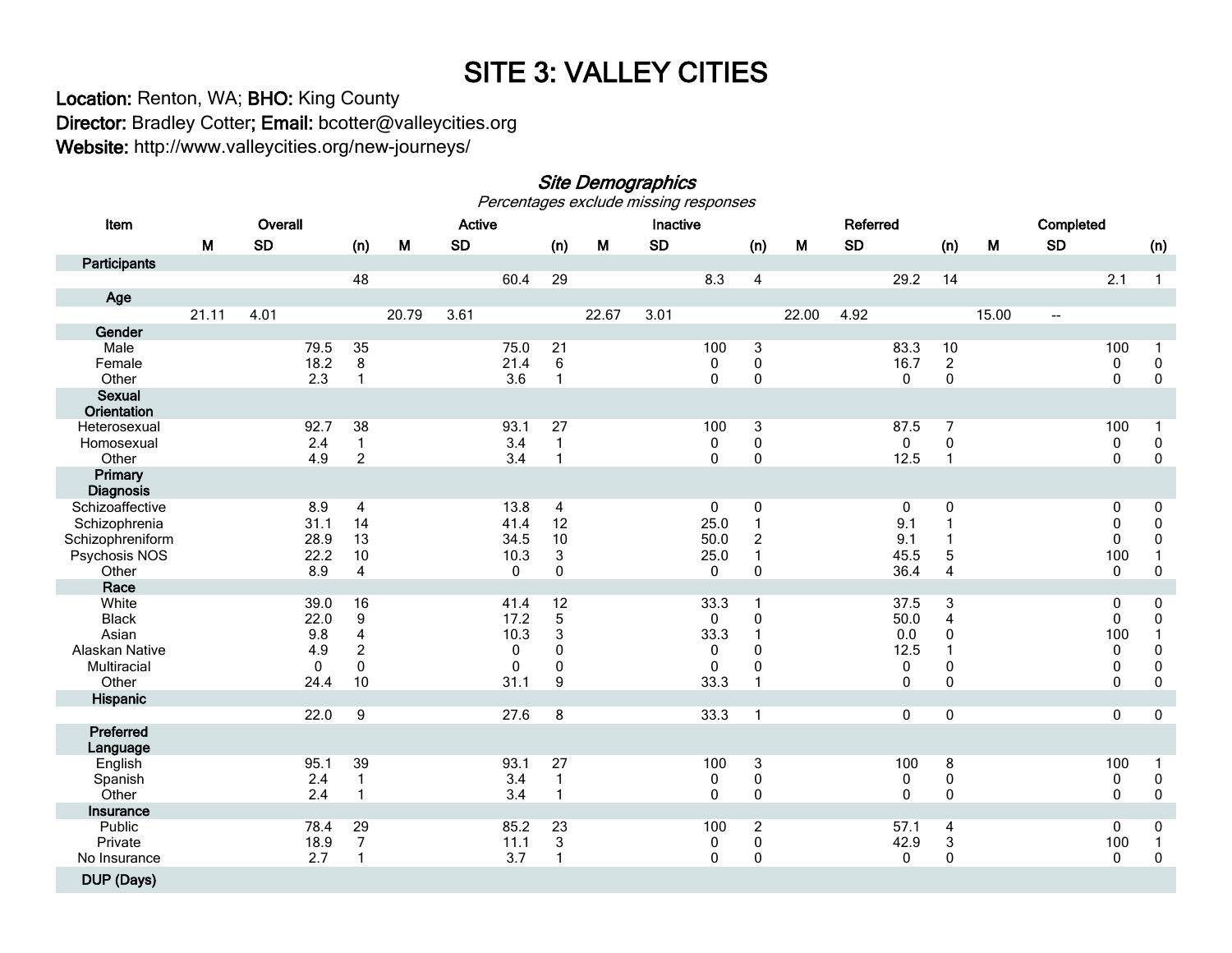|                                                                                      | 73.08 | 137.33 |                                 |                                           | 85.96 | 155.96 |                                       |                             | 91.33 | 132.15 |                             |                                                | 27.29 | 43.17 |                                          |                               | 4.00  | $-$                      |                         |                                                    |
|--------------------------------------------------------------------------------------|-------|--------|---------------------------------|-------------------------------------------|-------|--------|---------------------------------------|-----------------------------|-------|--------|-----------------------------|------------------------------------------------|-------|-------|------------------------------------------|-------------------------------|-------|--------------------------|-------------------------|----------------------------------------------------|
| <b>Age at First</b><br><b>Contact with</b><br><b>Mental Health</b><br>System (years) |       |        |                                 |                                           |       |        |                                       |                             |       |        |                             |                                                |       |       |                                          |                               |       |                          |                         |                                                    |
|                                                                                      | 18.34 | 5.83   |                                 |                                           | 18.81 | 5.98   |                                       |                             | 22.67 | 3.06   |                             |                                                | 15.14 | 5.24  |                                          |                               | 15.00 | $\overline{\phantom{a}}$ |                         |                                                    |
| Number of<br><b>Previous</b><br><b>Psychiatric</b><br>Hospitalizations               |       |        |                                 |                                           |       |        |                                       |                             |       |        |                             |                                                |       |       |                                          |                               |       |                          |                         |                                                    |
|                                                                                      | 1.16  | 0.89   |                                 |                                           | 1.15  | 0.91   |                                       |                             | 1.00  | 0.00   |                             |                                                | 1.29  | 1.11  |                                          |                               | 1.00  | $\overline{\phantom{a}}$ |                         |                                                    |
| Housing<br><b>Situation</b>                                                          |       |        |                                 |                                           |       |        |                                       |                             |       |        |                             |                                                |       |       |                                          |                               |       |                          |                         |                                                    |
| Stable<br>Temporary<br>Institution<br>Homeless<br>Unstable                           |       |        | 80.5<br>12.2<br>0<br>4.9<br>2.4 | 33<br>5<br>$\mathbf{0}$<br>$\overline{c}$ |       |        | 82.8<br>13.8<br>0<br>$\pmb{0}$<br>3.4 | 24<br>4<br>0<br>$\mathbf 0$ |       |        | 66.7<br>0<br>0<br>33.3<br>0 | $\overline{c}$<br>$\mathbf 0$<br>$\Omega$<br>0 |       |       | 75.0<br>12.5<br>$\mathbf 0$<br>12.5<br>0 | 6<br>0<br>$\mathbf 0$         |       |                          | 100<br>0<br>0<br>0<br>0 | $\mathbf 0$<br>$\pmb{0}$<br>$\pmb{0}$<br>$\pmb{0}$ |
| Employed                                                                             |       |        |                                 |                                           |       |        |                                       |                             |       |        |                             |                                                |       |       |                                          |                               |       |                          |                         |                                                    |
| Yes<br>No                                                                            |       |        | 14.6<br>85.4                    | 6<br>35                                   |       |        | 13.8<br>86.2                          | 4<br>25                     |       |        | 33.3<br>66.7                | $\overline{2}$                                 |       |       | 12.5<br>87.5                             | $\mathbf 1$<br>$\overline{7}$ |       |                          | 0<br>100                | 0<br>1                                             |
| <b>Attending School</b>                                                              |       |        |                                 |                                           |       |        |                                       |                             |       |        |                             |                                                |       |       |                                          |                               |       |                          |                         |                                                    |
| Yes<br>No                                                                            |       |        | 29.3<br>70.7                    | 12<br>29                                  |       |        | 31.0<br>69.0                          | 9<br>20                     |       |        | 33.3<br>66.7                | 3                                              |       |       | 25.0<br>75.0                             | $\mathbf 1$<br>6              |       |                          | 0<br>100                | 0<br>$\overline{1}$                                |
| Unemployed &<br><b>Not Attending</b><br><b>School</b>                                |       |        |                                 |                                           |       |        |                                       |                             |       |        |                             |                                                |       |       |                                          |                               |       |                          |                         |                                                    |
|                                                                                      |       |        | 50.0                            | 24                                        |       |        | 55.2                                  | 16                          |       |        | 50.0                        | $\overline{2}$                                 |       |       | 62.5                                     | 5                             |       |                          | 100                     |                                                    |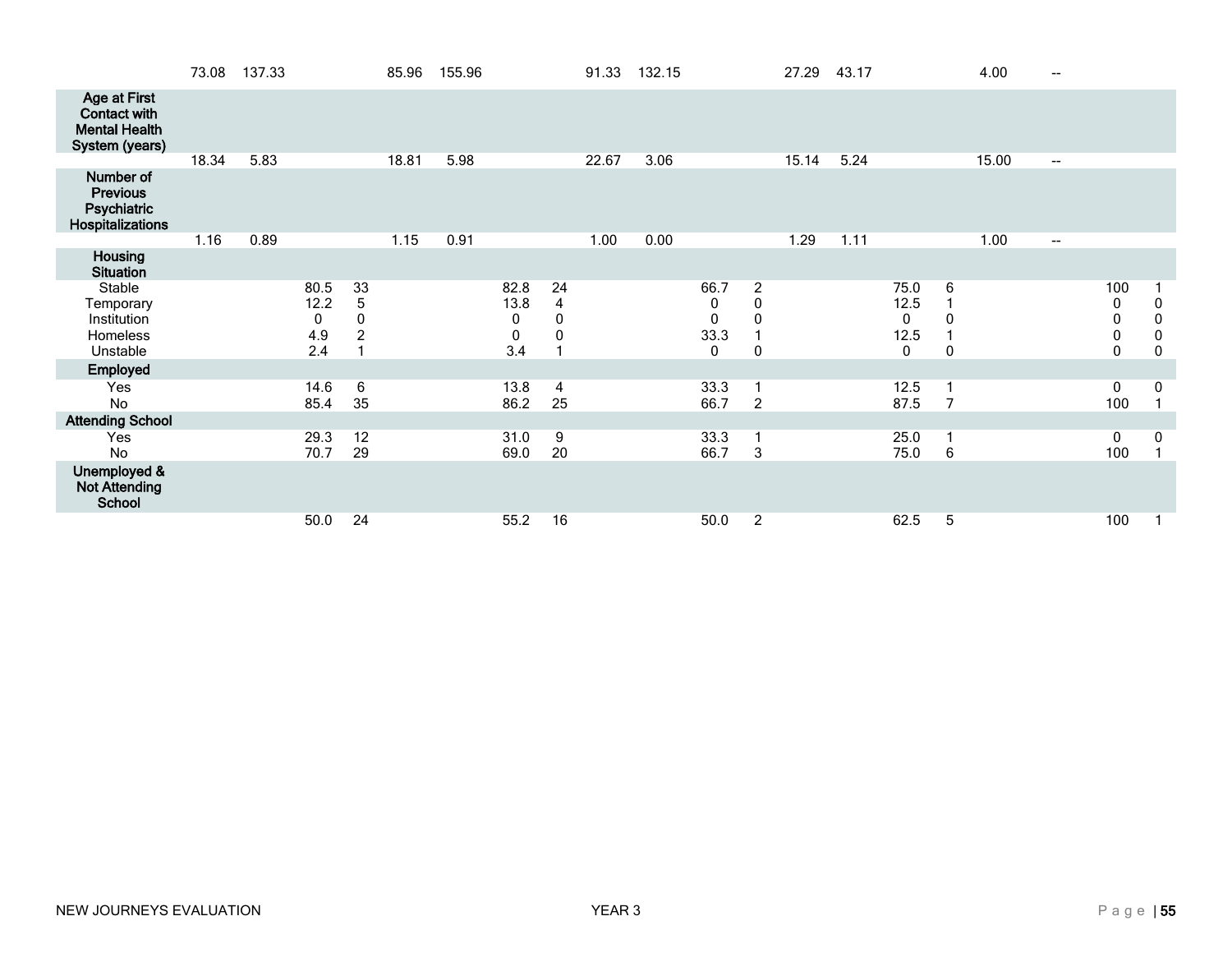



<span id="page-55-0"></span>

 $\beta$  = -0.468; CI: -3.09 - 2.16;  $\rho$  = 0.727

**ANXIETY**



 $\beta$  = -3.765; CI: -5.49 - -2.03;  $\rho$  < 0.001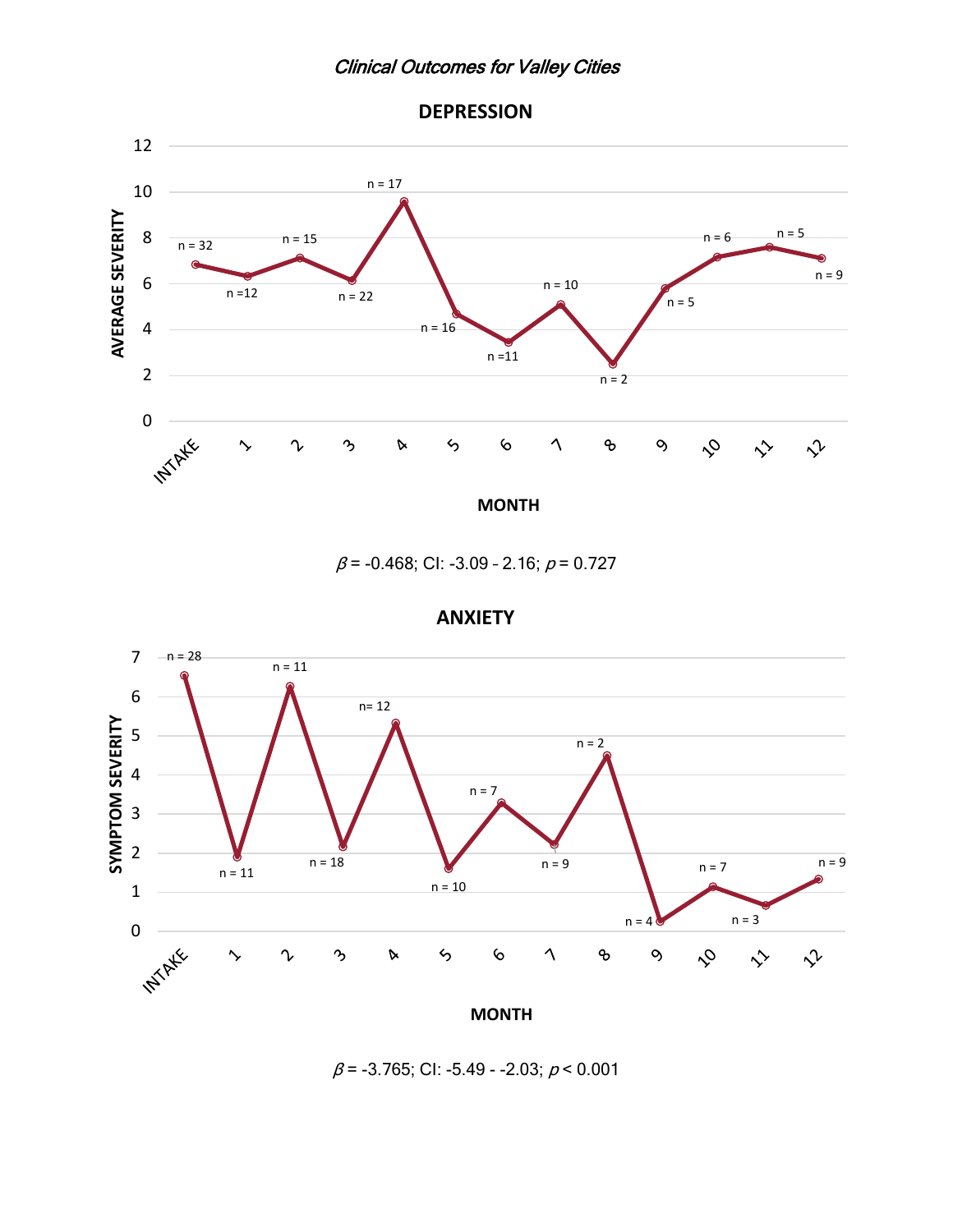#### **PSYCHOTIC EXPERIENCES**



 $\beta$  = -3.445; CI: -5.70 - -1.19;  $\rho$  = 0.003



**PSYCHOSIS SYMPTOM SEVERITY**

 $\beta$  = -1.188; CI: -3.35 - .972;  $\rho$  = 0.281

<span id="page-56-0"></span>Service Utilization (First 12-Months)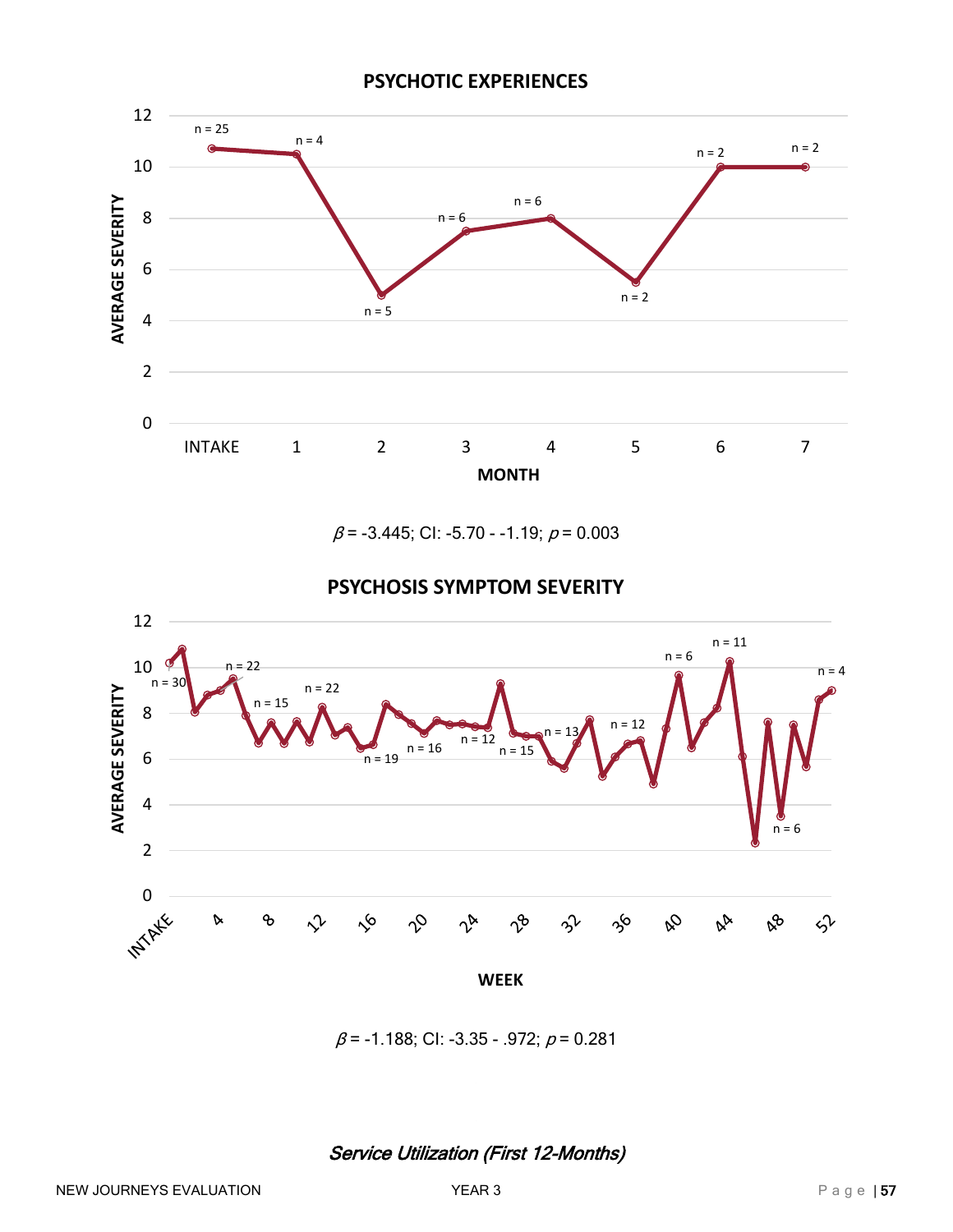|                                 | <b>Total</b><br><b>Scheduled</b> | <b>Total Attended (Participant)*</b> |       | <b>Total Attended (Family)*</b> |       |
|---------------------------------|----------------------------------|--------------------------------------|-------|---------------------------------|-------|
| <b>Family Psychoeducation</b>   | 182                              |                                      |       | 163                             | 89.6% |
|                                 | 342                              | 283                                  | 82.7% |                                 |       |
| <b>IPS</b>                      | 376                              | 295                                  | 78.4% |                                 |       |
| <b>Medication Management</b>    | 206                              | 152                                  | 73.8% |                                 |       |
| <b>Case Management</b>          | 50                               | 42                                   | 84.0% |                                 |       |
| Peer Support                    | 25                               | 25                                   | 100%  |                                 |       |
| $*$ paraapta $*$ tatalaabadulad |                                  |                                      |       |                                 |       |

<span id="page-57-0"></span>\*percent of total scheduled

## Participant and Family Outreach (First 12-Months)

|                                       | <b>Total Attempted</b> |     | <b>Total Successful*</b> |
|---------------------------------------|------------------------|-----|--------------------------|
| Participant Outreach via Phone/Text   | 651                    | 460 | 70.6%                    |
| Participant Outreach via In-Person    | 219                    | 132 | 60.2%                    |
| <b>Family Outreach via Phone/Text</b> | 751                    | 683 | 90.9%                    |
| <b>Family Outreach via In-Person</b>  | 132                    | 122 | 92.4%                    |
| ************************              |                        |     |                          |

\*percent of total attempted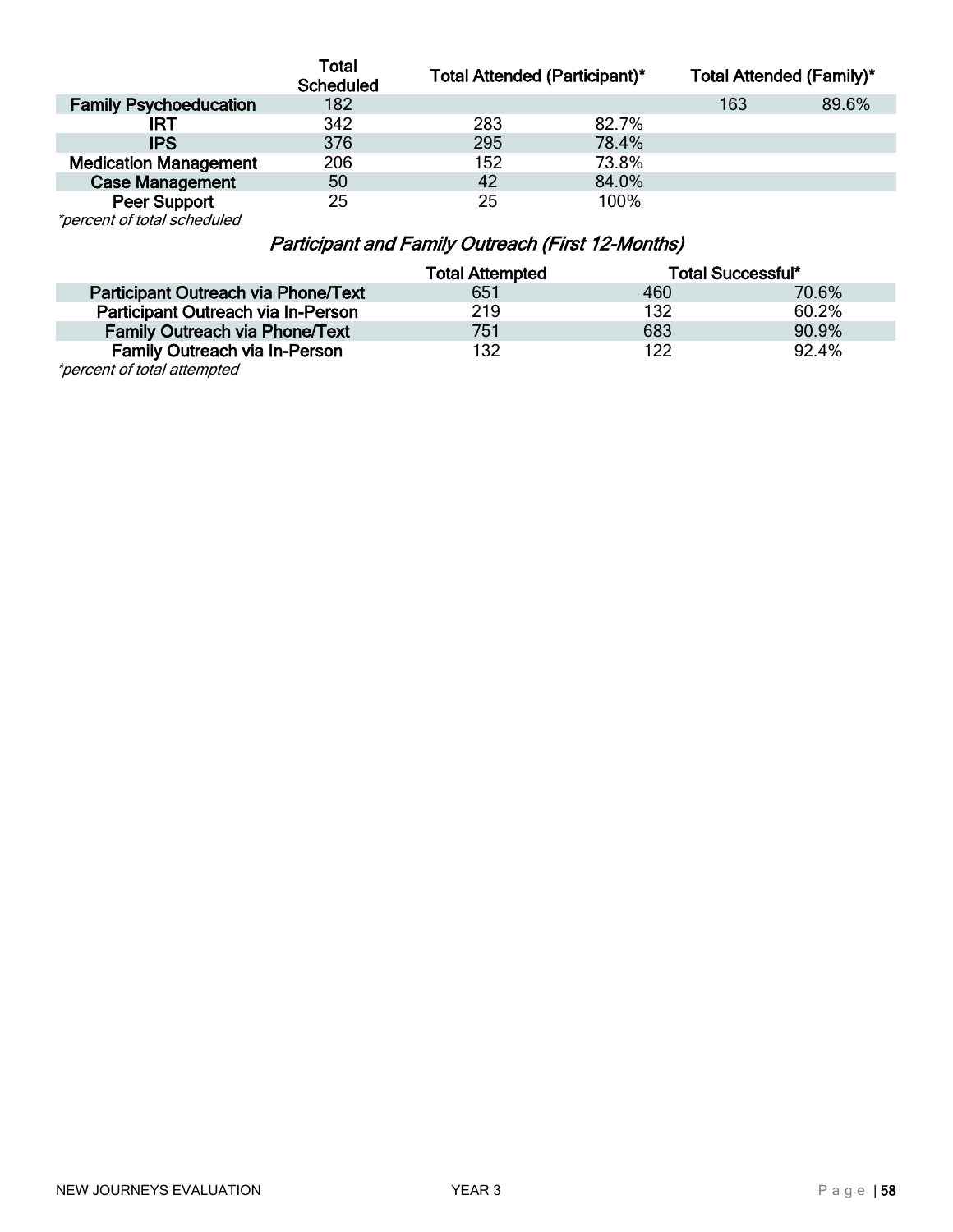## SITE 4: BEHAVIORAL HEALTH RESOURCES - GRAYS HARBOR<br>Location: Hoquiam, WA; BHO: Great Rivers

Director: Mark Grannemann; Email: mgrannemann@bhr.org Website: http://www.bhr.org/205.asp

## Site Demographics<br>Percentages exclude missing responses

<span id="page-58-1"></span><span id="page-58-0"></span>

| Item                                |       | Overall   |              |                           |       | Active    |              |                         |       | Inactive                 |              |                             |       | Referred  |                          |                                       |   | Completed |   |     |
|-------------------------------------|-------|-----------|--------------|---------------------------|-------|-----------|--------------|-------------------------|-------|--------------------------|--------------|-----------------------------|-------|-----------|--------------------------|---------------------------------------|---|-----------|---|-----|
|                                     | M     | <b>SD</b> |              | (n)                       | M     | <b>SD</b> |              | (n)                     | M     | <b>SD</b>                |              | (n)                         | M     | <b>SD</b> |                          | (n)                                   | M | <b>SD</b> |   | (n) |
| Participants                        |       |           |              |                           |       |           |              |                         |       |                          |              |                             |       |           |                          |                                       |   |           |   |     |
|                                     |       |           |              | 11                        |       |           | 36.4         | $\overline{4}$          |       |                          | 9.1          | $\mathbf{1}$                |       |           | 54.5                     | $6\phantom{1}$                        |   |           | 0 | 0   |
| Age                                 |       |           |              |                           |       |           |              |                         |       |                          |              |                             |       |           |                          |                                       |   |           |   |     |
|                                     | 21.82 | 5.74      |              |                           | 20.25 | 4.99      |              |                         | 27.00 | $\overline{\phantom{a}}$ |              |                             | 22.00 | 6.60      |                          |                                       |   |           |   |     |
| Gender                              |       |           |              |                           |       |           |              |                         |       |                          |              |                             |       |           |                          |                                       |   |           |   |     |
| Male                                |       |           | 63.6         | $\overline{7}$            |       |           | 75.0         | $\overline{3}$          |       |                          | 100          | $\mathbf{1}$                |       |           | 50.0                     | $\sqrt{3}$                            |   |           |   |     |
| Female                              |       |           | 27.3         | $\ensuremath{\mathsf{3}}$ |       |           | 25.0         | $\mathbf{1}$            |       |                          | 0            | $\pmb{0}$                   |       |           | 33.3                     | $\overline{c}$                        |   |           |   |     |
| Other                               |       |           | 9.1          | $\mathbf{1}$              |       |           | 0            | 0                       |       |                          | 0            | $\mathbf 0$                 |       |           | 16.7                     | $\mathbf{1}$                          |   |           |   |     |
| <b>Sexual</b><br><b>Orientation</b> |       |           |              |                           |       |           |              |                         |       |                          |              |                             |       |           |                          |                                       |   |           |   |     |
| Heterosexual                        |       |           | 80.0         | $\overline{4}$            |       |           | 75.0         | $\overline{3}$          |       |                          | 100          | $\mathbf{1}$                |       |           | $-$                      | $\overline{\phantom{a}}$              |   |           |   |     |
| Homosexual                          |       |           | $\mathbf{0}$ | $\pmb{0}$                 |       |           | $\mathbf{0}$ | 0                       |       |                          | 0            | $\pmb{0}$                   |       |           |                          | $\overline{\phantom{a}}$              |   |           |   |     |
| Other                               |       |           | 20.0         | $\mathbf{1}$              |       |           | 25.0         | $\mathbf{1}$            |       |                          | 0            | 0                           |       |           |                          | $\overline{\phantom{a}}$              |   |           |   |     |
| Primary<br><b>Diagnosis</b>         |       |           |              |                           |       |           |              |                         |       |                          |              |                             |       |           |                          |                                       |   |           |   |     |
| Schizoaffective                     |       |           | $\mathbf 0$  | $\pmb{0}$                 |       |           | $\mathbf 0$  | $\pmb{0}$               |       |                          | 0            | $\pmb{0}$                   |       |           |                          | $\hspace{0.05cm}$ – $\hspace{0.05cm}$ |   |           |   |     |
| Schizophrenia                       |       |           | 20.0         |                           |       |           | 25.0         | 1                       |       |                          | 0            | $\pmb{0}$                   |       |           |                          | --                                    |   |           |   |     |
| Schizophreniform                    |       |           | 20.0         |                           |       |           | 25.0         | 1                       |       |                          | 0            | 0                           |       |           |                          |                                       |   |           |   |     |
| Psychosis NOS                       |       |           | 60.0         | 3                         |       |           | 50.0         | $\overline{\mathbf{c}}$ |       |                          | 100          | 1                           |       |           |                          |                                       |   |           |   |     |
| Other                               |       |           | $\mathbf{0}$ | 0                         |       |           | $\mathbf{0}$ | 0                       |       |                          | $\mathbf{0}$ | 0                           |       |           | $\overline{\phantom{a}}$ | $\overline{\phantom{a}}$              |   |           |   | --  |
| Race                                |       |           |              |                           |       |           |              |                         |       |                          |              |                             |       |           |                          |                                       |   |           |   |     |
| White                               |       |           | 75.0         | 6                         |       |           | 50.0         | $\boldsymbol{2}$        |       |                          | 100          | 1                           |       |           | 100                      | $\ensuremath{\mathsf{3}}$             |   |           |   |     |
| <b>Black</b>                        |       |           | 0            | 0                         |       |           | 0            | 0                       |       |                          | 0            | $\pmb{0}$                   |       |           | 0                        | $\pmb{0}$                             |   |           |   |     |
| Asian                               |       |           | 0            | $\pmb{0}$                 |       |           | 0            | 0                       |       |                          | 0            | $\mathbf 0$                 |       |           | 0                        | $\pmb{0}$                             |   |           |   |     |
| Alaskan Native                      |       |           | $\mathbf{0}$ | $\mathbf{0}$              |       |           | 0            | $\Omega$                |       |                          | $\mathbf{0}$ | $\Omega$                    |       |           | $\Omega$                 | $\pmb{0}$                             |   |           |   |     |
| Multiracial<br>Other                |       |           | $\mathbf{0}$ | $\pmb{0}$                 |       |           | 0            | 0                       |       |                          | 0            | $\mathbf 0$<br>$\mathbf{0}$ |       |           | 0<br>$\mathbf{0}$        | $\pmb{0}$<br>$\mathbf 0$              |   |           |   |     |
| Hispanic                            |       |           | 25.0         | $\overline{c}$            |       |           | 50.0         | $\overline{c}$          |       |                          | 0            |                             |       |           |                          |                                       |   |           |   |     |
|                                     |       |           | 25.0         | $\overline{2}$            |       |           | 50.0         | $\overline{2}$          |       |                          | 0            | $\overline{0}$              |       |           | $\pmb{0}$                | $\overline{\text{o}}$                 |   |           |   |     |
| Preferred<br>Language               |       |           |              |                           |       |           |              |                         |       |                          |              |                             |       |           |                          |                                       |   |           |   |     |
| English                             |       |           | 100          | $9\,$                     |       |           | 100          | $\overline{4}$          |       |                          | 100          | 1                           |       |           | 100                      | $\overline{4}$                        |   |           |   |     |
| Spanish                             |       |           | 0            | $\pmb{0}$                 |       |           | $\mathbf 0$  | $\pmb{0}$               |       |                          | 0            | $\pmb{0}$                   |       |           | 0                        | $\pmb{0}$                             |   |           |   |     |
| Insurance                           |       |           |              |                           |       |           |              |                         |       |                          |              |                             |       |           |                          |                                       |   |           |   |     |
| Public                              |       |           | 85.7         | 6                         |       |           | 75.0         | 3                       |       |                          | 100          | $\mathbf{1}$                |       |           | 100                      | $\overline{c}$                        |   |           |   |     |
| Private                             |       |           | 0            | $\pmb{0}$                 |       |           | 0            | 0                       |       |                          | 0            | $\pmb{0}$                   |       |           | 0                        | $\pmb{0}$                             |   |           |   |     |
| No Insurance                        |       |           | 14.3         | $\mathbf{1}$              |       |           | 25.0         | $\mathbf{1}$            |       |                          | $\mathbf{0}$ | $\mathbf 0$                 |       |           | 0                        | $\pmb{0}$                             |   |           |   |     |
| DUP (Days)                          |       |           |              |                           |       |           |              |                         |       |                          |              |                             |       |           |                          |                                       |   |           |   |     |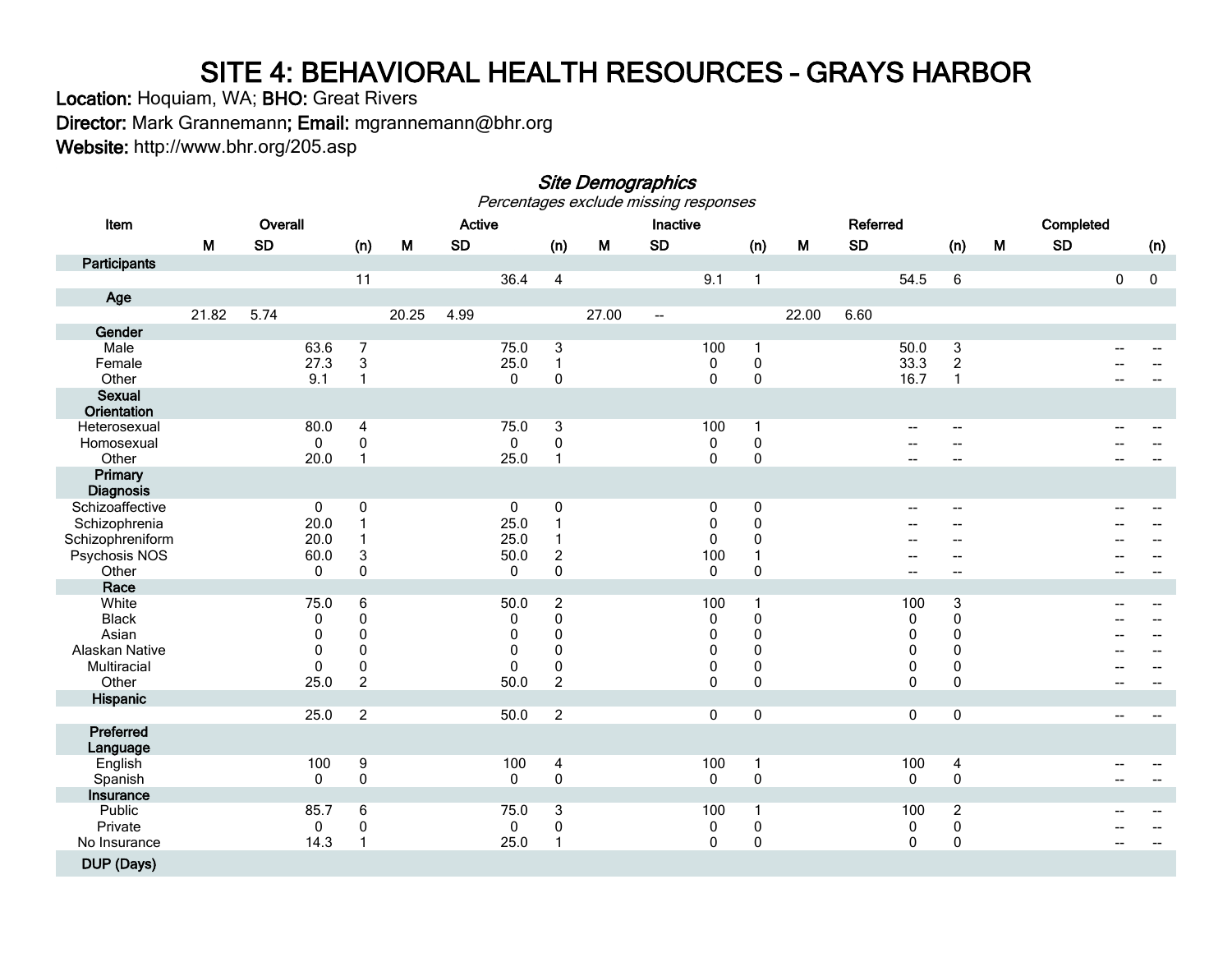|                                                                               | 1.00  | $-$  |                                               |                                                                     | 1.00  |      |                                     |                                                          | --                       |                                     |                                         |                                                 |                          |                          |                                |                                             |                          |    |  |
|-------------------------------------------------------------------------------|-------|------|-----------------------------------------------|---------------------------------------------------------------------|-------|------|-------------------------------------|----------------------------------------------------------|--------------------------|-------------------------------------|-----------------------------------------|-------------------------------------------------|--------------------------|--------------------------|--------------------------------|---------------------------------------------|--------------------------|----|--|
| <b>Age at First</b><br>Contact with<br><b>Mental Health</b><br>System (years) |       |      |                                               |                                                                     |       |      |                                     |                                                          |                          |                                     |                                         |                                                 |                          |                          |                                |                                             |                          |    |  |
|                                                                               | 13.00 | 8.49 |                                               |                                                                     | 13.00 | 8.49 |                                     |                                                          | $\overline{\phantom{a}}$ | $\overline{\phantom{a}}$            |                                         |                                                 | $\qquad \qquad$          | $\overline{\phantom{a}}$ |                                |                                             | $- -$                    | -- |  |
| Number of<br><b>Previous</b><br>Psychiatric<br>Hospitalizations               |       |      |                                               |                                                                     |       |      |                                     |                                                          |                          |                                     |                                         |                                                 |                          |                          |                                |                                             |                          |    |  |
|                                                                               | 1.00  | 1.00 |                                               |                                                                     | 1.00  | 1.00 |                                     |                                                          | $\overline{\phantom{a}}$ | $\hspace{0.05cm}$ $\hspace{0.05cm}$ |                                         |                                                 | $\overline{\phantom{a}}$ | $\overline{\phantom{a}}$ |                                |                                             | $\overline{\phantom{a}}$ | -- |  |
| <b>Living Situation</b>                                                       |       |      |                                               |                                                                     |       |      |                                     |                                                          |                          |                                     |                                         |                                                 |                          |                          |                                |                                             |                          |    |  |
| Stable<br>Temporary<br>Institution<br>Homeless<br>Unstable                    |       |      | 71.4<br>0<br>$\Omega$<br>28.6<br>$\mathbf{0}$ | $\sqrt{5}$<br>$\pmb{0}$<br>$\mathbf 0$<br>$\sqrt{2}$<br>$\mathbf 0$ |       |      | 50.0<br>0<br>$\pmb{0}$<br>50.0<br>0 | $\overline{c}$<br>0<br>0<br>$\overline{\mathbf{c}}$<br>0 |                          |                                     | 100<br>0<br>$\pmb{0}$<br>$\pmb{0}$<br>0 | $\mathbf 0$<br>$\mathbf 0$<br>0<br>$\mathbf{0}$ |                          |                          | 100<br>0<br>0<br>0<br>$\Omega$ | $\overline{\mathbf{c}}$<br>0<br>0<br>0<br>0 |                          |    |  |
| Employed                                                                      |       |      |                                               |                                                                     |       |      |                                     |                                                          |                          |                                     |                                         |                                                 |                          |                          |                                |                                             |                          |    |  |
| Yes<br>No                                                                     |       |      | 40.0<br>60.0                                  | $\overline{c}$<br>$\mathbf{3}$                                      |       |      | 50.0<br>50.0                        | $\overline{c}$<br>$\overline{c}$                         |                          |                                     | $\mathbf 0$<br>100                      | $\mathbf 0$                                     |                          |                          | --                             | --<br>--                                    |                          |    |  |
| <b>Attending School</b>                                                       |       |      |                                               |                                                                     |       |      |                                     |                                                          |                          |                                     |                                         |                                                 |                          |                          |                                |                                             |                          |    |  |
| Yes<br>No                                                                     |       |      | 33.3<br>66.7                                  | $\overline{c}$<br>$\overline{4}$                                    |       |      | 25.0<br>75.0                        | $\mathsf 3$                                              |                          |                                     | 0<br>100                                | 0                                               |                          |                          | 100<br>0                       | 0                                           |                          |    |  |
| Unemployed &<br><b>Not Attending</b><br>School                                |       |      |                                               |                                                                     |       |      |                                     |                                                          |                          |                                     |                                         |                                                 |                          |                          |                                |                                             |                          |    |  |
|                                                                               |       |      | 18.2                                          | $\overline{2}$                                                      |       |      | 25.0                                |                                                          |                          |                                     | 100                                     |                                                 |                          |                          | 83.3                           | 5                                           |                          |    |  |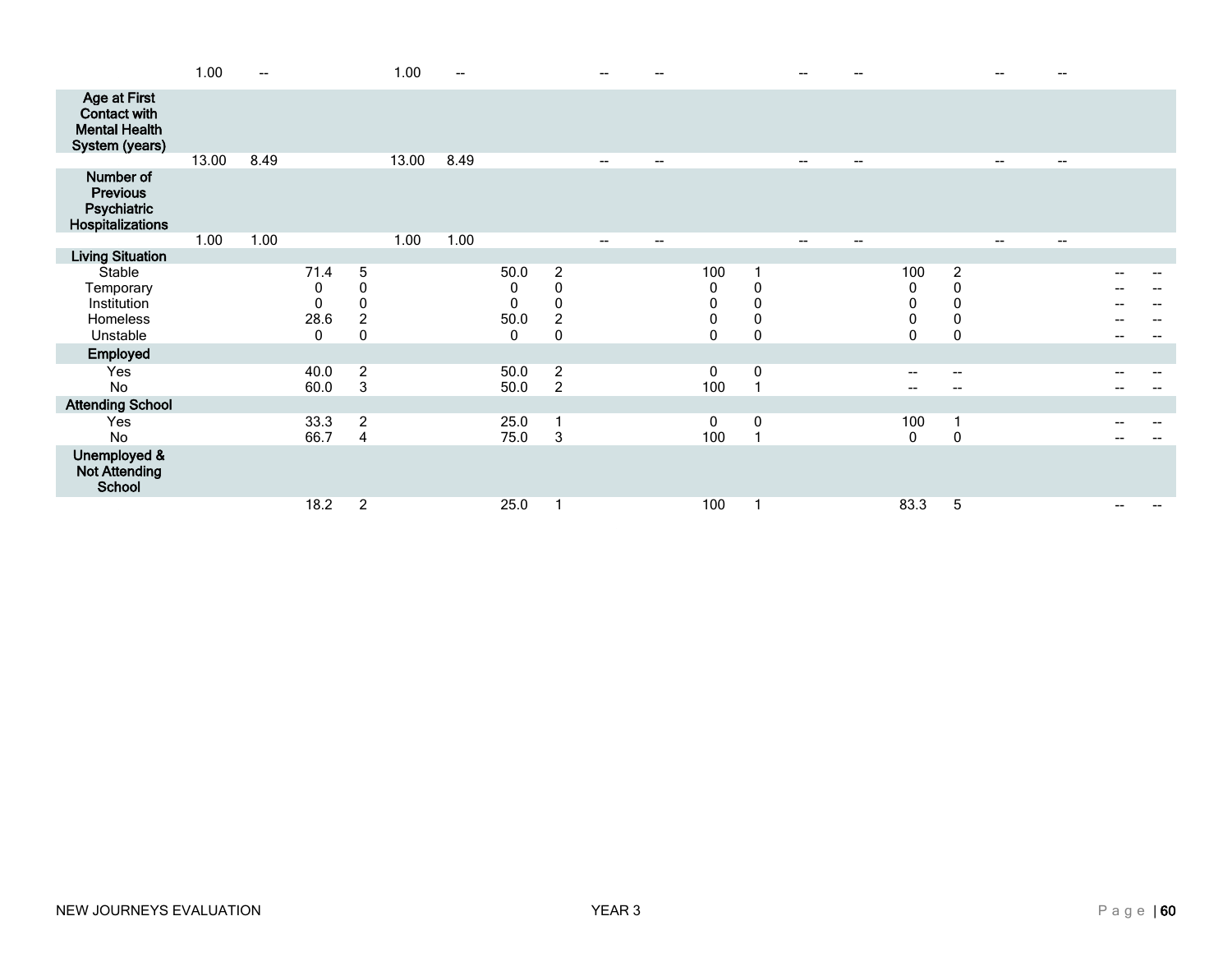<span id="page-60-0"></span>

 $\beta$  = 2.406; CI: -0.83 - 5.64;  $\rho$  = 0.145



 $\beta$  = -0.455; CI: -10.61 - 9.69;  $\rho$  = 0.930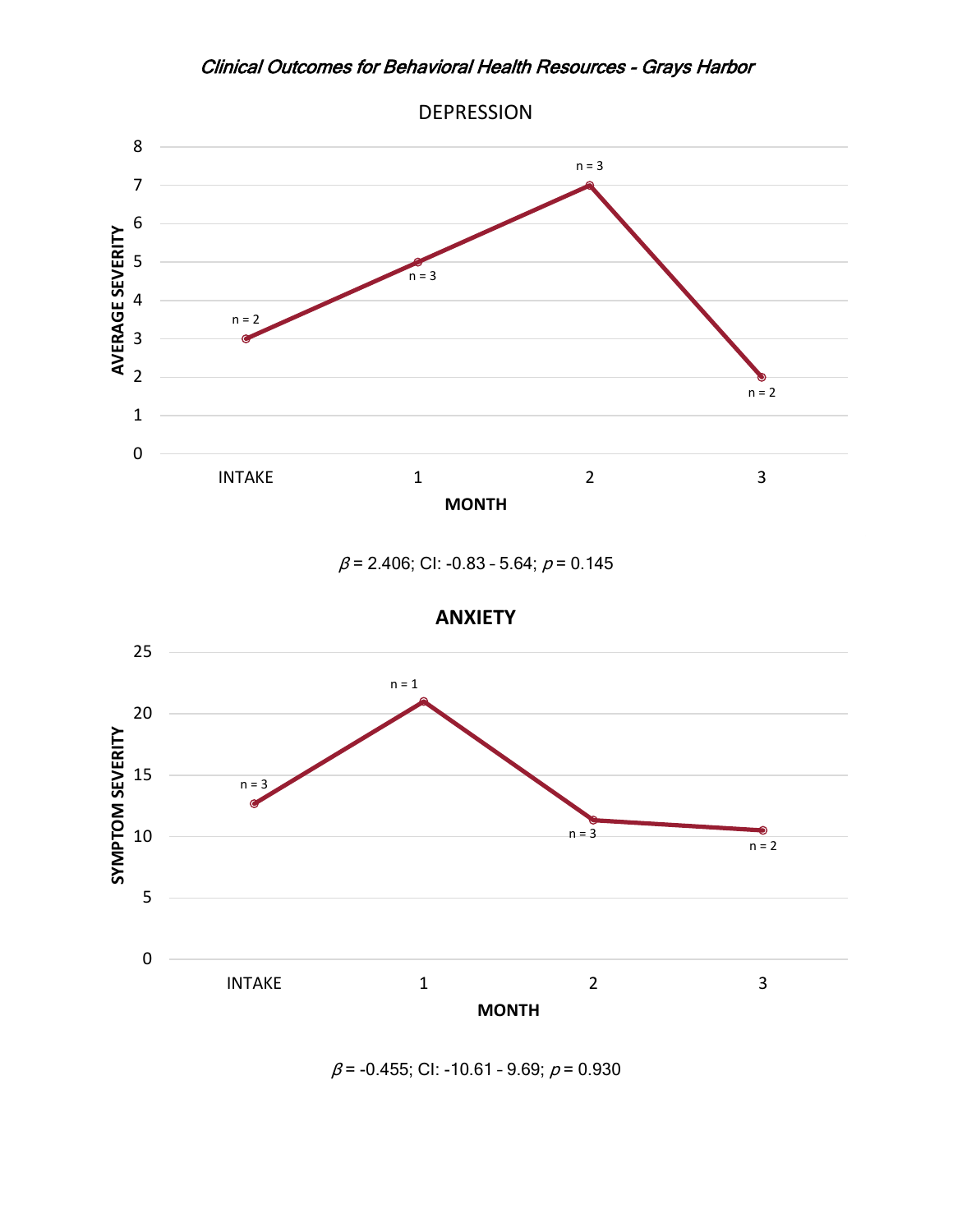

 $\beta$  = -0.894; CI: 1.12 - -3.08;  $\rho$  = 0.423

Behavioral Health Resources – Grays Harbor did not have enough data on Psychotic Experiences (CAPE-P15) to run analyses.

#### Service Utilization (First 12-months)

<span id="page-61-0"></span>

|                                                    | <b>Total Scheduled</b> | <b>Total Attended* (Participant)</b> |       | Total Attended (Family)* |      |
|----------------------------------------------------|------------------------|--------------------------------------|-------|--------------------------|------|
| <b>Family Psychoeducation</b>                      |                        |                                      | 50.0% |                          | 100% |
| IRT                                                |                        |                                      | 100%  |                          |      |
| <b>IPS</b>                                         | 10                     | 10                                   | 100%  |                          |      |
| <b>Medication Management</b>                       |                        |                                      | 80.0% |                          |      |
| <b>Case Management</b>                             |                        | J                                    | 100%  |                          |      |
| <b>Peer Support</b><br>*percent of total scheduled |                        | --                                   |       |                          |      |

#### Participant and Family Outreach (First 12-months)

<span id="page-61-1"></span>

|                                       | <b>Total Attempted</b> | <b>Total Successful*</b> |
|---------------------------------------|------------------------|--------------------------|
| Participant Outreach via Phone/Text   |                        | 100%                     |
| Participant Outreach via In-Person    |                        | 66.6%                    |
| <b>Family Outreach via Phone/Text</b> |                        |                          |
| <b>Family Outreach via In-Person</b>  |                        |                          |
| *percent of total attempted           |                        |                          |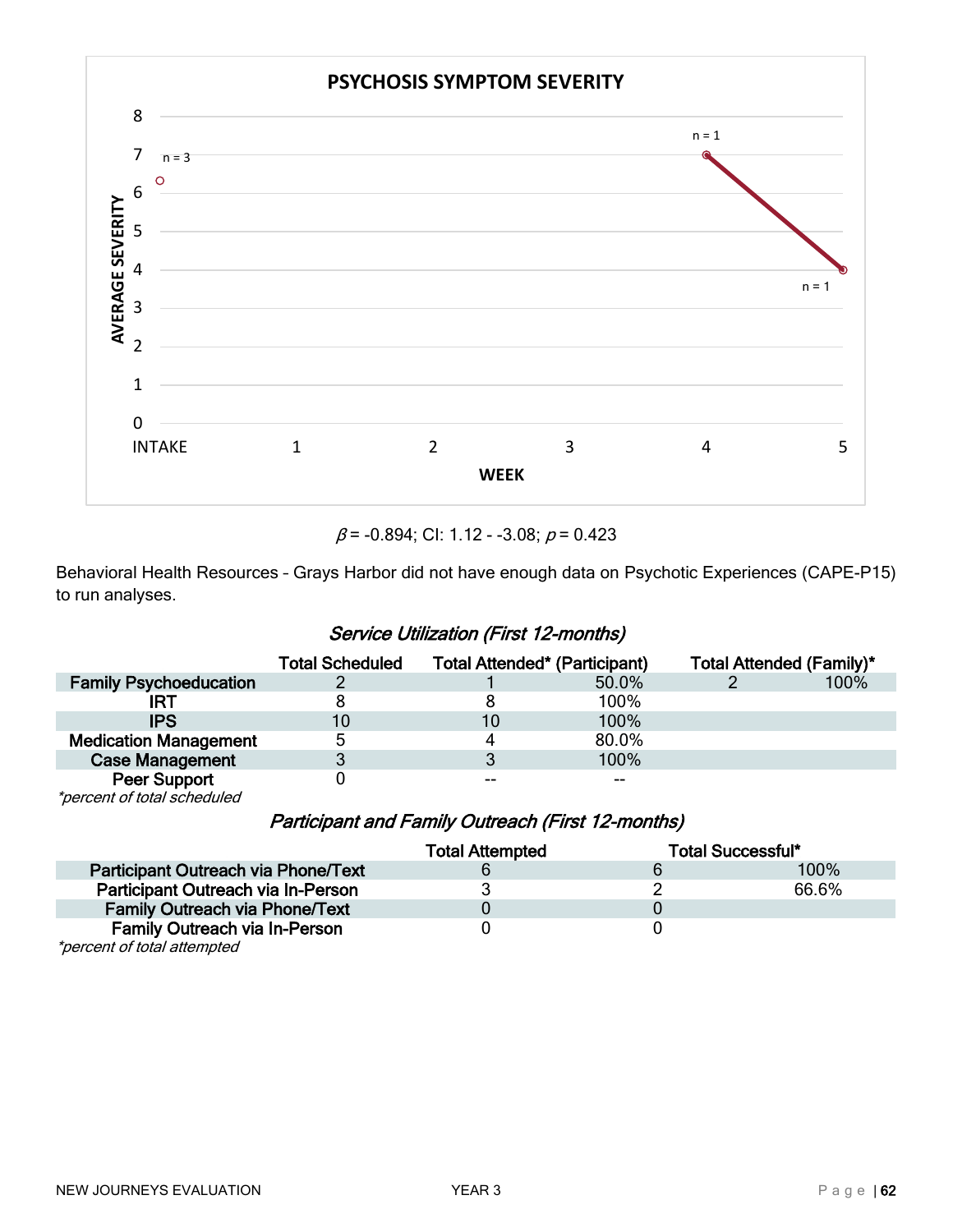## SITE 5: COMMUNITY SERVICES NORTH WEST<br>Location: Vancouver, WA; RSA: Southwest Washington

Director: Andre Stickney; Email: astickney@csnw.org

Website: http://csnw.org/

#### <span id="page-62-1"></span><span id="page-62-0"></span>Site Demographics<br>Percentages exclude missing responses Item Overall Active Inactive Referred Completed M SD (n) M SD (n) M SD (n) M SD (n) M SD (n) **Participants**  5 100 5 -- -- -- -- -- -- Age 18.20 1.64 18.20 1.64 Gender<br>Male Male 60.0 3 60.0 3 60.0 3 -- - - - - - - - - - - - - - -Female 40.0 2 40.0 2 -- -- -- -- -- -- Other -- -- -- -- -- -- -- -- -- -- Sexual **Orientation**<br>Heterosexual Heterosexual 20.0 1 20.0 1 -- -- -- -- -- -- Homosexual -- -- -- -- -- -- -- -- -- -- Other 80.0 4 80.0 4 -- -- -- -- -- -- **Primary Diagnosis** Schizoaffective 20.0 1 20.0 1 -- -- -- -- -- -- Schizophrenia 80.0 4 80.0 4 -- -Schizophreniform -- -- -- -- -- -- -- -- -- -- Psychosis NOS -- -- -- -- -- -- -- -- -- -- Other -- -- -- -- -- -- -- -- -- -- **Race**<br>White White 40.0 2 40.0 2 -- -- -- -- -- -- Black 60.0 3 60.0 3 -- -- -- -- -- -- Asian -- -- -- -- -- -- -- -- -- -- Alaskan Native -- -- -- -- -- -- -- -- -- -- س الله عليه الله عليه الله عليه الله عليه الله عليه الله عليه الله عليه الله عليه الله عليه الله عليه الله علي Other -- -- -- -- -- -- -- -- -- -- Hispanic 0 0 0 0 0 -- -- - - - - - - - - - -Preferred **Language**<br>English English 100 5 100 5 -- -- -- -- -- -- Spanish -- -- -- -- -- -- -- -- -- -- Insurance Public 60.0 3 60.0 3 60.0 3 -- - - - - - - - - - - - -Private 40.0 2 40.0 2 -- -- -- -- -- -- No Insurance , which is a set of the set of the set of the set of the set of the set of the set of the set of t DUP (Days)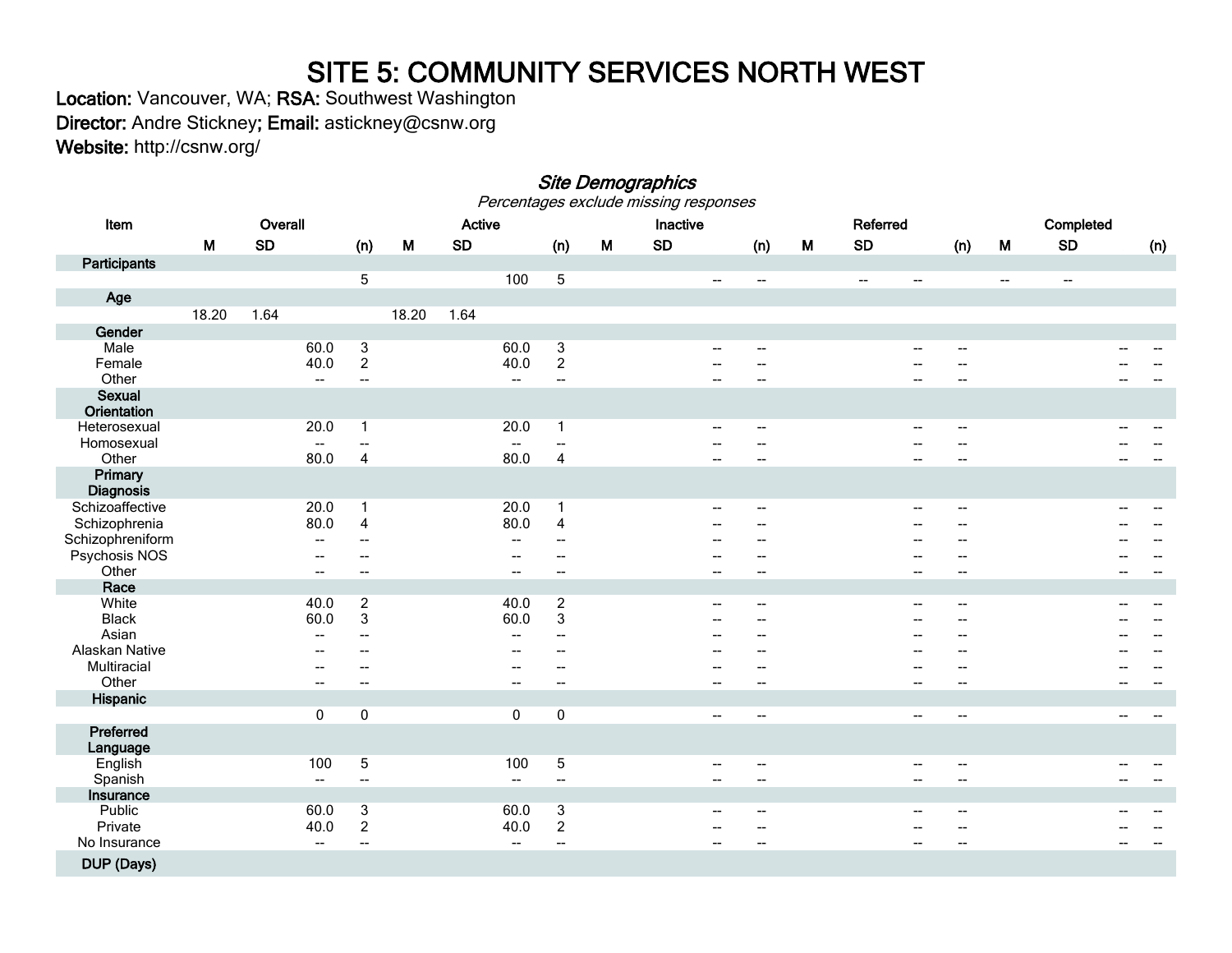|                                                                                      |       |                          |                             |                                                         |       |                          |                                                                          |                                             |                          |                          |                            |                            |                          |                          |                                      |                                                                                                                 |                          | --                       |  |
|--------------------------------------------------------------------------------------|-------|--------------------------|-----------------------------|---------------------------------------------------------|-------|--------------------------|--------------------------------------------------------------------------|---------------------------------------------|--------------------------|--------------------------|----------------------------|----------------------------|--------------------------|--------------------------|--------------------------------------|-----------------------------------------------------------------------------------------------------------------|--------------------------|--------------------------|--|
| <b>Age at First</b><br><b>Contact with</b><br><b>Mental Health</b><br>System (years) |       |                          |                             |                                                         |       |                          |                                                                          |                                             |                          |                          |                            |                            |                          |                          |                                      |                                                                                                                 |                          |                          |  |
|                                                                                      | 17.00 | $\overline{\phantom{0}}$ |                             |                                                         | 17.00 | $\overline{\phantom{a}}$ |                                                                          |                                             | $\overline{\phantom{a}}$ | $\overline{\phantom{a}}$ |                            |                            | $\overline{\phantom{a}}$ | $\overline{\phantom{a}}$ |                                      |                                                                                                                 | $\overline{\phantom{a}}$ | $\overline{\phantom{a}}$ |  |
| Number of<br><b>Previous</b><br>Psychiatric<br>Hospitalizations                      |       |                          |                             |                                                         |       |                          |                                                                          |                                             |                          |                          |                            |                            |                          |                          |                                      |                                                                                                                 |                          |                          |  |
|                                                                                      | 1.00  | 0.00                     |                             |                                                         | 1.00  | 0.00                     |                                                                          |                                             | $\overline{\phantom{a}}$ | $\overline{\phantom{a}}$ |                            |                            | $\overline{\phantom{a}}$ | --                       |                                      |                                                                                                                 | $\overline{\phantom{a}}$ | $\hspace{0.05cm}$        |  |
| <b>Living Situation</b>                                                              |       |                          |                             |                                                         |       |                          |                                                                          |                                             |                          |                          |                            |                            |                          |                          |                                      |                                                                                                                 |                          |                          |  |
| Stable<br>Temporary<br>Institution<br>Homeless<br>Unstable                           |       |                          | 80.0<br>20.0<br>0<br>0<br>0 | $\overline{4}$<br>$\pmb{0}$<br>$\pmb{0}$<br>$\mathbf 0$ |       |                          | 80.0<br>20.0<br>$\pmb{0}$<br>$\begin{smallmatrix}0\0\0\end{smallmatrix}$ | 4<br>$\mathbf{0}$<br>0<br>$\mathbf 0$       |                          |                          | --<br>--<br>--<br>--<br>-- | --<br>--<br>--<br>--<br>-- |                          |                          | $\overline{\phantom{a}}$<br>--<br>-- | $\hspace{0.1mm}-\hspace{0.1mm}-\hspace{0.1mm}$<br>$\overline{\phantom{a}}$<br>$\overline{\phantom{a}}$<br>$- -$ |                          |                          |  |
| Employed                                                                             |       |                          |                             |                                                         |       |                          |                                                                          |                                             |                          |                          |                            |                            |                          |                          |                                      |                                                                                                                 |                          |                          |  |
| Yes<br>No                                                                            |       |                          | 20.0<br>80.0                | $\overline{\mathbf{1}}$<br>$\overline{4}$               |       |                          | 20.0<br>80.0                                                             | 1<br>$\overline{4}$                         |                          |                          | --                         | --<br>--                   |                          |                          | $\overline{\phantom{a}}$<br>--       | $\overline{\phantom{a}}$<br>$\qquad \qquad$                                                                     |                          |                          |  |
| <b>Attending School</b>                                                              |       |                          |                             |                                                         |       |                          |                                                                          |                                             |                          |                          |                            |                            |                          |                          |                                      |                                                                                                                 |                          |                          |  |
| Yes<br>No                                                                            |       |                          | 60.0<br>40.0                | $\ensuremath{\mathsf{3}}$<br>$\overline{c}$             |       |                          | 60.0<br>40.0                                                             | $\ensuremath{\mathsf{3}}$<br>$\overline{c}$ |                          |                          | --<br>--                   | --<br>--                   |                          |                          | --                                   | $\sim$<br>$\qquad \qquad$                                                                                       |                          |                          |  |
| Unemployed &<br><b>Not Attending</b><br>School                                       |       |                          |                             |                                                         |       |                          |                                                                          |                                             |                          |                          |                            |                            |                          |                          |                                      |                                                                                                                 |                          |                          |  |
|                                                                                      |       |                          | 50.0                        | $\overline{2}$                                          |       |                          | 50.0                                                                     | $\overline{2}$                              |                          |                          | --                         | --                         |                          |                          | --                                   | $-$                                                                                                             |                          |                          |  |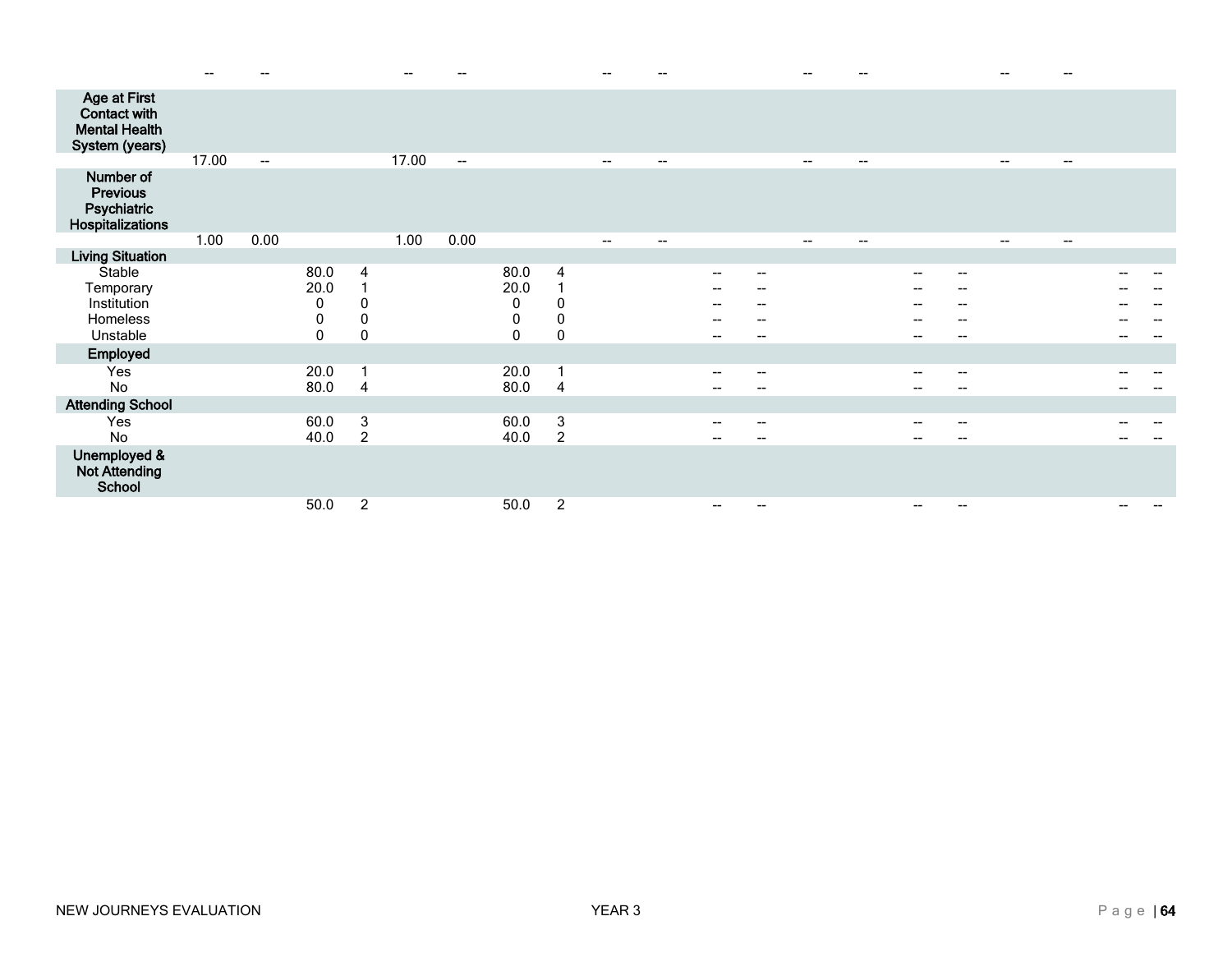#### Clinical Outcomes for Community Services North West

<span id="page-64-0"></span>Community Services Northwest joined the New Journeys network June 2018 and there is no data to present here currently.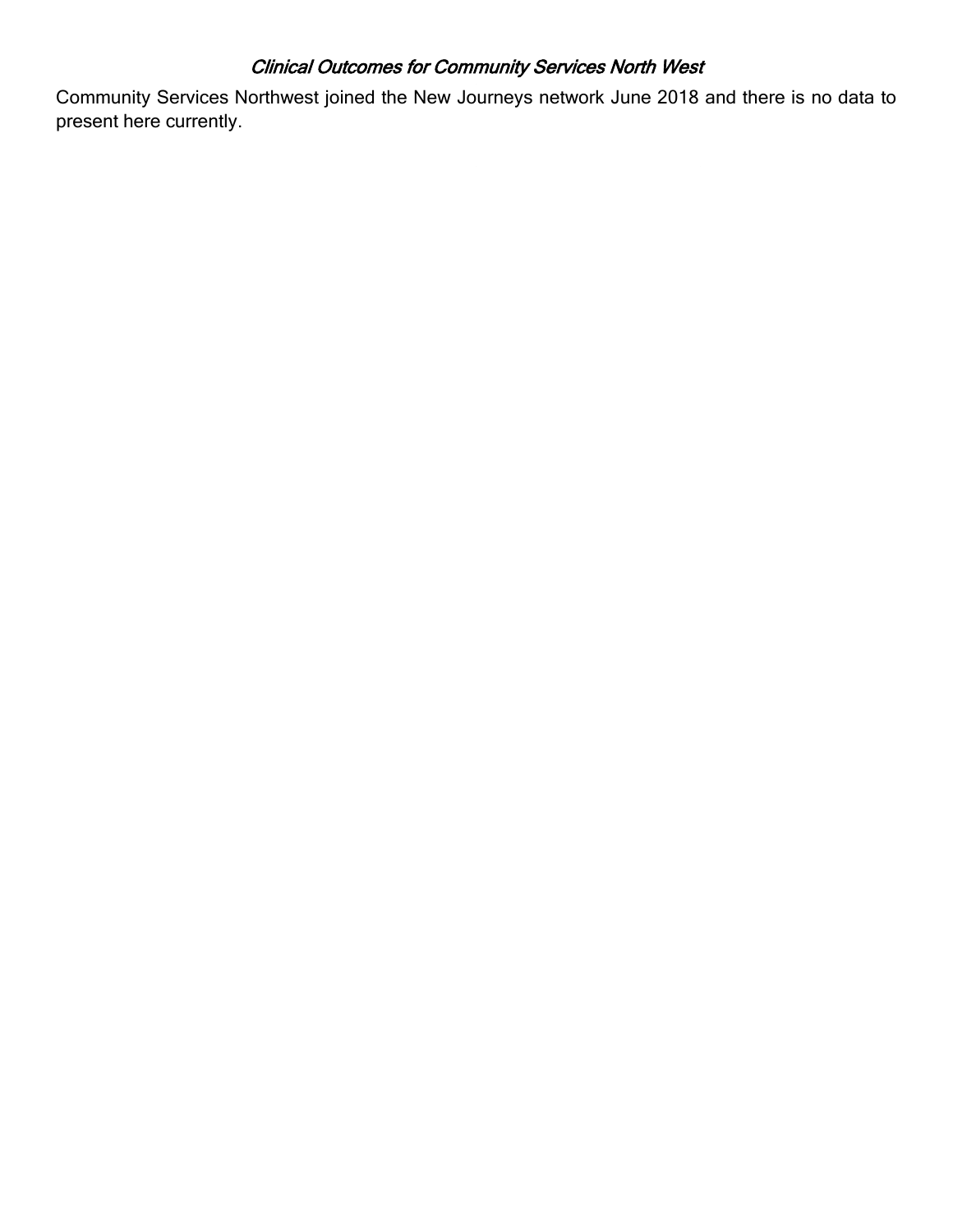## <span id="page-65-0"></span>[APPENDIX B](#page-2-0)

#### <span id="page-65-1"></span>[Description of Clinical Measures Used in the EBP Toolkit](#page-2-0)

Depression severity is assessed with the PHQ-9, which examines the participant's recent depression symptoms. "None" indicates a score less than five, "Mild" is a score from five to nine, "Moderate" is a score of ten to fourteen, "Moderately Severe" is a score of fifteen to nineteen, and "Severe" is a score of twenty or greater.

Generalized anxiety in the participant was assessed by the GAD-7, which examines the level of a participant's recent anxiety symptoms. "None" indicates a score less than five, "Mild" is a score of five to nine, "Moderate" is ten to fifteen, and "Severe" is a score of fifteen or greater.

Psychotic Experiences in the last 30 days are measured by the Community Assessment of Psychiatric Experiences - Positive Scale (CAPE-P15). The measure introduces a statement, for example, "In the past 30 days, have you felt as if there is a conspiracy against you?" and the participant answers from zero to three ("never" to "nearly always"). A higher score indicates more frequent psychotic experiences. Possible scores range from zero to twenty-eight.

Overall psychiatric symptom severity is rated by the clinician in the Clinician-Rated Dimensions of Psychosis Symptom Severity (CRDPSS). The measure lists symptoms, for example, hallucinations and disorganized speech, and the clinician answers from zero to four ("not present" to "present and severe"). A higher score indicates more severe psychotic symptoms. Possible scores range from zero to thirty-five.

To assess Suicidality/Self Harm the participant is asked if they have had "thoughts that you would be better off dead or hurting yourself in some way" for at least several days in the last two weeks. This is an item from the PHQ-9.

Alcohol, drug, and tobacco product use in the last 30 days was assessed using a modified version of the CRAFFT screening test.